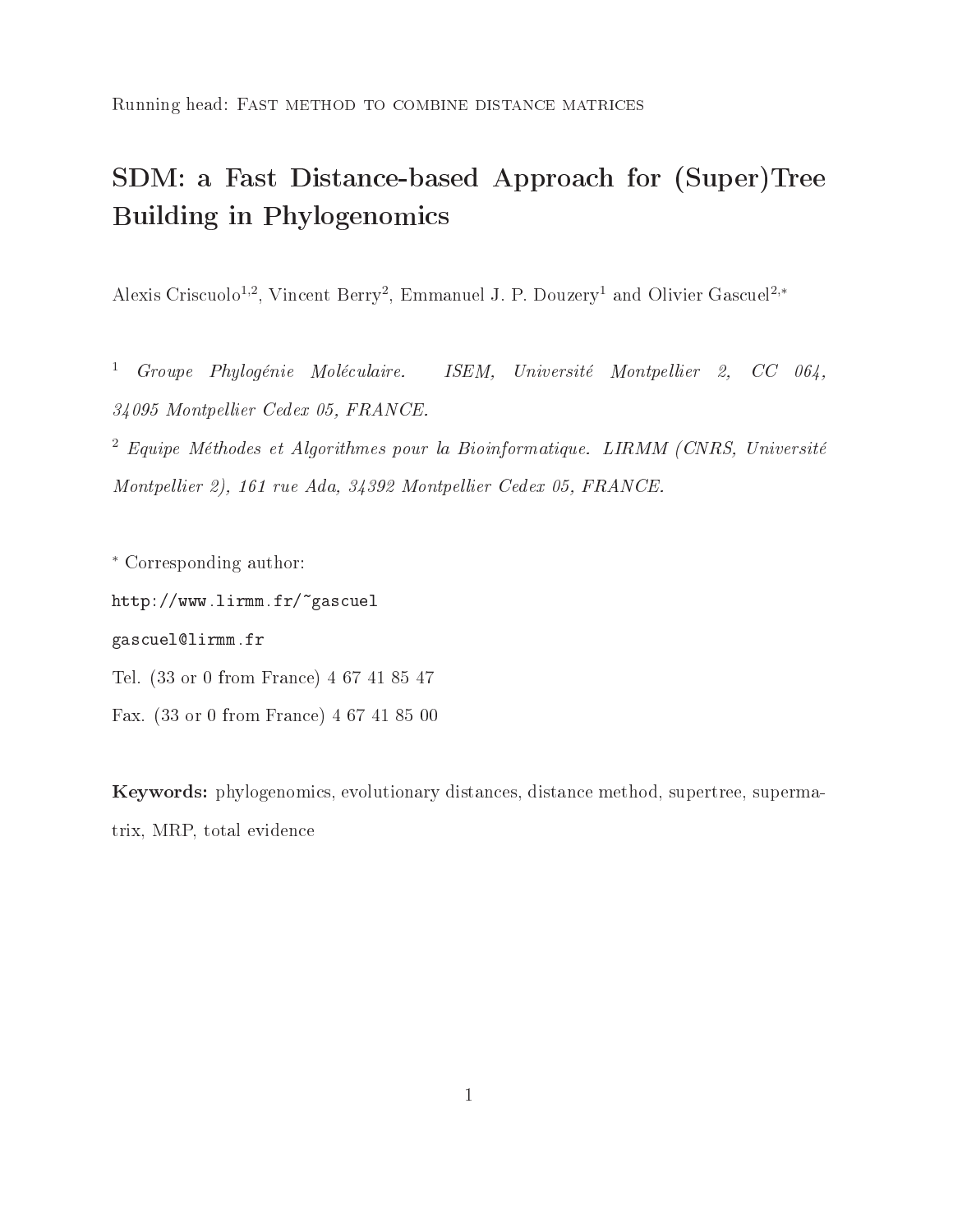#### Abstract

Phylogenomic studies aim to build phylogenies from large sets of homologous genes. Such "genome-sized" data require fast methods, because of the typically large numbers of taxa examined. In this framework, distance-based methods are useful for exploratory studies and building a starting tree to be refined by a more powerful maximum likelihood (ML) approach. However, estimating evolutionary distances directly from concatenated genes gives poor topological signal as genes evolve at different rates. We propose a novel method, named Super Distance Matrix  $(SDM)$ , which follows the same line as Average Consensus Supertree (ACS, Lapointe and Cucumel, 1997) and combines the evolutionary distances obtained from each gene into a single distance supermatrix to be analyzed using a standard distance-based algorithm. SDM deforms the source matrices, without modifying their topological message, to bring them as close as possible to each other; these deformed matrices are then averaged to obtain the distance supermatrix. We show that this problem is equivalent to the minimization of a least-squares criterion sub ject to linear constraints. This problem has a unique solution which is obtained by resolving a linear system. As this system is sparse, its practical resolution requires  $O(n^a k^a)$  time, where *n* is the number of taxa,  $k$  the number of matrices and  $a < 2$ , which allows the distance supermatrix to be quickly obtained. Several uses of SDM are proposed, from fast exploratory studies to more accurate approaches requiring heavier computing time. Using simulations, we show that SDM is a relevant alternative to the standard Matrix Representation with Parsimony (MRP) method, notably when the taxa sets of the different genes have low overlap. We also show that SDM can be used to build an excellent starting tree for an ML approach, which both reduces the computing time and increases the topogical accuracy. We use SDM to analyze the dataset of Gatesy et al. (2002) that involves 48 genes of 75 placental mammals. The results indicate that these genes have strong rate heterogeneity and confirm the simulation conclusions.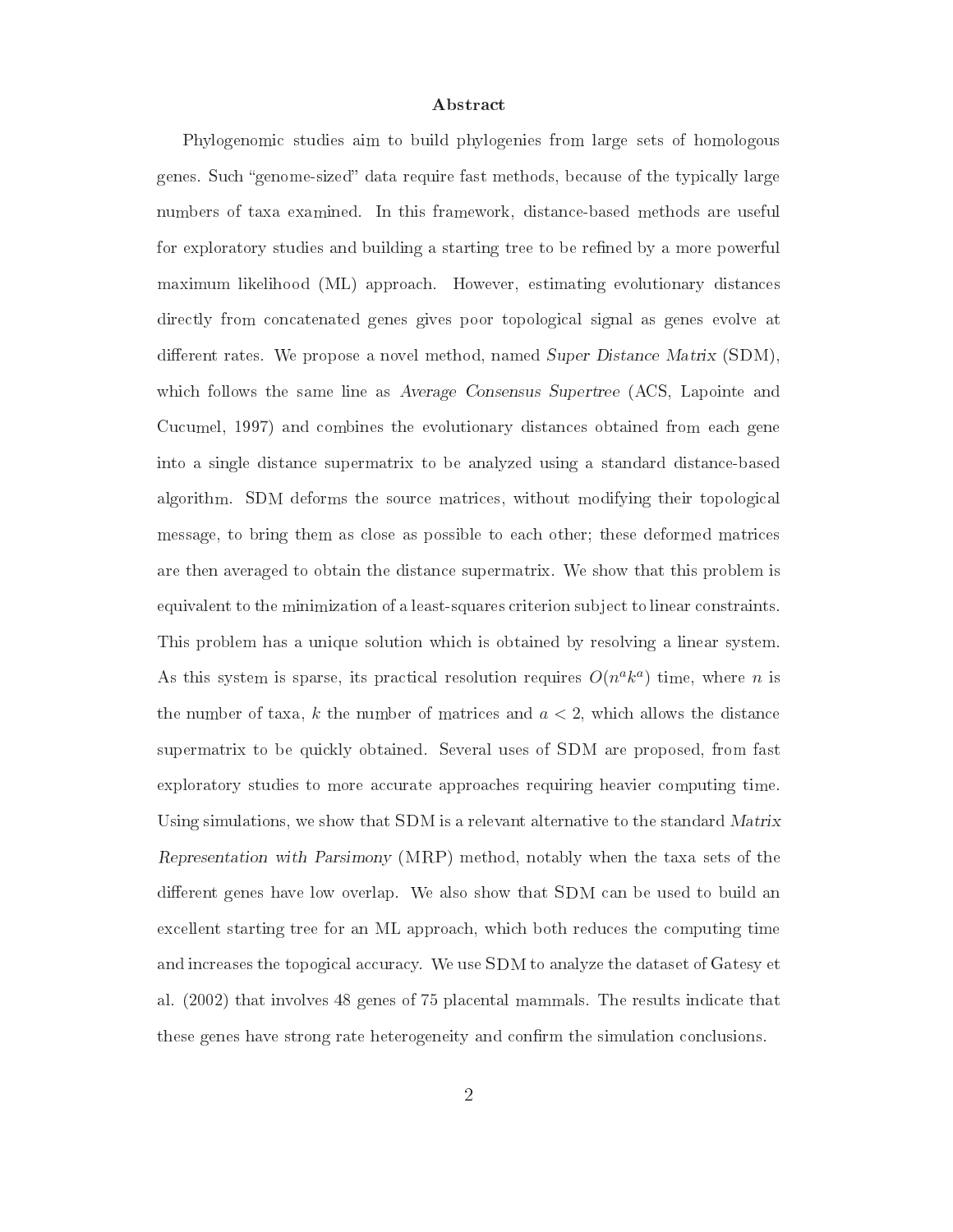### INTRODUCTION

Phylogenomics, whereby phylogenies are built from large sets of genes, is currently a popular trend that benefits from the increased quantity of sequenced genes within a huge variety of organisms (Daubin etal., 2002; Gatesy et al., 2002; Eisen and Fraser, 2003; Driskell et al., 2004; Philippe et al., 2004; Devulder et al., 2005; Philippe et al., 2005). One of the main difficulties in phylogenomics is that fast methods are required to process the large collections of taxa and genes. Missing data is another difficulty with such datasets, as some genes or species are less represented in databases. Numerous approaches have been proposed to deal with this problem (Bininda-Emonds, 2004); they can be classied into three main categories (Schmidt, 2003, ch. 7):

• The low-level (or total evidence) methods concatenate all genes to obtain a single alignment, also called supermatrix of characters, which is then analyzed using standard phylogeny reconstruction algorithms. As some genes are missing for some taxa, supermatrices usually contain numerous missing characters (e.g. <sup>&</sup>gt; 90% in Driskell et al., 2004). The various phylogenetic methods used to analyze such supermatrices are more or less vulnerable to missing characters, but the probabilistic ones seems to be not much affected and still provide accurate trees with sparse data (Philippe et al., 2004). Genes evolve under different constraints, and heterogeneity of rates and of evolutionary modes can also be problematic (Yang, 1996; Pupko et al., 2002). Again, probabilistic methods (e.g. MrBayes, Huelsenbeck and Ronquist, 2001) provide ways to circumvent this difficulty, by allowing for different substitution models to be defined among genes (or among codon positions). However, computing time is a main issue, specially with most sophisticated (e.g. Bayesian) approaches.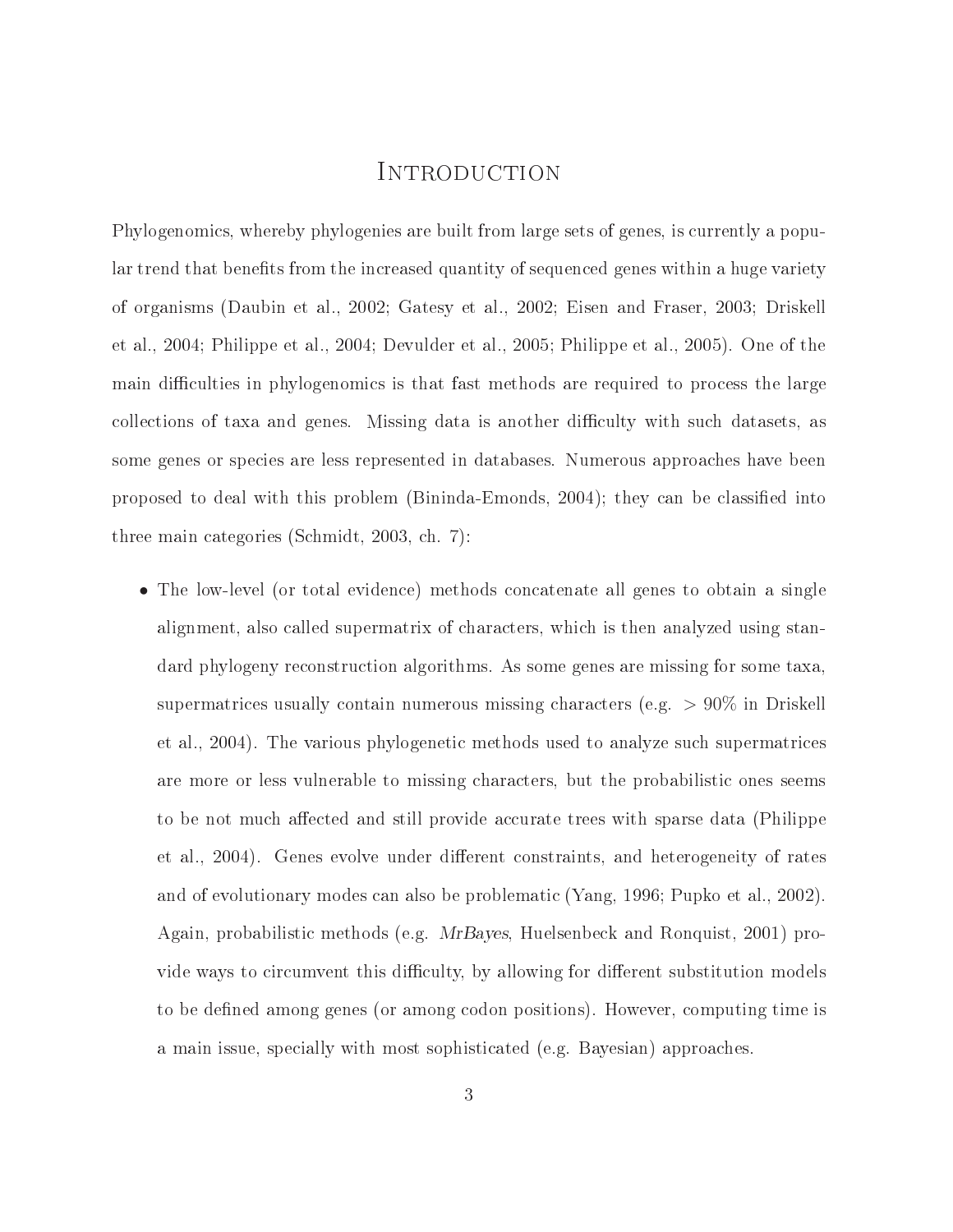- The high-level methods arrange in a single tree topological information contained in the set of phylogenies inferred from each gene. Those source phylogenies are inferred independently, possibly using different evolutionary models, and may as well be derived from other (e.g. morphological or transposon-based) data types which total evidence methods hardly account for. As some genes are missing for some taxa, the different phylogenies are defined on partially overlapping sets of taxa. This generalization of the consensus tree (Bryant, 2001) is called the supertree problem (Bininda-Emonds, 2004). Matrix Representation with Parsimony (MRP) (Baum, 1992; Ragan, 1992) is the most popular method to deal with this problem. MRP involves coding the topological information of every source tree in a single matrix of partial binary characters, which is then analyzed using parsimony to infer the supertree. This approach has been refined in various ways, such as *Weighted MRP* (Ronquist, 1996) and *Matrix Representation with Flipping* (Eulenstein et al., 2004). Numerous other combinatorial approaches have been proposed to deal with the supertree problem (Bininda-Emonds, 2004), including the MinCut (Semple and Steel,  $2000$ ) and the *Modified MinCut* (Page, 2002) algorithms.
- The medium-level methods involve an intermediary gene analysis stage, between simple gene concatenation and complete tree inference. Numerous solutions do exist to extract information from every single gene, without inferring the complete tree as in high-level methods. The main idea is to extract in a fast way elementary pieces of information from each gene independently, then to combine all these elements for all genes together. The hard combination task is thus performed just once with all genes being accounted for. As the first analysis stage is performed independently for each gene (or information source), these methods offer simple ways to accomodate for genes evolving under different evolutionary constraints or to combine heteregeneous data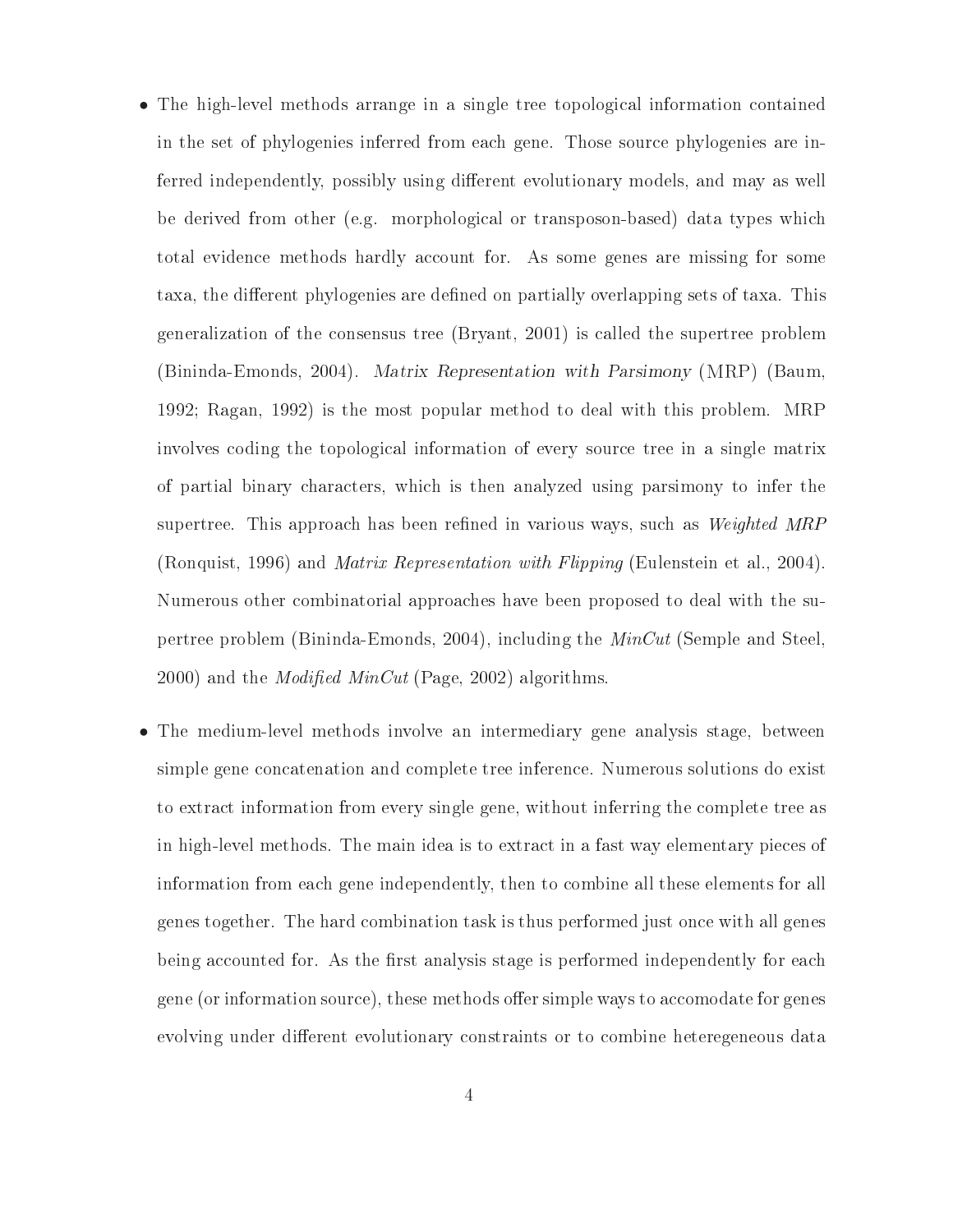types. A good example is the quartet approach (Strimmer and von Haeseler, 1996; Schmidt et al., 2002; Piaggio-Talice et al., 2004) whereby every quartet topology is inferred using maximum likelihood from each gene before combining them in a single tree. We shall see in this paper a second example where first analysis stage involves computing for each gene the evolutionary distance between every taxon pair.

The outline of such large categories is blurred and some methods can be seen as intermediary. For example, the (medium-level) quartet approach has been proposed by several authors (Strimmer and von Haeseler, 1996; Schmidt et al., 2002) to deal with the (highlevel) supertree problem, and the divide-and-conquer searching methods (e.g. Huson et al., 1999) use a (high-level) tree combination approach to solve the low-level problem. Moreover, the criterion that the method seeks to optimize gives another important point of view. Most practical methods are based on Maximum Parsimony (MP) and Maximum Likelihood (ML). However, one aim of phylogenomics is to build large phylogenies from large gene collections. Therefore, it is essential to be able to process huge datasets by low time-consuming methods. The distance-based approach is the first-choice from this standpoint. Using fast algorithms such as NJ (Saitou and Nei, 1987; Studier and Keppler, 1988), BioNJ (Gascuel, 1997) or FastME (Desper and Gascuel, 2002), trees with thousands of taxa can be inferred in a few minutes on a standard computer. Moreover, these algorithms are fairly accurate, though not as accurate as likelihood-based approaches. This computational efficiency is why distance-based methods are frequently employed in exploratory studies. They are also used to provide starting trees for procedures aimed at optimizing more time-consuming criteria. The PhyML program (Guindon and Gascuel, 2003) is a good example of this approach with respect to the ML criterion.

Paradoxically, few distance-based approaches have been proposed in phylogenomics. One simple method is to directly estimate pairwise evolutionary distances from the con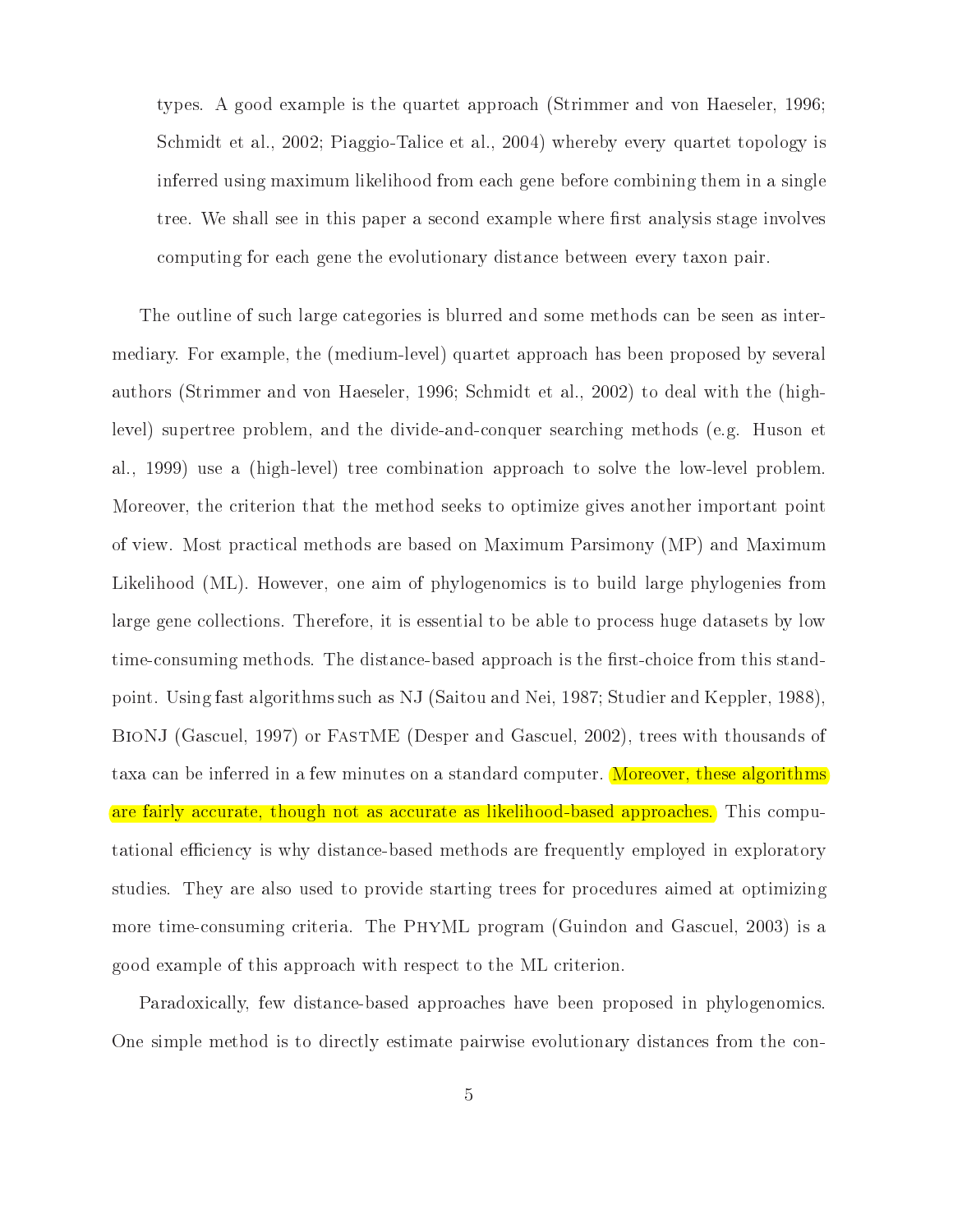catenated matrix of characters. For example, PAUP<sup>\*</sup>'s (Swofford, 2002) option MISS-DIST=IGNORE only takes sites that have no missing value in the two sequences into account. This procedure is named Distance-based Total Evidence (DTE) in the following and is obviously limited by large amounts of missing data and severe rate heterogeneity. A second method, the Average Consensus Supertree (ACS) procedure, was proposed by Lapointe and Cucumel (1997) to deal with the supertree problem, where there can be large amounts of missing data. The first step is to compute the path-length distance matrices corresponding to the source trees. Each source matrix is then standardized, and ACS computes the average of the standardized matrices to produce the distance supermatrix that is analyzed using a least-squares method. ACS has been shown to be the same as MRP in the consensus setting with unitary branch lengths, but both are different in the more general supertree context (Lapointe et al., 2003). A similar averaging method was used by Lapointe et al. (1999) and Levasseur and Lapointe (2001) to compare and combine various distance matrices being obtained directly (the medium-level way) from sequences or from DNA hybridization, or corresponding to (high-level) gene trees. The standardization step proposed by Lapointe and Cucumel (1997) involves dividing all distances in each matrix by the maximum distance in that matrix. Other standardization methods have been explored, but they seem to be inaccurate with more than two trees and Lapointe and Levasseur (2004) concluded that "other ways of scaling path-length distance matrices need to be investigated when combining more than two trees of varying size" (p. 100). Recently, Creevey and McInerney (2005) proposed another distance-based method to the supertree problem, named Most Similar Supertree (MSS). The unitary (every branch has length 1) path-length distance matrices corresponding to the source trees are first computed; then, MSS searches for the supertree that best represents these matrices using topological rearrangements.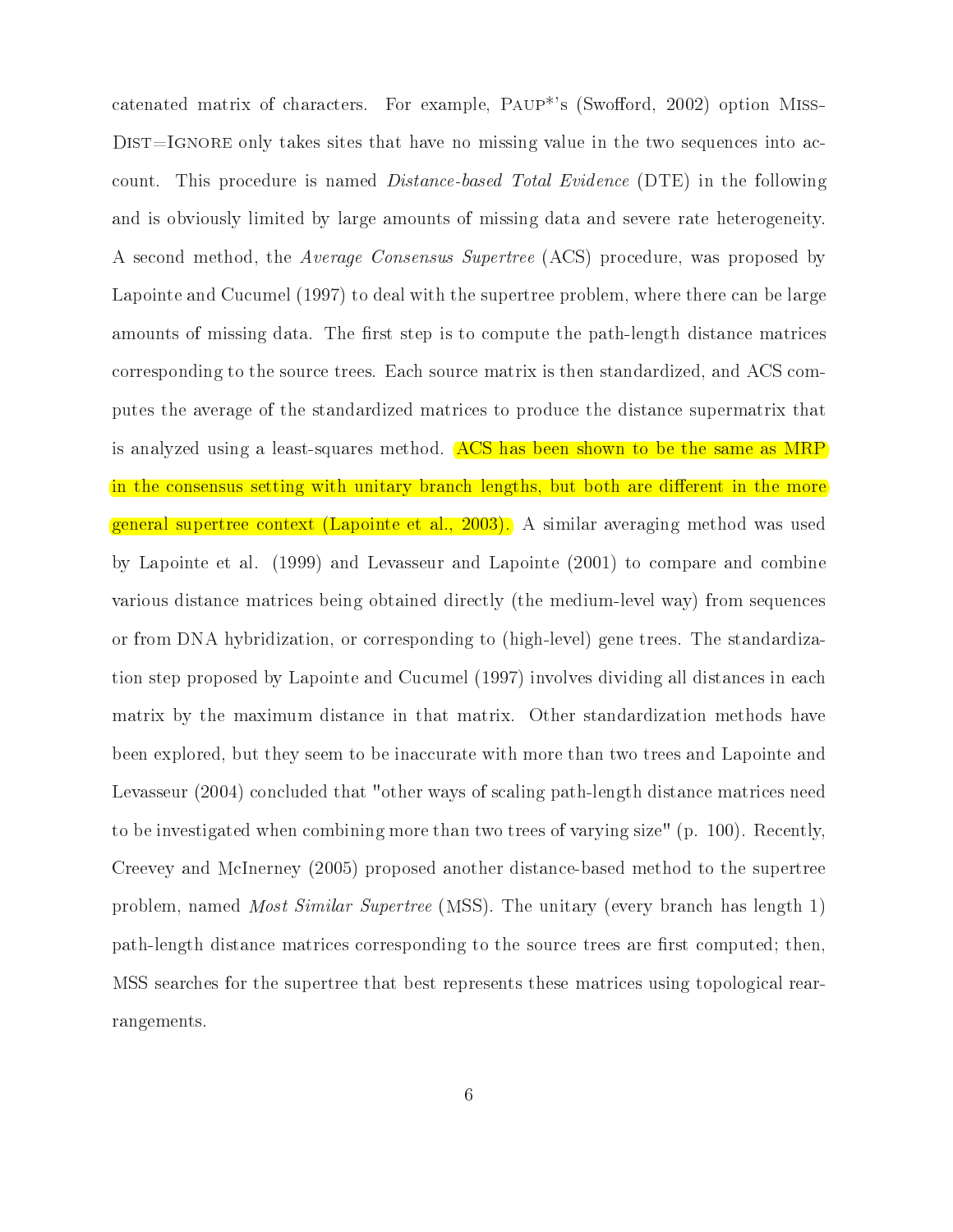Here, we propose a novel distance method, which follows the same line as ACS, but is based on a much more involved standardization procedure that answers the limitations outlined by Lapointe and Levasseur (2004). This method, named Super Distance Matrix  $(SDM)$ , first deforms the source matrices without modifying their topological message, so as to bring them as close as possible to each other; then, just as with ACS, so-deformed matrices are averaged and analyzed by usual tree building algorithms. Simulations show that SDM deals efficiently and accurately with collections containing a large number of source matrices of varying size. SDM was initially designed as a medium-level method (source distance matrices are directly computed from the sequences of each gene), but it is an effective alternative within high-level scenarios (source matrices are obtained from the gene trees, just as with ACS) and within low-level scenarios, where good starting trees are obtained thanks to its speed.

In the following, we first describe the principle and the main features of the SDM algorithm; we then provide comparisons of SDM to other gene combination techniques using simulations; we further compare SDM to other approaches using a phylogenomics dataset of placental mammals (Gatesy et al., 2002). Mathematical proofs and equations are provided in an appendix.

## THE SDM METHOD

#### Notations and Definitions

Let  $C = \{(\Delta_{ij}^1), (\Delta_{ij}^2), ..., (\Delta_{ij}^p), ..., (\Delta_{ij}^k)\}\$ be a collection of k distance matrices (with no missing entries), where  $\Delta_{ij}^p$  is the evolutionary distance between taxa i and j for the gene p.  $\mathcal{L}_p$  is the set of taxa covered by the gene p and defining the entries of  $(\Delta_{ij}^p)$ ;  $n_p$  is the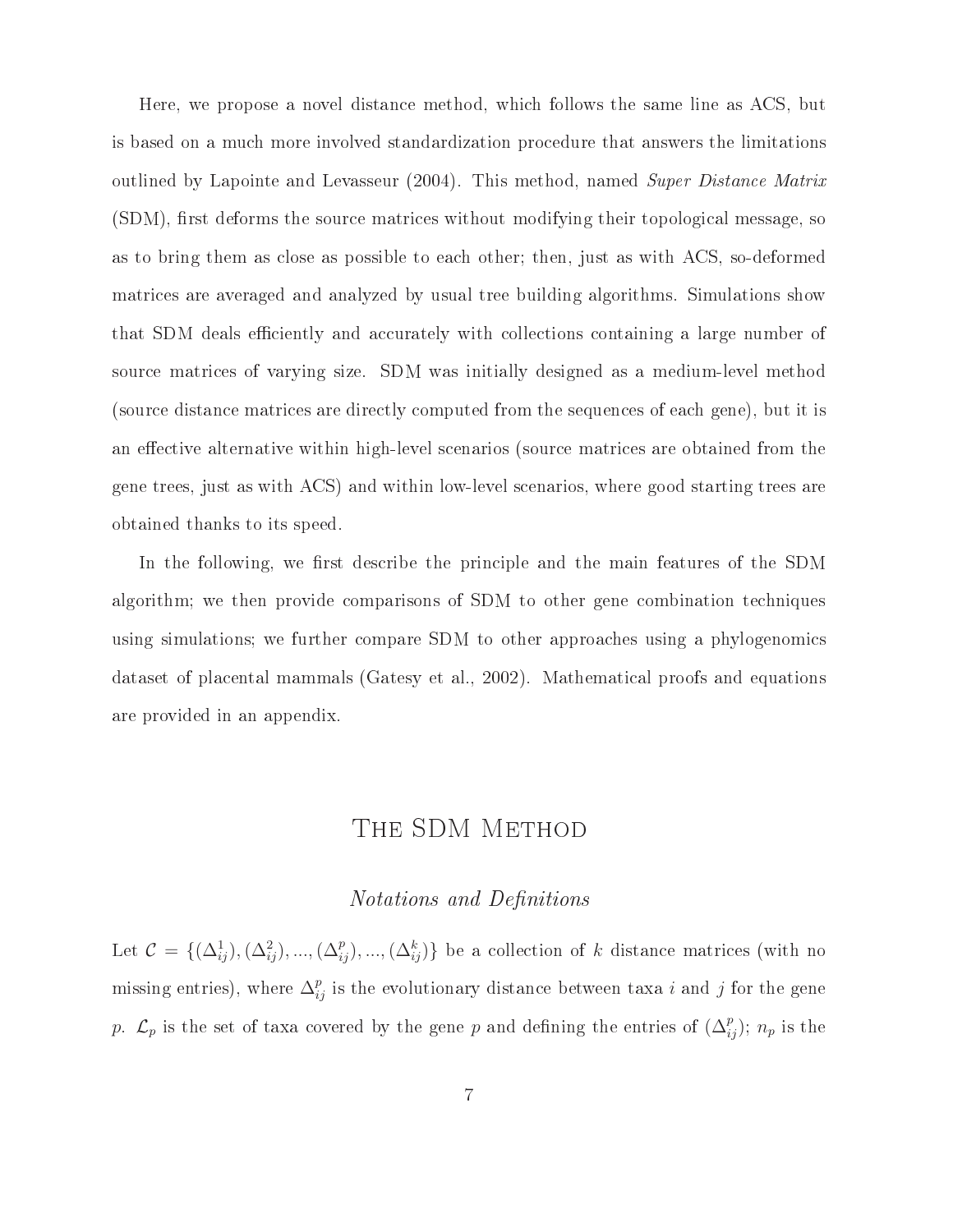size of  $\mathcal{L}_p$ ; *n* is the size of  $\mathcal{L} = \bigcup_p \mathcal{L}_p$ ; and  $k_{ij}$  is the number of occurrences of the taxon pair *ij* in the collection C, i.e.  $k_{ij} = |\{p : \{i, j\} \subset \mathcal{L}_p\}|$ . We set:

$$
\tilde{\mathcal{L}}_p = \{ i \in \mathcal{L}_p : \exists j \in \mathcal{L}_p - \{i\} , k_{ij} \ge 2 \}, \qquad \tilde{n}_p = |\tilde{\mathcal{L}}_p| ,
$$

$$
\tilde{\mathcal{L}} = \bigcup_p \tilde{\mathcal{L}}_p \qquad \text{and} \qquad \tilde{n} = |\tilde{\mathcal{L}}|.
$$

Our method involves bringing each matrix  $(\Delta_{ij}^p)$  closer (in the least-squares sense) relative to the others.  $\tilde{\mathcal{L}}$  is the set of taxa to be used to compare the distances between pairs of taxa appearing in more than one source matrix.

#### Method

Assume a high-level context and let  $T^p$  be the tree corresponding to gene p.  $(\Delta_{ij}^p)$  is then additive and is obtained from  $T^p$  by computing the path-length for every  $i, j$  pair.  $(\Delta_{ij}^p)$ is equivalent to  $T^p$  as  $T^p$  can be unambigously recovered from  $(\Delta_{ij}^p)$ . It is well known (Barthélemy and Guénoche, 1991) that multiplication by a factor  $\alpha_p > 0$  to obtain a new distance matrix  $(\alpha_p \Delta_{ij}^p)$  does not change the topology of  $T^p$ . This operation is equivalent to multiplying every branch length of  $T^p$  by  $\alpha_p$ . Similarly, it is easily shown that the addition of a constant  $a_{ip} \geq 0$  to each of the  $2(n_p - 1)$  non-diagonal distances corresponding to taxon i does not change the topology of  $T<sup>p</sup>$ . This operation is equivalent to elongating, by length  $a_{ip}$ , the external branch corresponding to taxon i. This addition can be performed independently for every taxon, and both multiplication and addition operations can be combined to obtain the new matrix  $(\alpha_p \Delta_{ij}^p + a_{ip} + a_{jp})$  that contains the same topological information as  $(\Delta_{ij}^p)$ .

In the medium-level context, distance matrices are estimated from sequences (or other data) and are not additive (i.e. do not exactly correspond to a tree). But the above property still holds in some sense. Indeed, it is easily shown (Gascuel, 1994) that NJ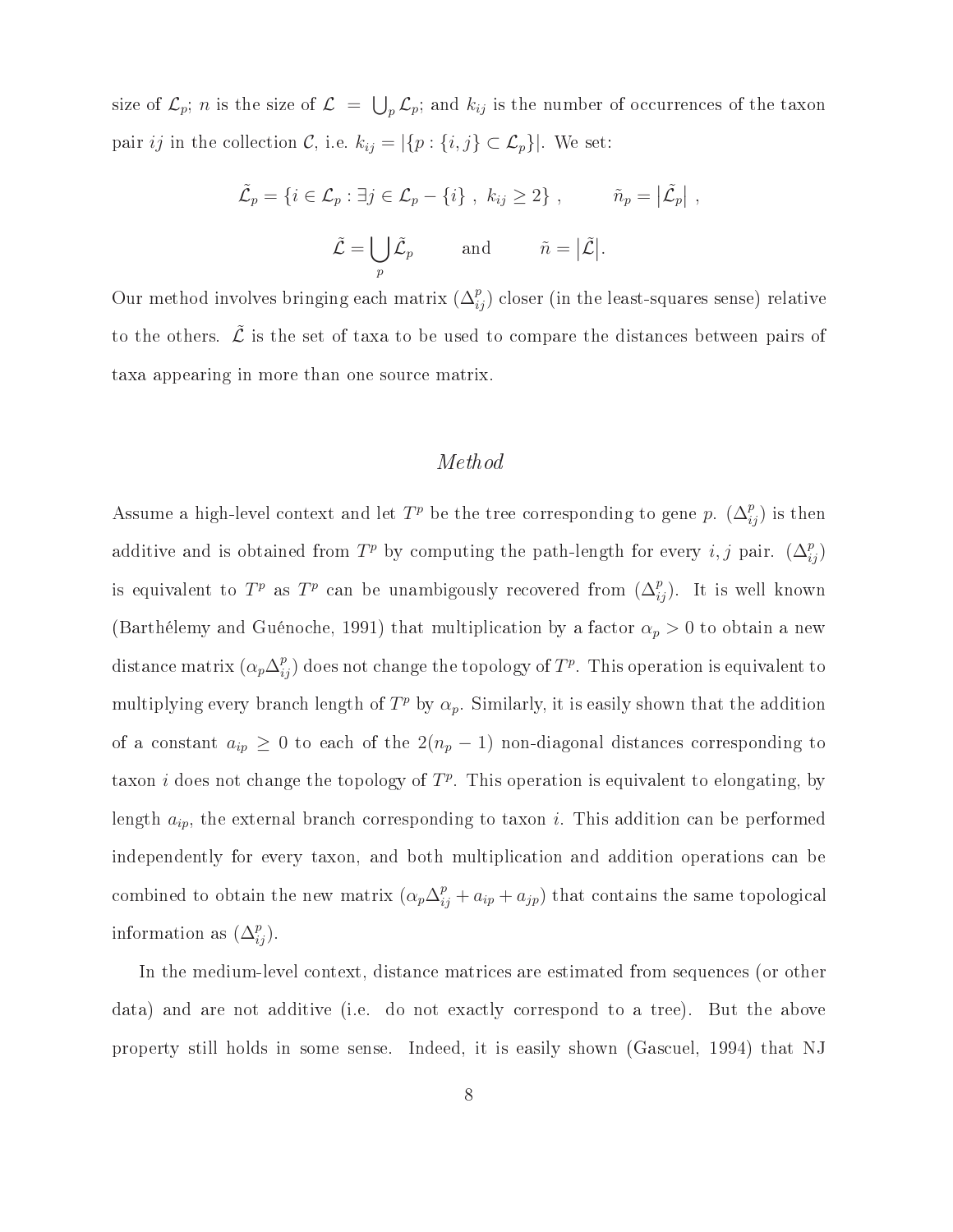and a number of related algorithms infer the same topology from the original distance matrix  $(\Delta_{ij}^p)$  and from the deformed one  $(\alpha_p \Delta_{ij}^p + a_{ip} + a_{jp})$ . This is still true when using any of the algorithms implemented in the FastME package (Desper and Gascuel, 2002). Moreover, simulation experiments show that least-squares algorithms, e.g. FITCH from the Phylip package (Felsenstein, 1993) and MW (Makarenkov and Leclerc, 1999) from the Trex program (Makarenkov, 2001), are almost insensitive to multiplication and addition operations.

The different ACS standardization methods (Lapointe and Levasseur, 2004) all correspond to the use of the multiplication operation to rescale matrices before averaging them. SDM uses both multiplication and addition, which greatly increases flexibility as multiplication involves one free parameter per source matrix, while addition involves one parameter per taxon for each source matrix. The basic principle of SDM is to deform each of the k distance matrices  $(\Delta_{ij}^p)$  by multiplying them by a positive factor  $\alpha_p$  and adding constants  $a_{ip}$  in order to bring them as close as possible to each other in the least-squares sense. All distances that are shared by at least two matrices of  $\mathcal C$  (i.e. such that  $k_{ij} \geq 2$ ) are taken into account in the computation of deformation parameters. Moreover, weights  $(w_p)$ are associated to each of the source matrices to give them a confidence value (see below for more). Thus, for every pair ij such that  $k_{ij} \geq 2$ , we aim at minimizing the variance term:

$$
V_{ij} = \sum_{p:\{ij\} \subset \mathcal{L}_p} w_p (\alpha_p \Delta_{ij}^p + a_{ip} + a_{jp} - \overline{\Delta}_{ij})^2
$$
 (1)

where  $\overline{\Delta}_{ij}$  is the weighted average of the deformed distances:

$$
\overline{\Delta}_{ij} = \frac{1}{W_{ij}} \sum_{p:\{ij\} \subset \mathcal{L}_p} w_p(\alpha_p \Delta_{ij}^p + a_{ip} + a_{jp}) \quad \text{with} \quad W_{ij} = \sum_{p:\{ij\} \subset \mathcal{L}_p} w_p. \quad (2)
$$

The  $(\overline{\Delta}_{ij})$  matrix is the SDM output, once optimal values of the  $\alpha_p$  and  $a_{ip}$  parameters have been computed. By minimizing criterion (1), we bring closer the  $\Delta_{ij}^p$  distances, and we obtain a reliable estimation of their average that defines the SDM superdistance.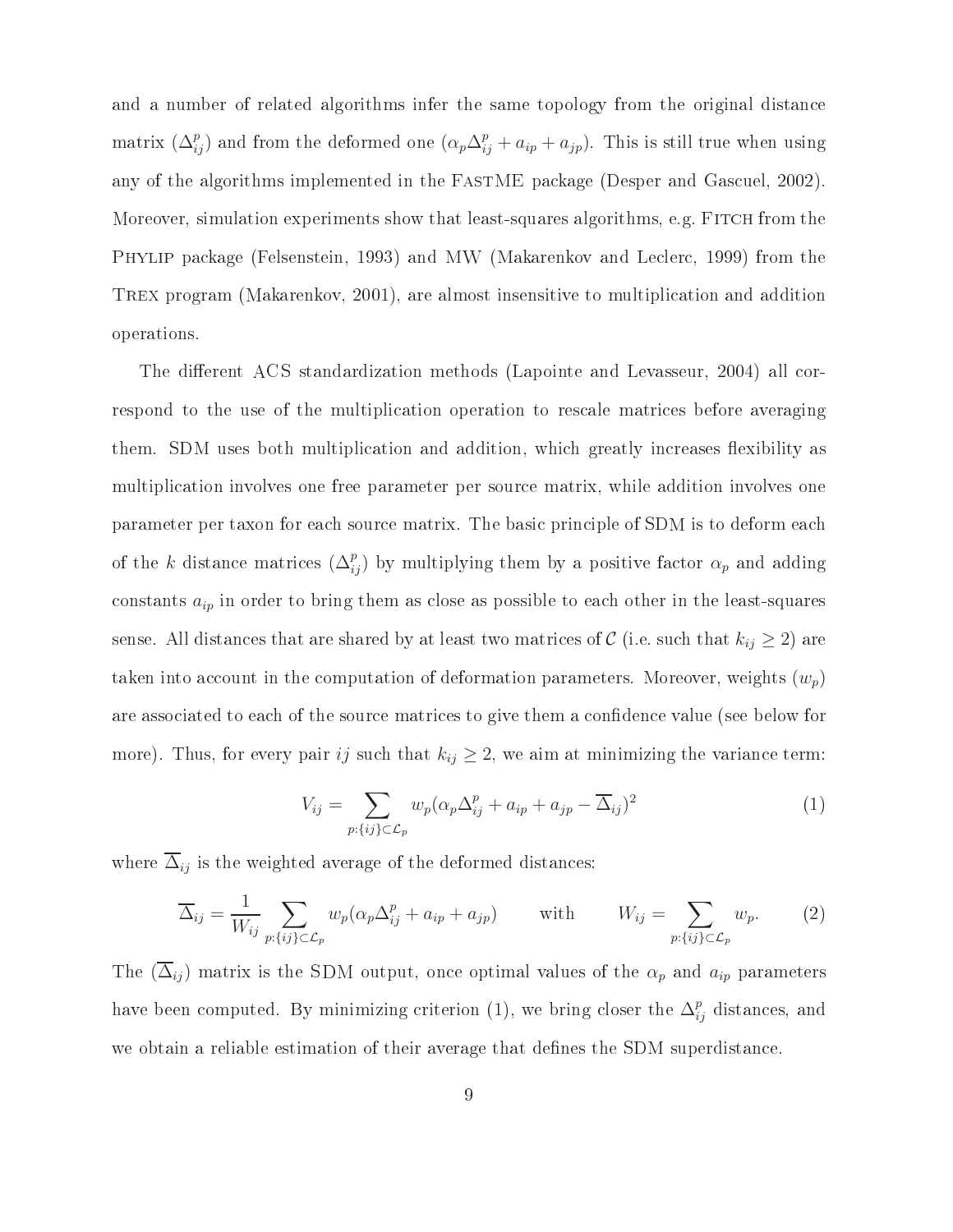As said above,  $w_p$  weights allow to give a confidence value to each of the source matrices. Typically, the variance of any distance estimate is inversely proportional to the length of the sequences used for estimation (Nei and Jin, 1989). Thus, it is coherent to set  $w_p$  to be equal to the sequence length, which is denoted as  $\ell_p$ . On the other hand, matrices involving few taxa might have a poor influence in comparison to matrices with many taxa. To compensate for this effect, we can use  $\ell_p/(\tilde{n}_p \tilde{n}_p-1)$ , or the intermediate value  $\ell_p/\tilde{n}_p$  as the matrix weight. A number of other weightings are possible, and SDM is easily extended to the case where each distance is associated to a confidence value, just as in weighted least-squares tree building methods (Fitch and Margoliash, 1967).

With the minimization of  $V_{ij}$  being applied for every relevant pair of taxa ij, SDM thus involves minimizing the sum:

$$
\sum_{\substack{i,j:i\neq j\\k_{ij}\geq 2}} V_{ij}.\tag{3}
$$

Several linear constraints on the variables are associated with minimization of criterion (3). The  $\alpha_p$  factors deal with the various evolutionary rates of each gene in a similar way as the *gene-specific rate models* first suggested by Yang  $(1996)$ . Constraint  $(4)$ , identical to that of the proportional model of Pupko et al. (2002), forces the  $\alpha_p$  factors to be equal on average to 1.0:

$$
\sum_{p} \alpha_p = k. \tag{4}
$$

This constraint gives interpretable scaling and is required to avoid the trivial solution  $\alpha_p = 0, \forall p.$ 

External branches of a phylogeny are generally longer than the internal branches. Consequently, most of the variance of each pairwise distance is generally supported by the two external branches. Moreover, Lapointe and Levasseur (2004) noticed that high heterogeneity in the branch lengths of source trees deteriorates ACS topological accuracy. The  $a_{ip}$  variables thus try to normalize the external branch lengths in the various matrices.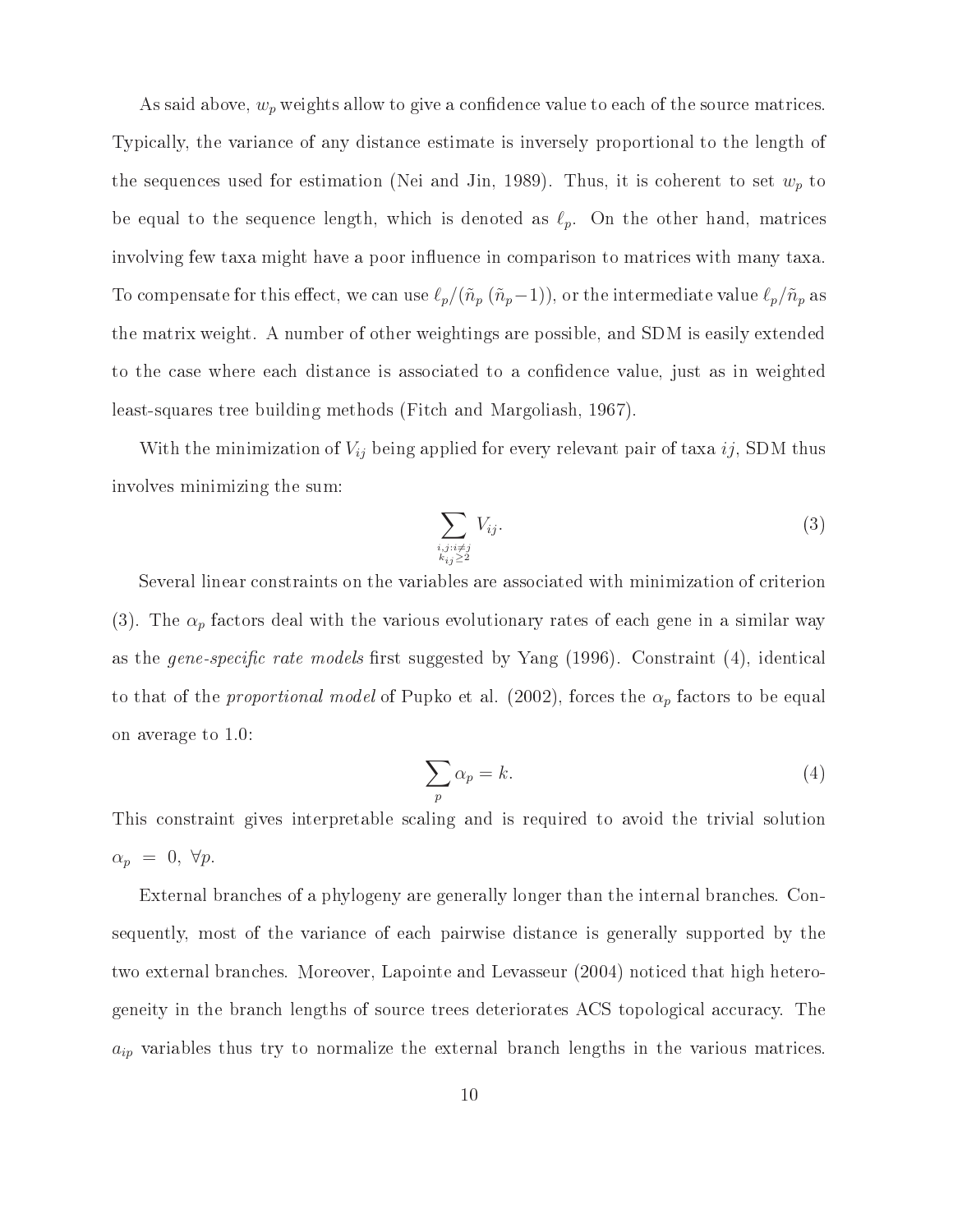Constraint (5) forces, for each taxon i, the sum of  $a_{ip}$  to be equal to zero and forbids over-elongation (or shortening) of external branch lengths corresponding to taxon i:

$$
\sum_{p:i\in\tilde{\mathcal{L}}_p} a_{ip} = 0, \ \forall i \in \tilde{\mathcal{L}}.\tag{5}
$$

Constraint (6) forces, for each matrix  $(\Delta_{ij}^p)$ , the sum of  $a_{ip}$  to be equal to zero:

$$
\sum_{i \in \tilde{\mathcal{L}}_p} a_{ip} = 0, \ \forall p = 1, 2, ..., k - 1.
$$
 (6)

This avoids having some of the matrices deformed into star-like distances by global elongation of the external branches and small  $\alpha_p$  values. The topological signal of the original matrix would then be stiffed, as was experimentally observed (in the absence of constraint (6)) with matrices having few taxa and low (or contradictory) signal. Note that constraint  $\sum_{i\in\tilde{\mathcal{L}}_k} a_{ik} = 0$  is useless as it is induced by the other constraints (5) and (6) on  $a_{ip}$  values; adding this constraint to the system induces linear dependency and perturbs the resolution.

Minimization of criterion (3) involves calculating its partial derivatives for each of the  $k + \sum_{p} \tilde{n}_p$  variables  $\alpha_p$  and  $a_{ip}$ , adding Lagrange multipliers (Luenberger, 1984, ch.10) that are associated with each of the  $\tilde{n}+k$  linear constraints. We thus obtain a linear system defined by  $O(\tilde{n}k)$  variables and equations which has a unique solution (see appendix). Resolving this system has  $O(\tilde{n}^3k^3)$  time complexity, which is theoretically equivalent to the running time of the NJ algorithm with a distance matrix of size  $\tilde{n}k$ . However, as this linear system is very sparse, the practical time required to solve it is much lower (see below) using an appropriate library (MTJ, available at https://mtj.dev.java.net/, is used in our implementation).

Let  $\alpha_p^*$  and  $a_{ip}^*$  be the optimal values of the parameters we obtain this way, then the SDM distance supermatrix  $(\Delta_{ij}^{\dots})$  is defined by:

$$
\Delta_{ij}^{\text{SDM}} = \frac{1}{W_{ij}} \sum_{p:\{ij\} \subset \mathcal{L}_p} w_p(\alpha_p^* \Delta_{ij}^p + a_{ip}^* + a_{jp}^*) \qquad \text{where} \qquad W_{ij} = \sum_{p:\{ij\} \subset \mathcal{L}_p} w_p.
$$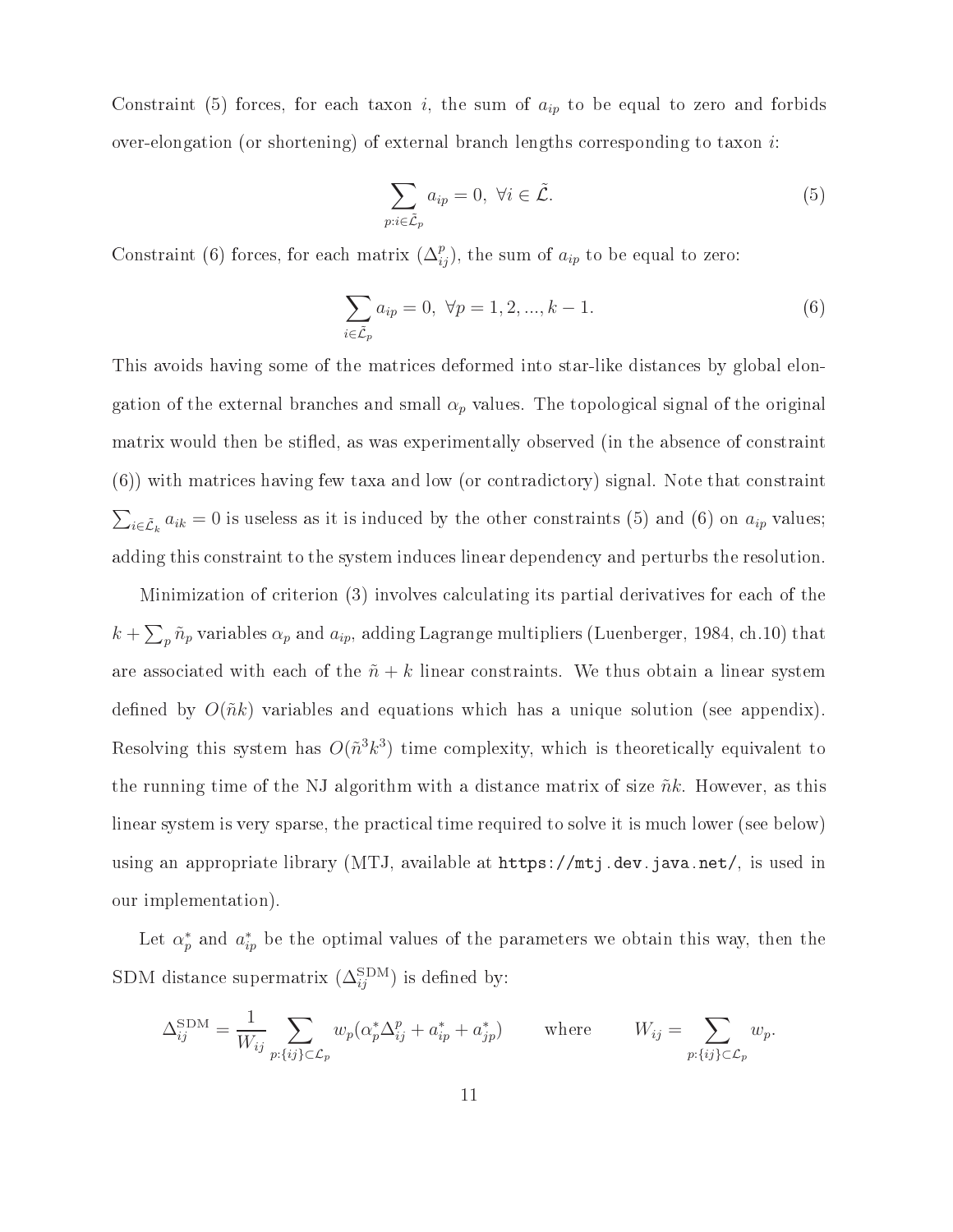Note that this formula applies to all available distances (i.e.  $k_{ij} \geq 1$ ), not only to those used to compute the optimal parameter values (i.e.  $k_{ij} \geq 2$ ). This last step of the SDM approach is fast and requires  $O(n^2k)$  running time.

To check the SDM practical running time, we generated 100 collections of distance matrices with  $k = 4, 8, 12, 16$  and n from 50 to 500, and then measured the running time t of SDM. Assuming  $t=b(nk)^a$ , we performed a linear regression on  $log(t)$  as a function of  $log(nk)$  and found that the estimated value of a is below 2.0. Thus, in practice, SDM requires computing time that is at most quadratic in  $nk$ . For example, it only takes a few minutes to deal with a collection of distance matrices with  $n = 500$  and  $k = 20$ , using a 1.8 GHz Pentium IV PC with 1 Gb RAM.

#### Phylogenetic Reconstruction Using SDM

A distance-based algorithm is applied to the SDM distance supermatrix to obtain a phylogeny. However, just as with ACS, missing entries may occur in this distance supermatrix depending on the extent of taxon overlap within the source matrices. It has been shown (Farach etal., 1995) that tree reconstruction from distance matrices with missing entries is computationally hard, and heuristics approaches have to be used. Two types of method have been proposed:

• The indirect method involves first estimating missing distances by applying an ultrametric (De Soete, 1984), additive (Landry et al., 1996), decomposition-based (Lapointe and Landry, 2001) or quartet-based (Guénoche and Grandcolas, 1999) completion algorithm. The Trex package (Makarenkov, 2001) provides several implementations of such algorithms to be used before tree building using any standard method with the completed matrix.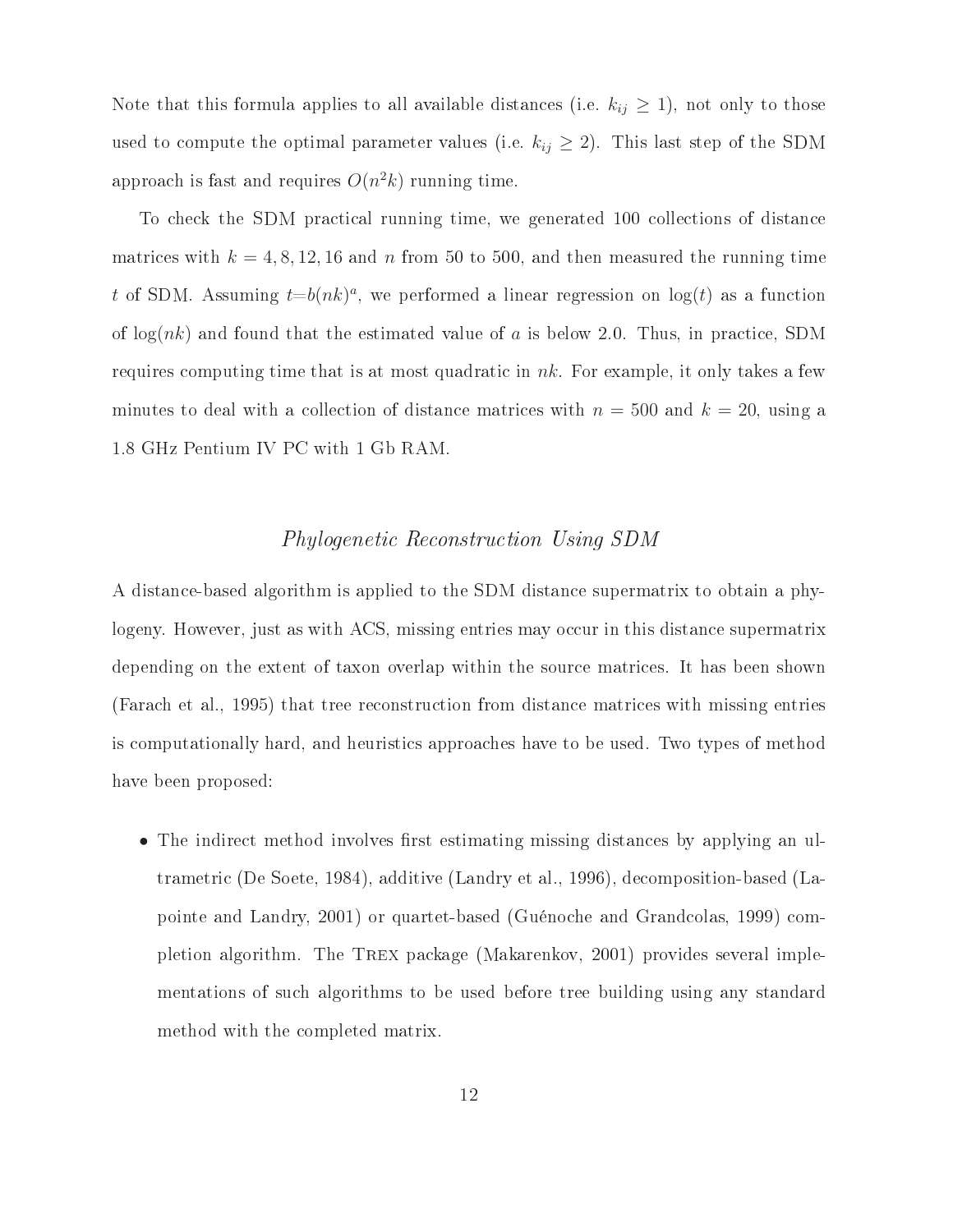• The direct method involves using a weighted least-squares algorithm and associating missing distances with null weight, which means that missing distances are simply discarded from weighted least-squares computations (Swofford et al., 1996, p.449). The MWmodif algorithm (Makarenkov and Leclerc, 1999) from Trex and the Fitch algorithm (Felsenstein, 1997) from the Phylip package (Felsenstein, 1993) implement this technique.

A combination of both direct and indirect methods is provided by MW\* (Makarenkov and Lapointe,  $2004$ ) (also available in TREX); this algorithm first applies an ultrametric or additive completion algorithm (depending on the density of missing distances), and then infers a tree using the weighted least-squares algorithm MW (Makarenkov and Leclerc, 1999), where weights are set at 1.0 for known distances, 0.5 for estimated distances, and 0.0 for missing distances (if any remain).

However, missing distances are relatively rare, though the amount of missing characters is usually high in the gene collections that are commonly used in phylogenomics studies. For example, datasets of Gatesy et al. (2002), Philippe et al. (2004) and Philippe et al. (2005) have high ratio of missing characters (about 68%, 25%, 35% respectively) but do not produce any missing distances when using SDM. Indeed, in these data sets some genes (e.g. *cytochrome b* and *ribosomic protein L10*) have been sequenced for all taxa; at least one gene distance matrix is then complete, which induces that the SDM supermatrix is also complete. Moreover, it is a simple consequence of randomness that the number of missing distances tends to decrease when the number of genes increases. For example, with the two very large datasets of Driskell et al. (2004), which were collected from Swiss-Prot and GenBank thanks to a computer program (previous collections were collected manually), the ratio of missing distances is of  $\approx 19\%$  and  $\approx 1\%$ , while the ratio of missing characters is of  $\approx 92\%$  and  $\approx 87\%$ , respectively. In the same way, in our simulations study (see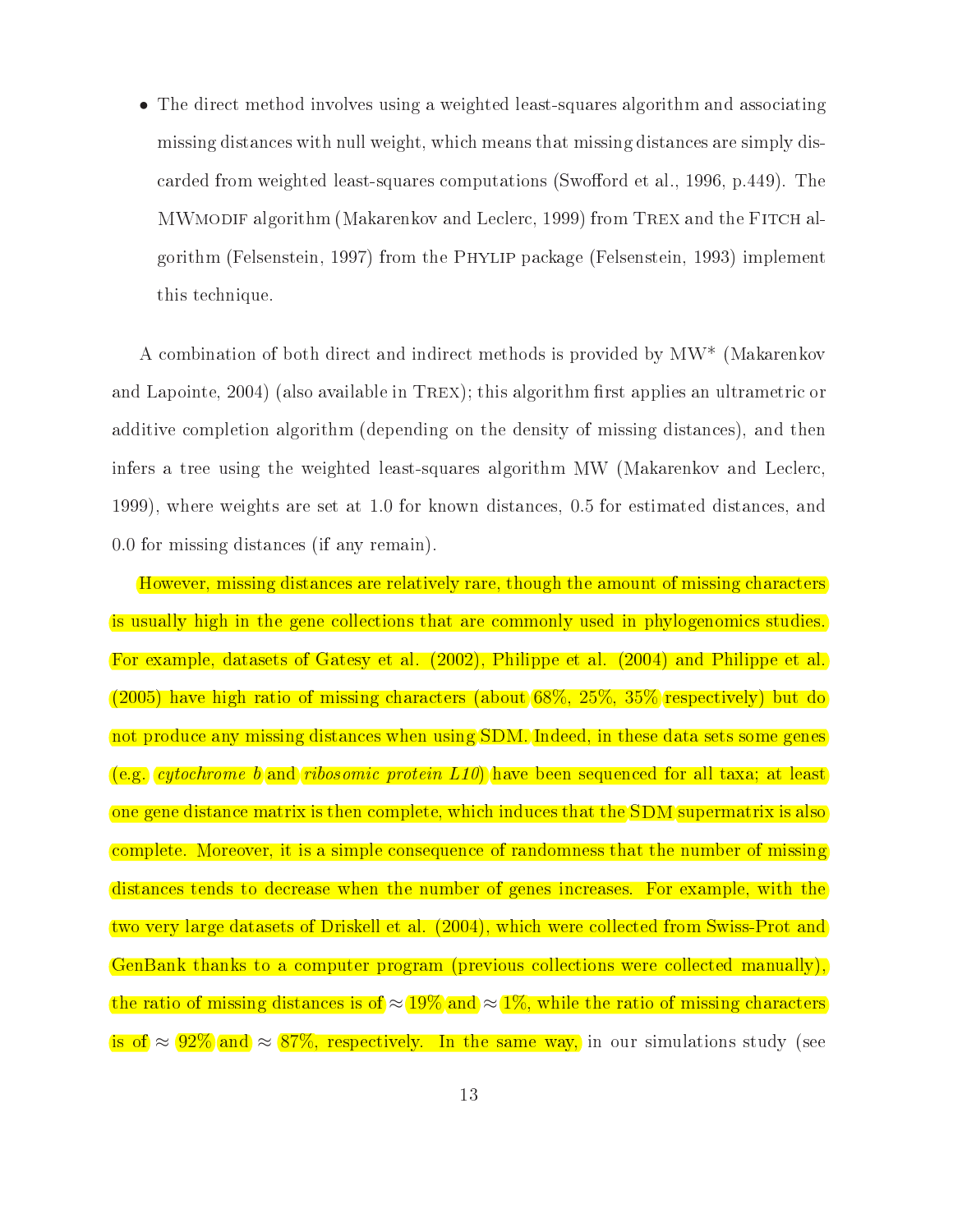below), missing distances are very rarely observed when the number of genes is above 10 and when the ratio of missing characters (equal in expectation to the taxon deletion rate) is of 25%. When the SDM distance supermatrix is complete, fast algorithms (e.g., NJ, BIONJ or FASTME) can be used to infer the corresponding tree.

## SIMULATION PROTOCOL

We conducted large-scale simulations to evaluate the topological accuracy of SDM. Our aim was to compare the ability to recover the correct topology, and the running times, of low, high and medium-level approaches. In the three cases, we present standard methods that are compared to SDM-based scenarios. Moreover, we emphasize distance-based methods as SDM belongs to this category. We first describe the way trees and sequences were generated, then the various methods we tested, and finally the criteria we used in the comparisons.

#### Tree Generation

The procedure was similar to the one used in Guindon and Gascuel (2003), which can be referred to for further details. Random 48-taxon trees were generated using the standard Yule-Harding process, via the r8s program (Sanderson, 2003). This process makes the trees clocklike, so we created a deviation from this model by multiplying every branch length by  $(1 + X)$ , where X followed an exponential distribution with expectation  $\mu$ . The  $\mu$  value represents the extent of deviation and was identical within each tree but different from tree to tree and equal to  $0.2/(0.001 + U)$ , with U being uniformly drawn from [0, 1]. The smaller the U, the larger the  $\mu$  and the larger the deviation from the molecular clock.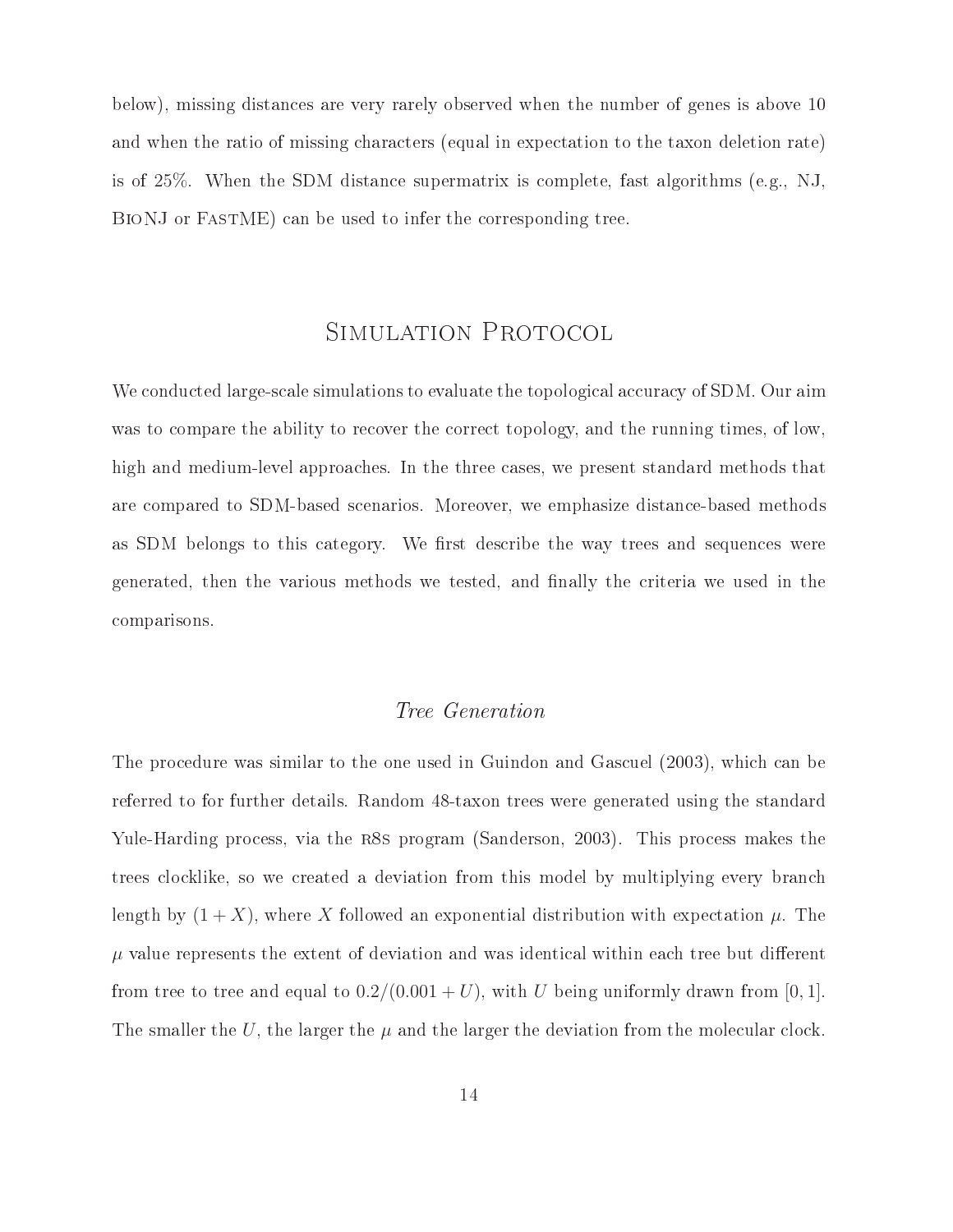Let tbl be the total branch length of the generated tree. We obtained the non-clocklike tree  $T$  with total length 1.0 by dividing every branch length by tbl.  $T$  was the "correct" tree that the various methods aimed at recovering.

To simulate the evolution of the different genes, we generated k trees  $T<sup>p</sup>$  from T by multiplying every branch length of T by  $0.4 + 8.6V_p$ , where  $V_p$  was uniformly drawn from [0, 1]. The  $V_p$  value was the same within each tree  $T^p$ , but different from tree to tree. These k source trees  $T^p$  thus have the same topology as the tree T. However, they have their own evolutionary rates with relative values ranging from 1.0 to 22.5 (=  $(0.4+8.6)/0.4$ ) in extreme cases; such values are in agreement with real values (see Guindon and Gascuel, 2003, for more and, below, our analysis of Gatesy et al. data, 2002).

#### Sequence Generation

We considered gene collections of size  $k = 2, 4, 6, ..., 20$  and generated 500 datasets per k value. For each of these datasets, we first generated a correct tree  $T$  and then a collection of k gene trees  $T^p$ , as explained above. For each gene p, we uniformly drew sequence length  $\ell_p$  between 200 and 1000 bp, and then used the SEQ-GEN program (Rambaut and Grassly, 1997) to simulate the sequence evolution along  $T<sup>p</sup>$  according to the K2P substitution model (Kimura, 1980). We used a transition/transversion ratio of 2.0 and did not re-scale the  $T^2$  trees. To simulate partial overlap that occurs in real datasets, we randomly removed some of the taxa within each gene alignment obtained. Following Eulenstein et al. (2004), two overlap conditions were studied, corresponding to 25% taxon deletion per gene (strong overlap) and 75% deletion (low overlap). However, an overlap of at least 4 taxa was preserved between each gene pair to maintain a common evolutionary history between genes and avoid meaningless datasets. Note that the expected ratio of missing characters was also equal to 25% and 75%, respectively, due the random processes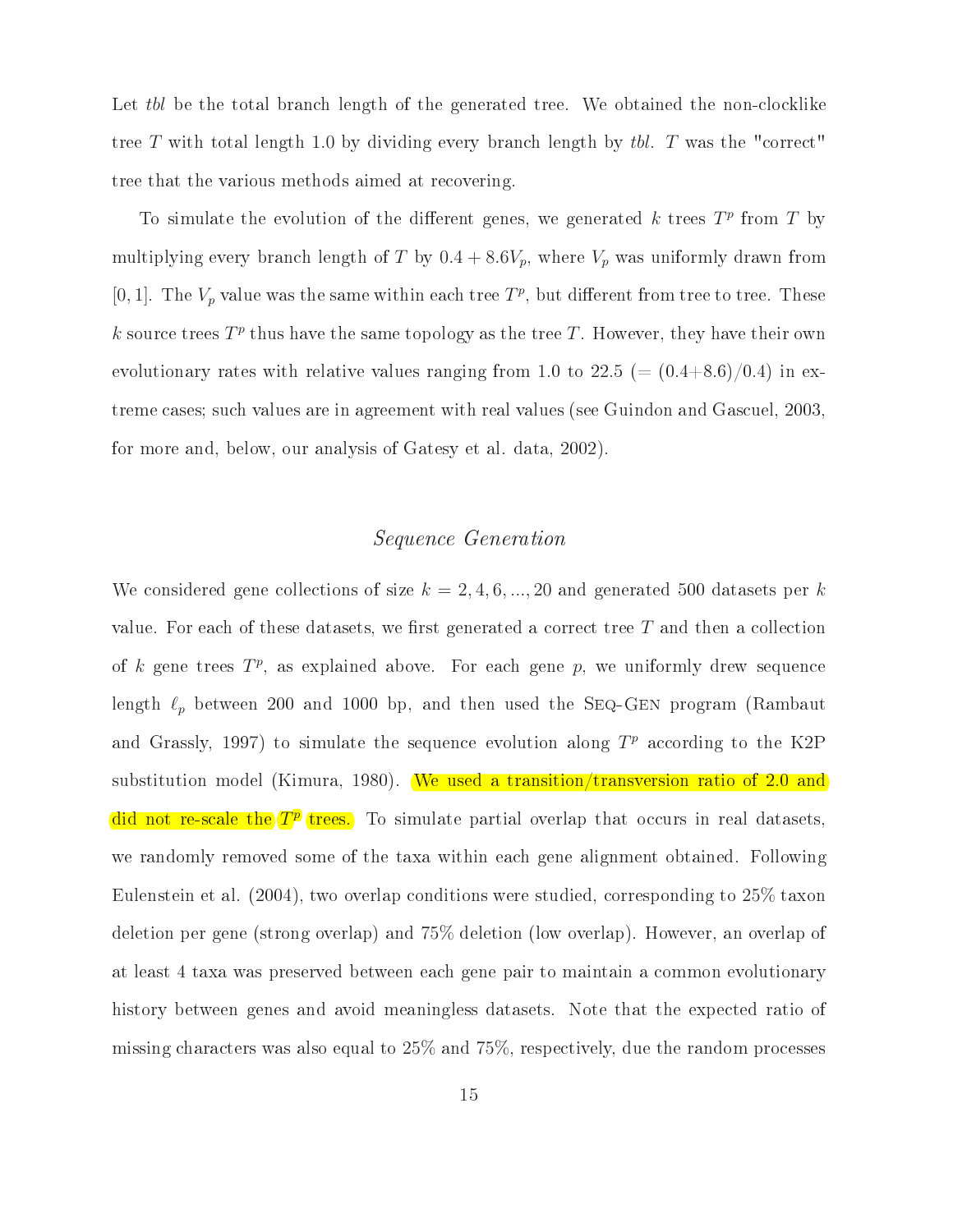we used for sequence length generation and taxon deletion.

#### Inference Methods

The (10 gene collection sizes  $\times$  500 collections  $\times$  2 overlap conditions =) 10,000 generated datasets were used to compare a number of tree building approaches. Our aim was (1) to check the properties of SDM when used in various scenarios of low, medium and highlevels, (2) to compare these SDM-based scenarios to classical approches (e.g. MRP), and (3) to compare SDM with other distance-based methods (e.g. ACS). All tested methods and scenarios are described below, grouped according to their combination level. Figure 1 displays a flow chart indicating the way the various scenarios combine several methods to achieve tree construction from gene collections (e.g.,  $PHYML+MRP$  scenario involves first inferring gene trees using PhyML, then combining these trees using MRP).

 $Median-level, distance-based approaches$  For each dataset, we used PAUP\* with K2P to estimate k distance matrices from the k sequence alignments. The SDM distance supermatrix was computed from this collection of matrices, with each matrix weighted by the length of the corresponding sequences (i.e.  $w_p = \ell_p$ ) in formula (1). We then used the FITCH program (with all default options, notably without global rearrangements) to build a phylogeny from the SDM distance supermatrix that (possibly) contains missing entries. This tree building scenario is called  $SDM + F$ ITCH (Figure 1). In order to test for the advantage of using  $a_{ip}$  variables, instead of solely using  $\alpha_p$  variables that deal with gene rate heterogeneity, we ran another similar scenario, where the  $a_{ip}$  variables were forced to be zero. This second scenario is called  $SDM^* + FITCH$ ; it is close to ACS as it only uses multiplication operation to rescale matrices (see also Bevan etal., 2005). We tested other approaches to deal with missing entries, as listed in the Introduction, but they all performed poorer than the Fitch weighted least-squares program (see further results and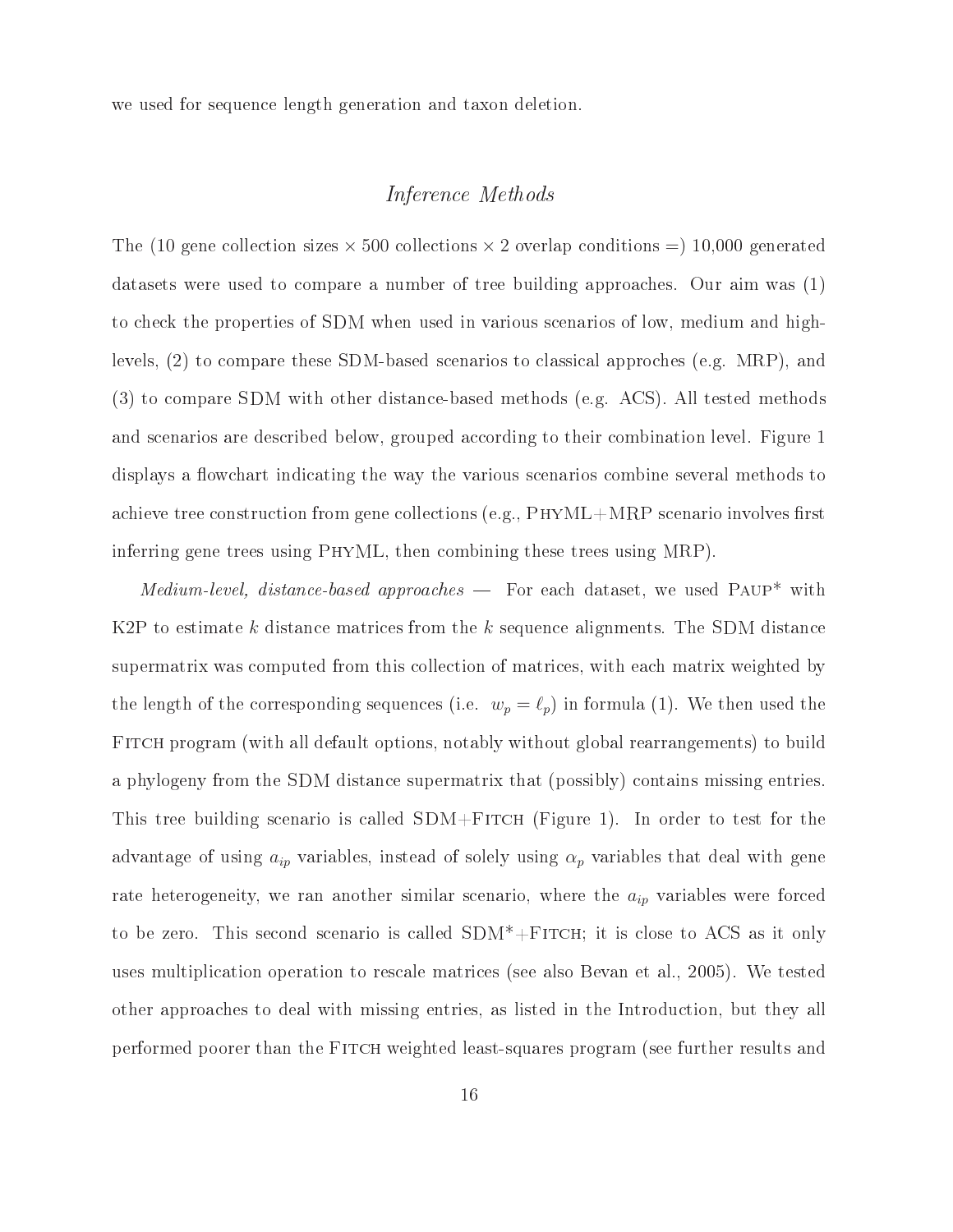discussions regarding MW\* by Makarenkov and Lapointe, 2004).

 $Low-level combination$  For each data, a supermatrix of characters was obtained by concatenating the  $k$  partially deleted genes. We computed the K2P distance matrix from this supermatrix of characters using the  $PAUP^{**}s$  MISSDIST=IGNORE option (see Introduction), and then used BioNJ to infer the DTE (Distance-based Total Evidence) phylogeny.

To obtain a ML-based total evidence phylogeny, we analysed the supermatrix of characters using PhyML with K2P. This program searches for the optimal tree according to the ML criterion, via topological rearrangements from a starting tree. As these topological rearrangements are local and solely based on Nearest Neighbor Interchange (NNI) (Swofford et al., 1996), the resulting tree depends, to some extent, on the starting tree. We call  $DTE+PHYML$  the scenario whereby the PHYML default option is used, which involves using DTE (see above and Figure 1) to compute the starting tree. As we suspected that DTE would generate poor trees in this phylogenomics context, we also used  $SDM + F$ ITCH (see above and Figure 1) to infer the starting tree to be then refined by  $PHYML$ ; we call this scenario  $SDM + FITCH + PHYML$  (Figure 1). Our aim was to check that using the improved SDM starting tree, we improve the resulting PhyML tree, and reduce the number of NNIs and the running time.

High-level combination  $-$  A collection of k ML phylogenies was built from the k partially deleted genes using PhyML with K2P. We then combined these trees using the standard MRP technique, which involves first coding the tree topologies in a partial binary matrix, then inferring the supertree by maximum parsimony. To achieve this task, we used TNT (Goloboff et al., 2003), which is well known for its efficiency, and followed the standard approach (Bininda-Emonds and Bryant, 1998) that defines the MRP supertree as the strict consensus of the most parsimonious trees. TNT was run with 25 random ad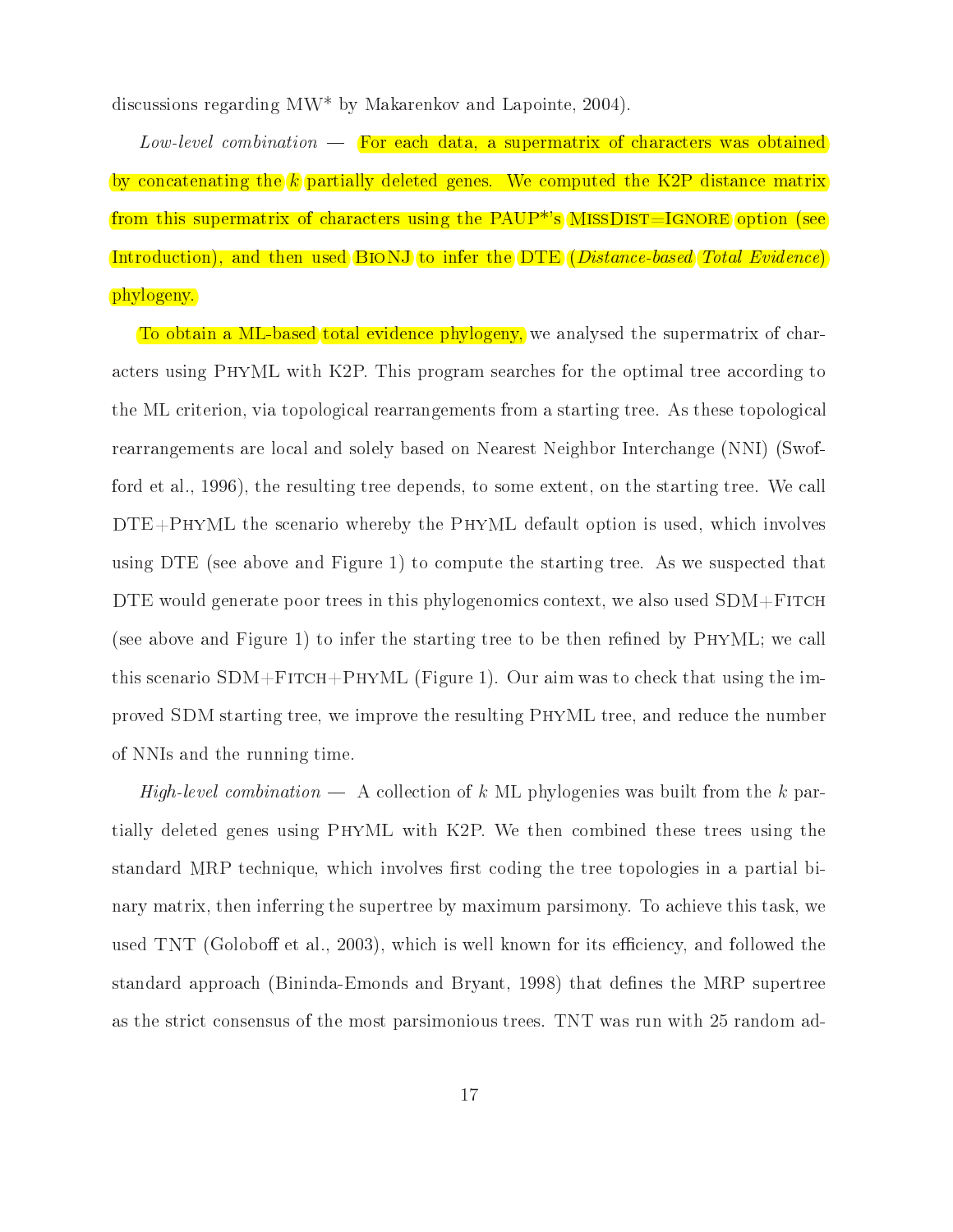dition sequences, TBR branch swapping and ratchet default option. We call this supertree construction scenario PhyML+MRP (Figure 1).

We also tested three distance-based supertree approaches, using the same PhyML source trees as with MRP. First, we evaluated ACS regarding its pioneer role in the field. Gene trees were transformed into path-length matrices, and we used the standardization procedure of Lapointe and Cucumel (1997), which applies to any number of source matrices, unlike the other standardizations presented by Lapointe and Levasseur (2004). This version of ACS was combined with the recent MW\* algorithm (Makarenkov and Lapointe, 2004), which invokes both indirect and direct algorithms to deal with missing distances (see above). This scenario is called  $PHYML+ACS97+MW^*$  (Figure 1). We selected MW<sup>\*</sup> to be combined with ACS as it was designed by the same author group, but we also performed experiments substituting  $MW^*$  by FITCH. We applied SDM to the same path-length matrices as ACS and combined it with Fitch; this scenario is called PhyML+SDM+Fitch (Figure 1). Finally, we evaluated MSS (Creevey and McInerney, 2005) using default parameters and recommended options: NJ was applied to the MRP matrix using p-distances to obtain a starting tree; unitary path-length matrices corresponding to each gene tree were then computed and fed into MSS which was run with SPR rearrangements. This scenario is called PhyML+MSS (Figure 1).

#### Topological Accuracy Measure

We measured the topological accuracy of every scenario using the quartet distance  $d_q$ (Estabrook et al., 1985) between the inferred tree  $\widehat{T}$  and the model tree T.  $d_q$  counts the number of resolved 4-trees (i.e. four taxon trees) present in one tree but not in the other.  $d_q$  is then the sum of two error types: the type I error corresponding to resolved 4-trees induced by  $\widehat{T}$  but not present in T, the type II error corresponding to resolved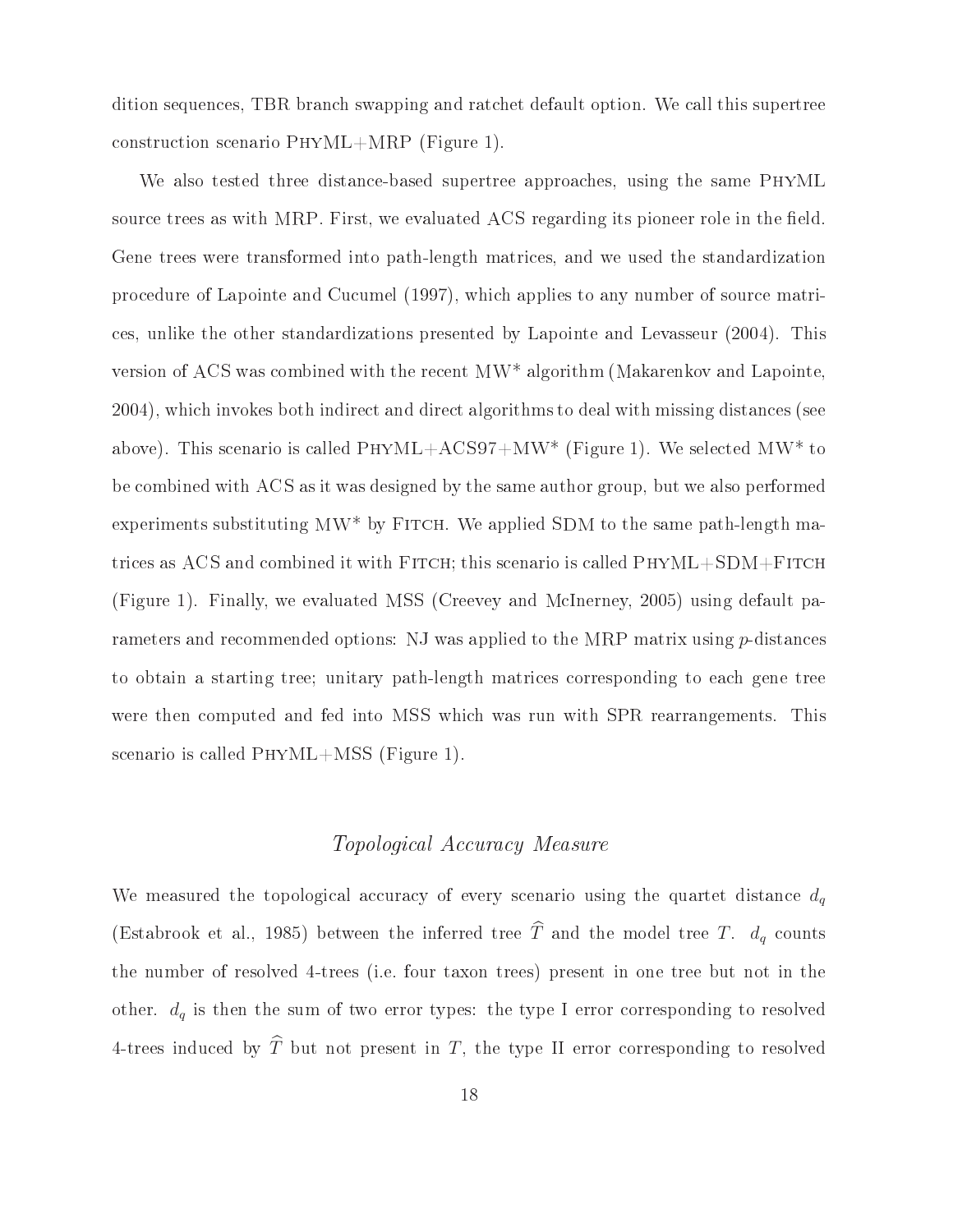4-trees in T but not induced by  $\widehat{T}$ . As any fully resolved tree with n taxa induces  $\binom{n}{4}$  4- $\frac{1}{\sqrt{4}}$  $\binom{n}{4}$ .  $d_q$  is then more precise than the widely used bipartition distance (Bourque, 1978; Robinson and Foulds, 1979), which counts the number of internal branches present in one tree but not in the other, and then takes integer values between 0 and  $2(n-3)$ . Moreover,  $\frac{d}{d}$  is less sensitive to slight topological differences; e.g., when just one taxon is misplaced and far away from its correct location, the bipartition distance is high as a number of bipartitions are incorrect, while the  $\overline{d}_{\overline{q}}$  distance remains moderate as only quartets involving this taxon are modified. Thus,  $d<sub>i</sub>$  is better suited than bipartition distance to compare remote trees (Steel and Penny, 1993), as obtained with  $75\%$  deletion rate where tree inference is hard (see below).  $d_q$  was normalized by dividing  $\sum_{i=1}^{\infty}$  is value by  $2\binom{1}{4}$ ,  $\sum_{i=1}^{\infty}$  $\binom{n}{4}$  $\mathcal{L}$  , or the corresponds to identical trees, while a  $\frac{d}{dt}$  is 1 means that both trees do not share any 4-tree. To avoid giving a topological meaning to very short branches in the infered trees, every branch length less than 0.0001 was collapsed to make a multifurcation.

## SIMULATION RESULTS

#### Topological Accuracy

For each of the 20 conditions (10 gene collection sizes  $\times$  2 overlap conditions), the collected 500  $d_q$  values were averaged and are graphically represented in Figure 2. These graphs show the average  $d_q$  value as a function of the number  $(k)$  of genes.

As expected, all curves in Figure 2 are decreasing: the correct tree  $T$  is better recovered (i.e. the  $d_q$  distance between  $\widehat{T}$  and  $T$  decreases) as the number of genes increases. As also expected, the inferred phylogeny is closer to the correct tree as the taxon deletion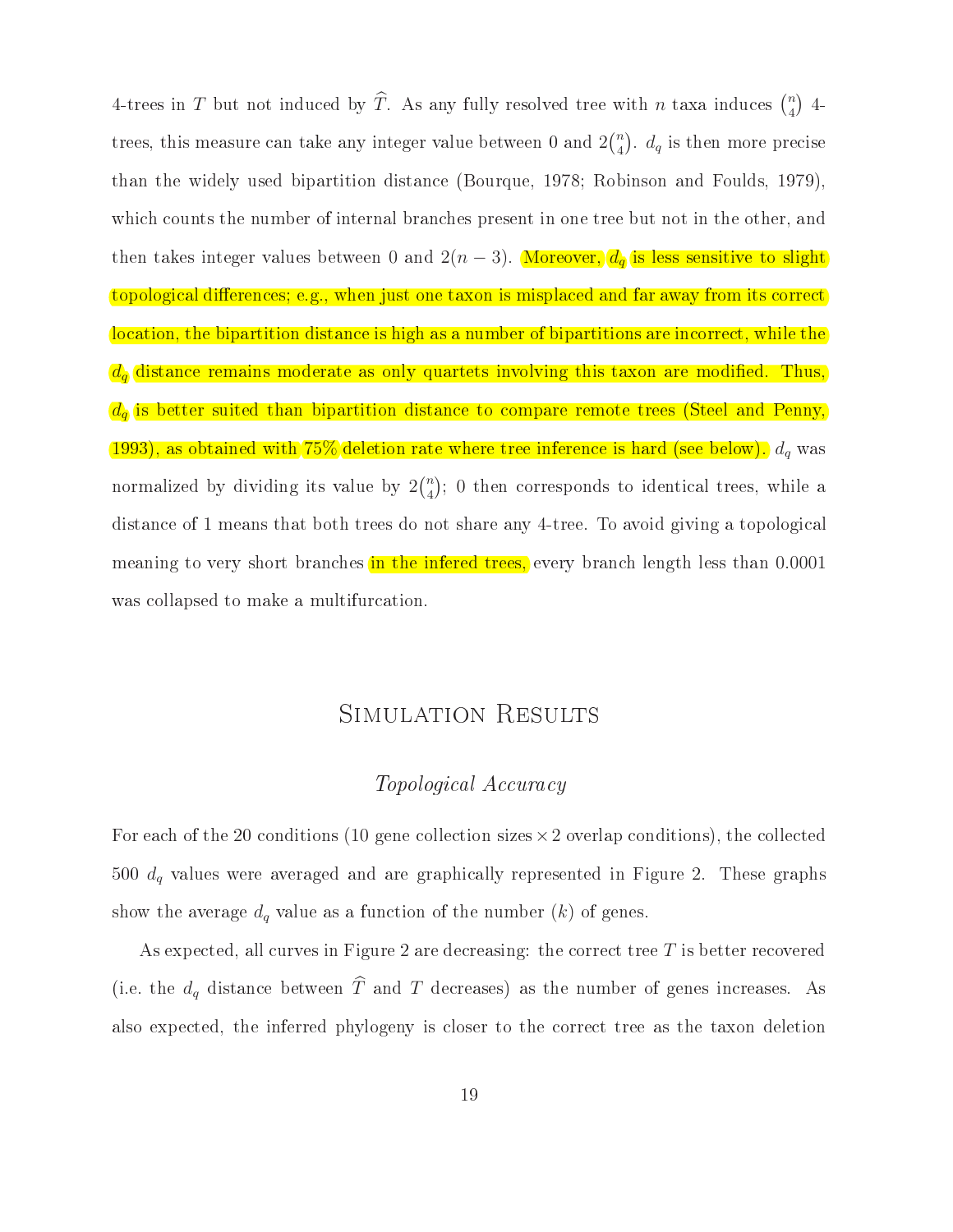rate decreases. The more information we have, the easier tree building is, whatever the reconstruction scenario. However, some of the scenarios are clearly more accurate than others.

Among pure distance-based scenarios, SDM+FITCH is best. It outperforms SDM<sup>\*</sup>+FITCH in all conditions, indicating that incorporating  $a_{ip}$  variables in criterion (1) gives a significant improvement over using only the  $\alpha_p$  multiplication factors. As expected DTE performance is very poor and its results are out of the scales used in Figure 1. This is due to weak distance estimation caused by rate heterogeneity among genes and missing sequences. Indeed, when two taxa share slow genes, they are estimated to be close, whereas when their common genes are evolving fast, they are predicted to be distant. Applying BioNJ (or any other algorithm) to such a poor distance matrix inevitably results in a poor tree.

High-level scenarios combine the source trees inferred by PhyML into a supertree. Among the three distance approaches,  $PHYML+SDM+FTCH$  is best in all conditions, and PhyML+ACS97+MW\* tends to outperform PhyML+MSS when the gene number  $(k)$  is relatively high. We also tested other combinations, substituting FITCH and MW<sup>\*</sup> to obtain the PhyML+ACS97+Fitch and PhyML+SDM+MW\* scenarios. Neither one nor the other is better than  $PHYML+SDM+FITCH$ , and  $PHYML+ACS97+FITCH$ outperforms  $PHYML+ACS97+MW^*$ . This seems to indicate that  $FITCH$  (direct method) could be better suited than MW\* (combining direct and indirect algorithms) to deal with distance matrices obtained in phylogenomics studies and containing missing entries. This somewhat contradicts findings presented by Makarenkov and Lapointe (2004), but could be explained by differences in the simulation protocols. These authors used a single distance (super)matrix with random deletion of pre-fixed numbers of entries, while our protocol is based on the assembly of several gene distance matrices and closer to phylogenomics data.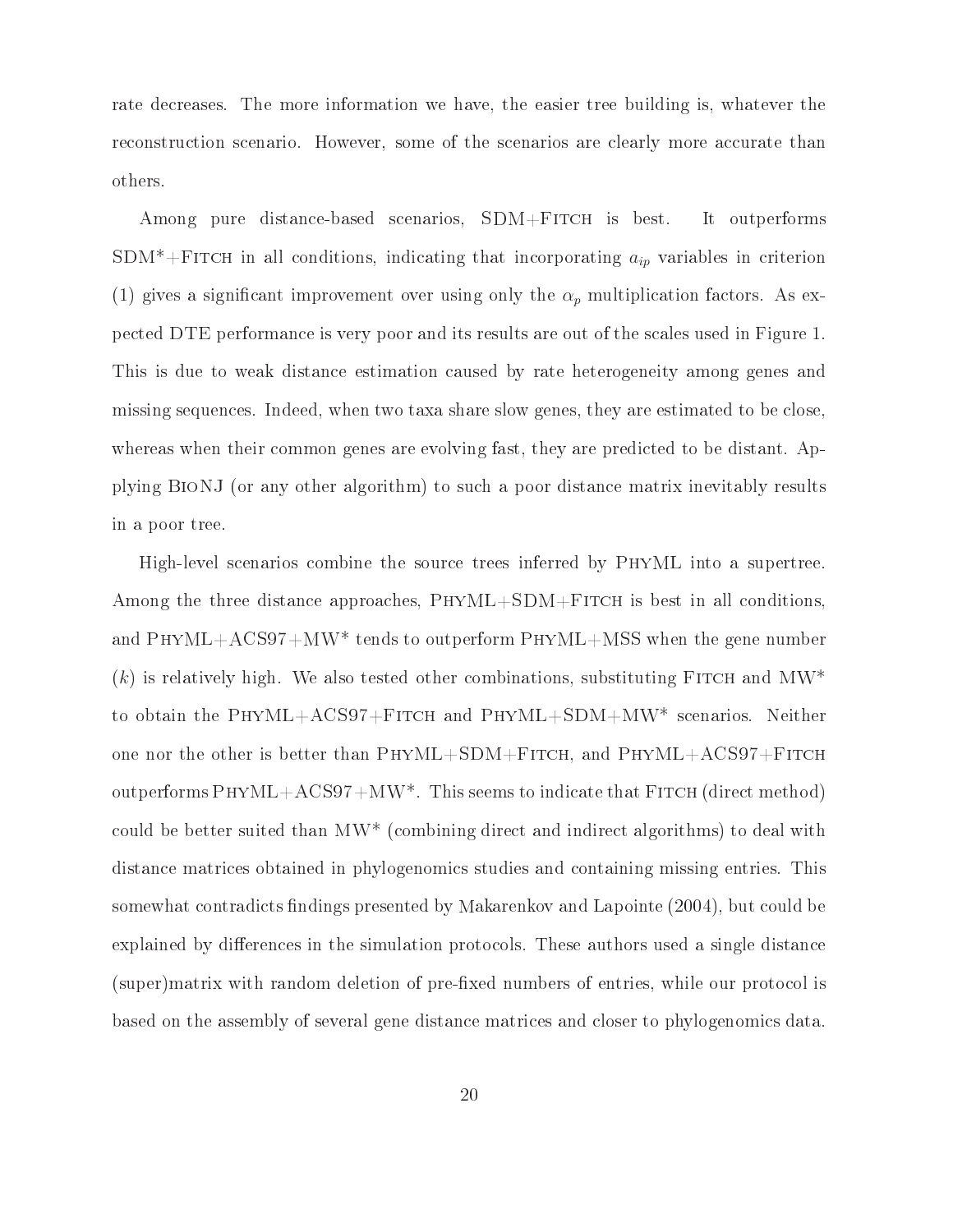Thus, our supermatrices are likely to be more perturbed than those in (Makarenkov and Lapointe, 2004), which could penalize indirect methods that only use a few distances to fill each of the missing entries. Note, moreover, that FITCH slightly outperformed  $MW^*$ in one of the two experiments presented by Makarenkov and Lapointe (2004).

Comparing now SDM and MRP, we see that PhyML+MRP and  $\mathcal{L}_{\text{H}}$  is the fit can construct deletion, with 25% taxon deletion, while the construction, SDM-based scenario outperforms MRP with 75% deletion. In fact, it can be seen that PHYML+SDM+FITCH deals better with missing information (e.g.  $k = 2$  with  $25\%$ and 75% deletion), while PhyML+MRP performs well when information is abundant (e.g.  $k = 20$ , where the two methods are close in both deletion conditions). This could be explained by the often poor resolution of MRP supertrees, which is due to the use of strict consensus and is higher with low source tree overlap (e.g. for  $k = 10$  and 75%) deletion rate, MRP supertrees contain 17% unresolved quartets on average). However, in the bootstrap analysis context, we showed that collapsing poorly supported branches improves topological accuracy (Berry and Gascuel, 1996) by decreasing type I error without significantly augmenting type II. A better explanation (Lapointe and Cucumel, 1997) could be that SDM not only uses the topology of the source trees (as MRP) but also their branch lengths. SDM-based trees then have more information than MRP trees. This could also explain the poor results of MSS which loses information by setting all branches to length 1. Weighted MRP (where branches of the source trees are weighted by their bootstrap support, Ronquist, 1996) performs better than standard MRP (Bininda-Emonds and Sanderson, 2001), but at the expense of huge computing times as with this approach the initial tree building algorithm (here, PhyML) has to run a number of times (at least 100) on each of the source datasets. However, fast branch support estimates could be used to accelerate these computations (Kishino et al., 1990;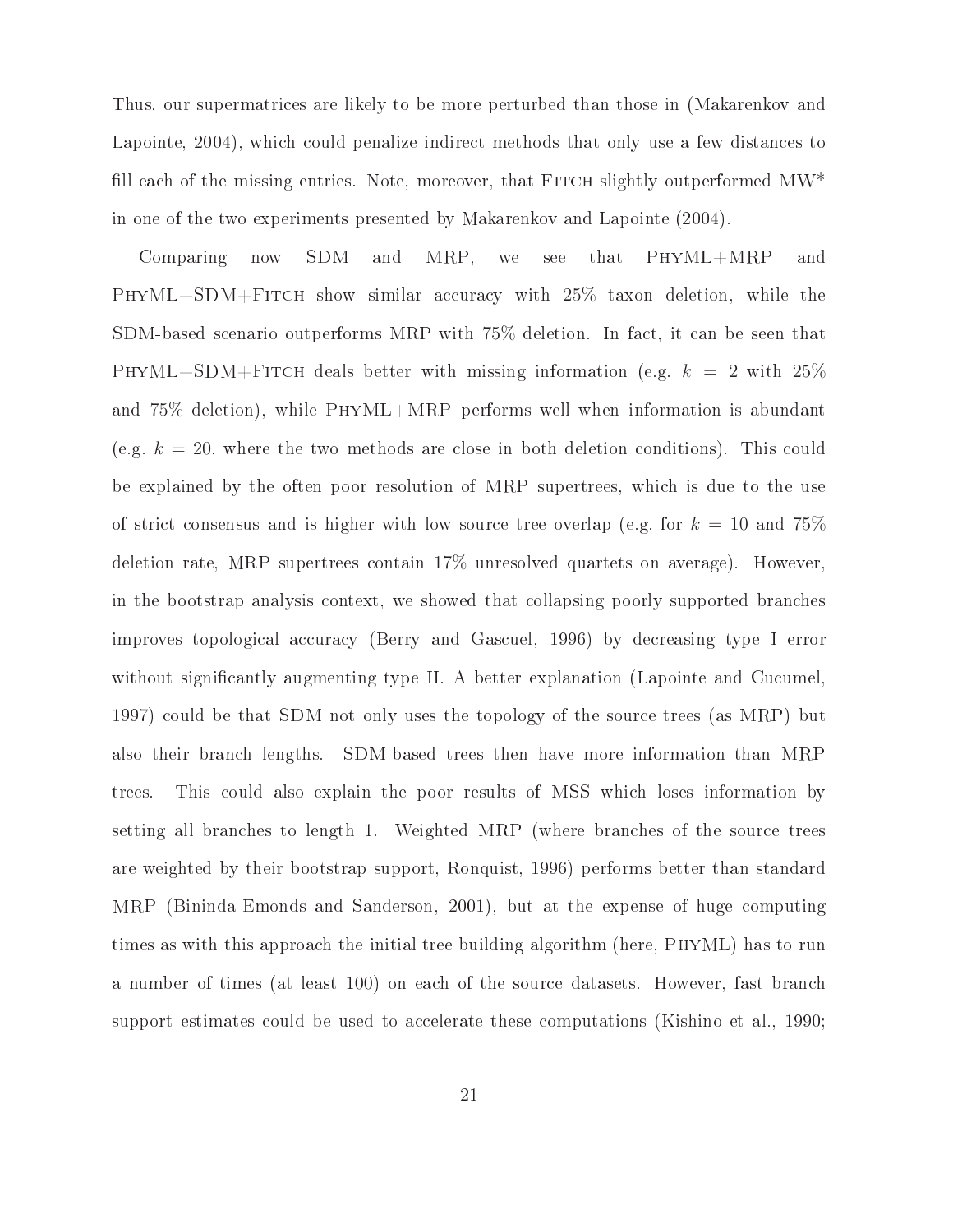Waddell et al., 2002; Anisimova and Gascuel, 2006).

Low-level scenarios analyze the supermatrix of characters using PhyML, which improves, via NNIs, a starting tree built by a fast distance method.  $SDM + FITCH +PHYML$ clearly outperforms  $DTE+PHYML$ , which is a poor method with  $75\%$  taxon deletion. This is due to the extreme weakness of DTE with phylogenomics data (not true with single gene study or when there are no missing characters). NNIs considerably improve DTE trees (see 25% deletion, where DTE+PhyML shows similar accuracy as MRP), but NNIs are not powerful enough to obtain a satisfactory tree when starting from quasi-random  $\frac{1}{2}$  the case with  $\frac{1}{2}$  defined with  $\frac{1}{2}$  defined with  $\frac{1}{2}$ 

We then see the advantage of using SDM within the three combination levels. The medium-level SDM+FITCH scenario is even better than standard MRP with 75% deletion, while low-level  $SDM + FITCH + PHYML$  is clearly the best in all conditions, among the methods we tested. Moreover, this latter scenario could likely be improved by incorporating the specific rate of every gene in likelihood computations, as proposed by Yang  $(1996)$ , Pupko et al. (2002), and Bevan et al. (2005). Finally, in the high-level context (which greatly simplifies the processing of various data types and evolutionary modes), SDM offers a relevant alternative to model as it is nearly equivalent with low  $(25%)$  taxon deletion, but significantly better with  $\mathbf{S}$  (155%) deletion rate. Comparing the three SDM-based space  $\mathbf{S}$ scenarios, we see a clear ordering: the low-level approach is best in all conditions, the medium-level method is worst and the high-level combination is in between. As we shall see (and not surprisingly), this ordering is inverse of that induced by the computing times, the low-level scenario being much heavier than the two other methods. Moreover, the gap between high-level and low-level scenarios is moderate, and their ordering could be inverted with complex datasets showing strong heterogeneity in the evolutionary modes.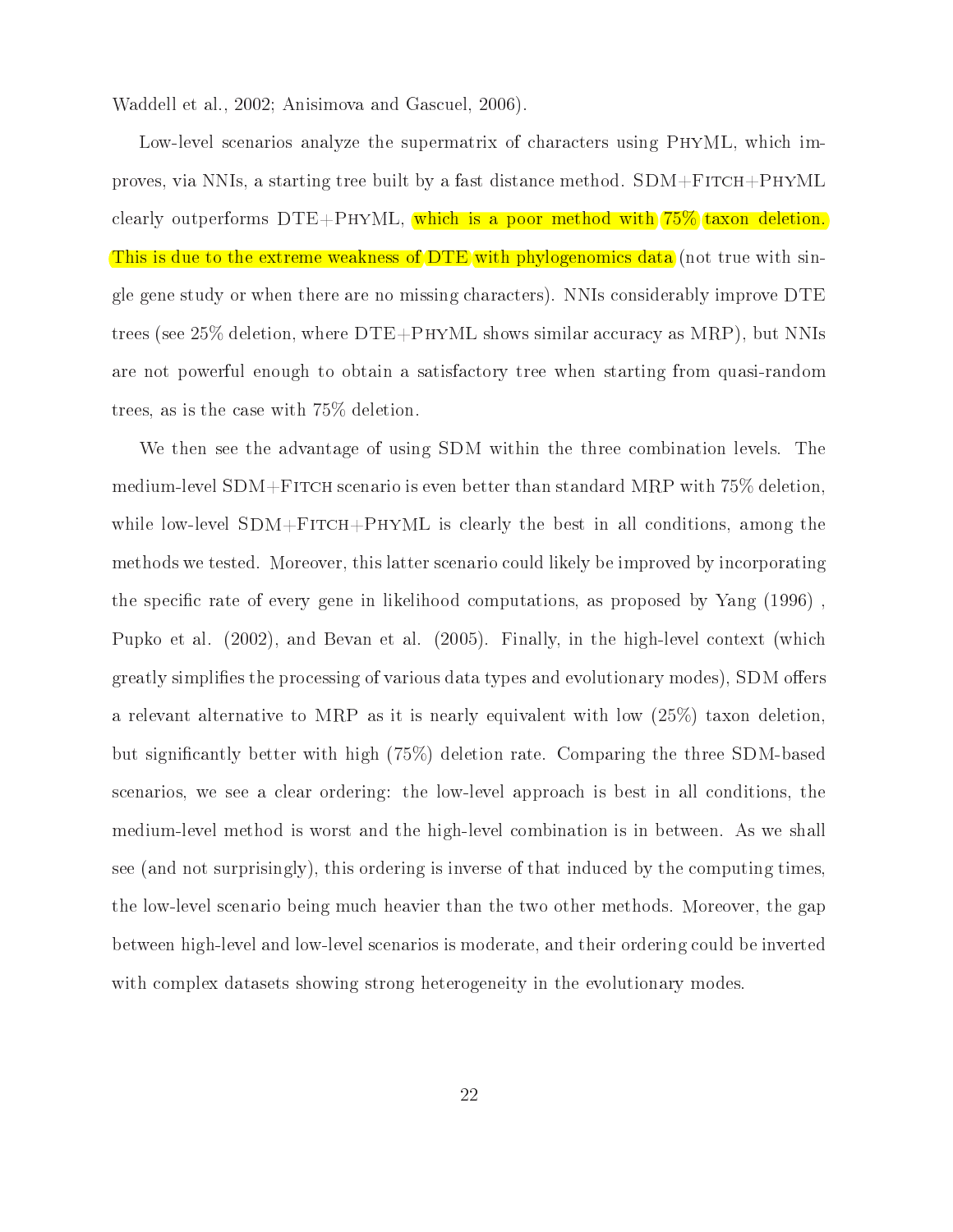#### Running Time

The average running times of the main scenarios used in the simulations are displayed in Table 1, with  $k = 10, 20$ , and  $25\%$  and  $75\%$  taxon deletion. We also generated additional datasets with  $n = 96$  taxa (10 per condition), using the previously described procedure and the same k values and taxon deletion rates, and reported the running times in Table 1. Note that all these times strongly depend on implementation. For example, the weighted least-squares procedure in PAUP<sup>\*</sup> is clearly faster than FITCH, while both follow a closely related scheme. Thus, results in Table 1 illustrate the main tendencies but should not be over-interpreted.

We first see that SDM on its own is a fast algorithm. For example, it only requires 48 seconds with 96 taxa,  $k = 20$  and 25% taxon deletion. It follows that the running times of the SDM-based scenarios mostly depend on the other components of the scenarios, which tend to be (much) slower than SDM itself. The medium-level SDM+Fitch scenario is one of the fastest methods. For example, with 96 taxa,  $k = 20$  and 25% taxon deletion, SDM+Fitch requires 539 seconds. Thanks to the speed of PhyML and TNT,  $PHYML+MRP$  is also quite efficient, being slower than  $SDM+F$ ITCH with 48 taxa, but generally faster with 96. However, most of the computing time required by  $SDM + F$ ITCH is spent by Fitch (e.g. 491 seconds as compared to 539 seconds, in our previous example). FITCH is useful as it copes with missing entries, but, as explained earlier, real datasets often yield full supermatrices of distance. In such cases, much faster inference algorithms do exist. In our simulations, all distance supermatrices are full when  $k = 20$ ,  $n = 48, 96$ , and for both taxon deletion rates. With this  $(k = 20)$  datasets, we then used FASTME instead of FITCH. Topological accuracy remains similar (e.g. with 48 taxa and 25% deletion, average  $d_q$  topological distances are 0.0242 for SDM+FITCH and 0.0268 for  $SDM+FastN$ E) but the tree inference time is less than 1 second in all settings; e.g., with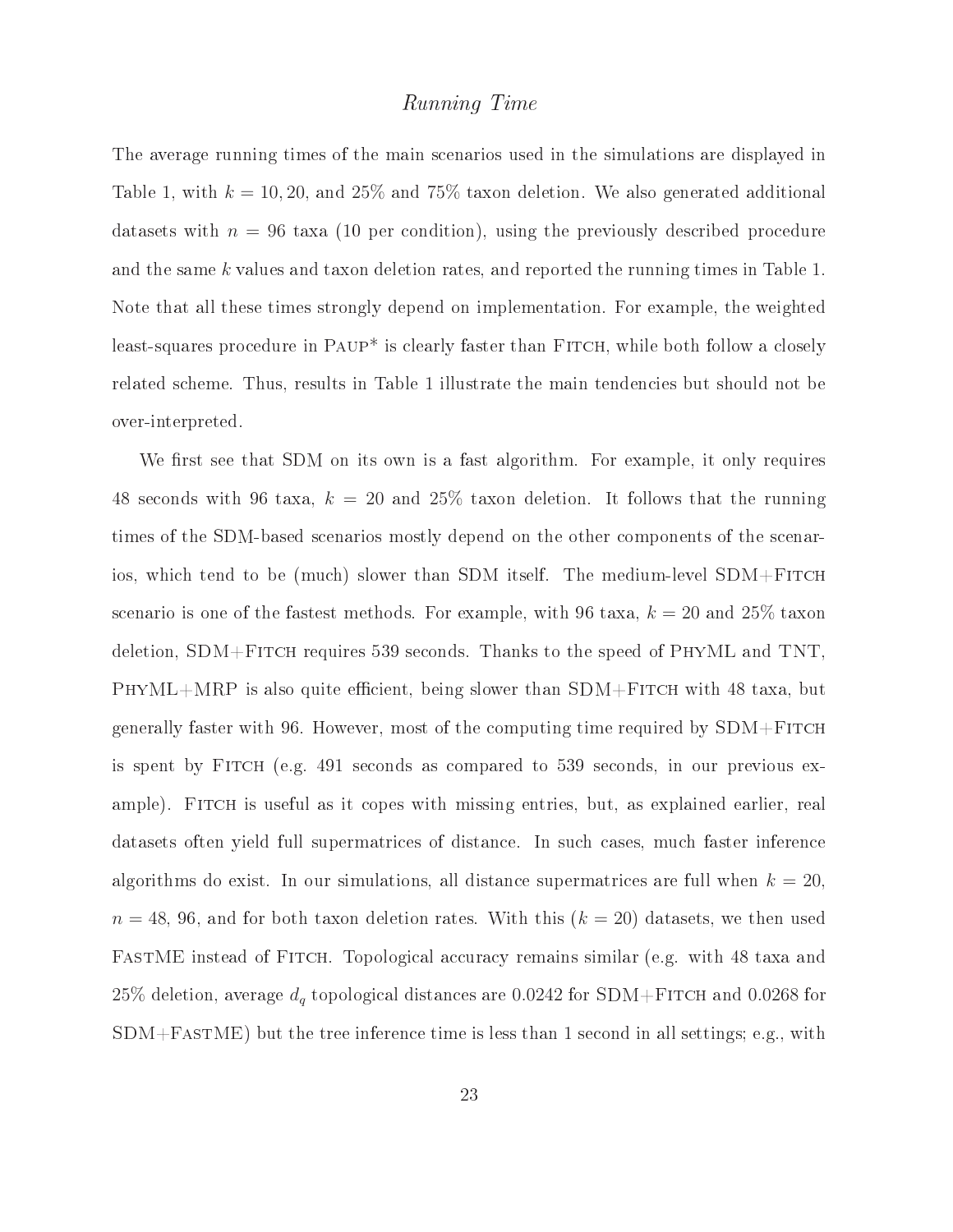96 taxa,  $k = 20$  and 25% taxon deletion, the SDM+FASTME scenario requires approximately 50 seconds, as compared to 539 seconds when using Fitch. In this biologically common case, SDM+FastME is the fastest inference scenario, by a factor of 10- to 100 fold with 96 taxa, and this factor increases with the number of taxa. With 500 taxa and  $k = 20$ , SDM+FASTME requires a few minutes, while other scenarios require hours (or days) of computation.

Comparing high-level scenarios, we see that with  $(n = 96)$  PHYML+SDM+FITCH tends to be handicapped in comparison to PhyML+MRP, due to the use of Fitch. Replacing Fitch by FastME in case of full distance supermatrix does not signicantly change the topological accuracy (e.g. with  $k = 20$ , 48 taxa and 25% deletion rate, average  $d_q$  topological distances are 0.0162 for PHYML+SDM+FITCH and 0.0168 for PhyML+SDM+FastME) but makes the SDM approach faster than PhyML+MRP. The two other high-level scenarios, PhyML+ACS97+MW\* and PhyML+MSS, are slower than MRP and SDM-based scenarios. PhyML+ACS97+MW\* is penalyzed by MW\* that is slower than Fitch (used here without global rearrangements, contrary to Makarenkov and Lapointe, 2004). MSS appears as a slow algorithm, likely due to the combination of its complex optimality criterion and of SPR topological rearrangements.

Finally, as trees built with  $SDM + F$ ITCH are close to the correct tree T, we observe a clear improvement in PHYML running time when using  $SDM + F$ ITCH as starting tree instead of DTE. Thus, with 96 taxa,  $k = 20$  and 75% taxon deletion, SDM+FITCH+PHYML runs 4,286 seconds, as compared to 6,329 seconds for  $DTE+PHYML$ , i.e. a relative gain of around 50%.

We see from these comparisons that SDM-based scenarios not only have high topological accuracy but are also efficient relative to the other approaches. Moreover, they become much faster when the distance supermatrix does not contain any missing entry, thanks to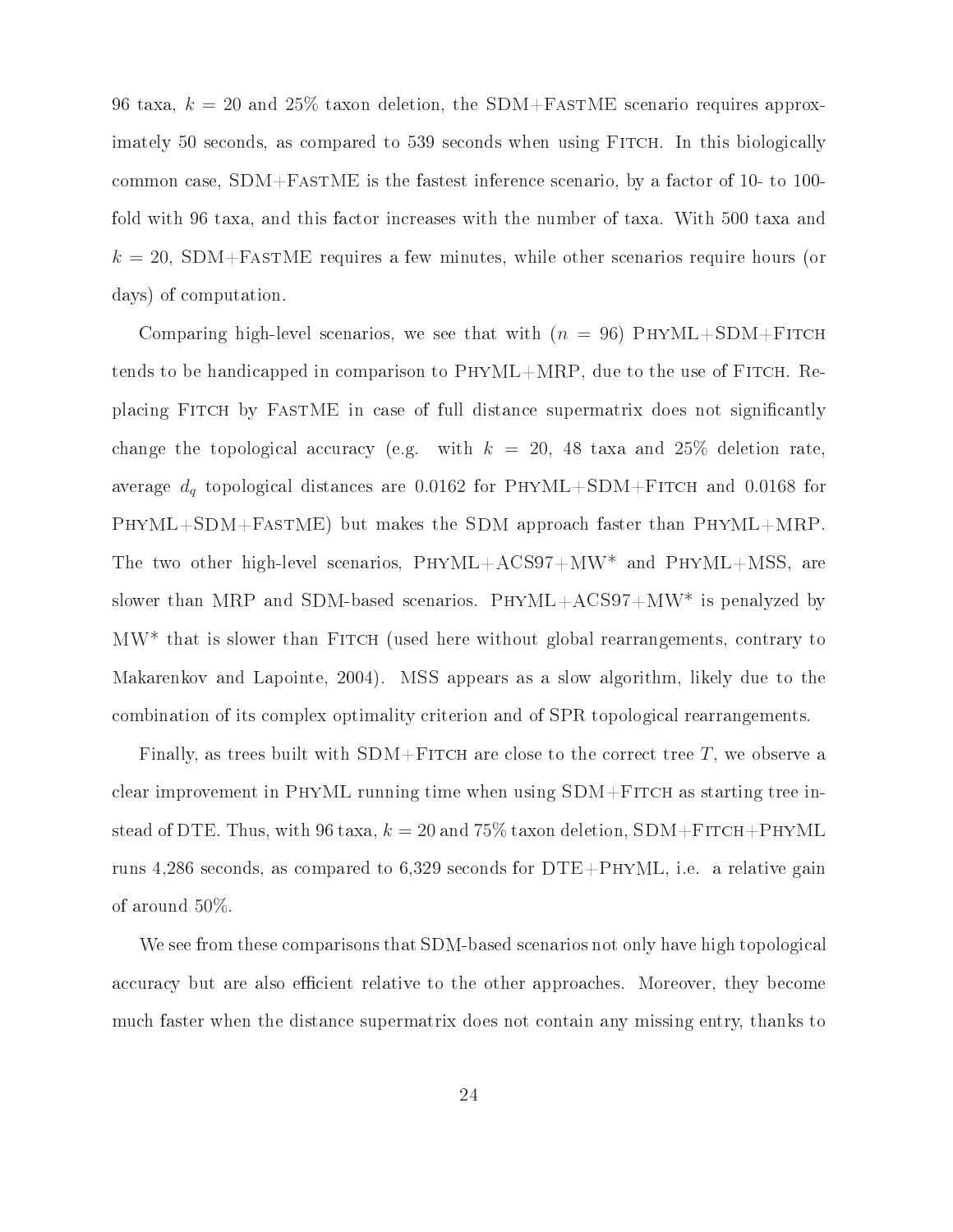the use of a fast distance-based tree building method.

To illustrate the properties of SDM, we analyzed a dataset of placental mammals (with focus on Cetartiodactyla), which was used by Gatesy et al. (2002) in a parsimony-based low-level combination framework. This taxonomic group was recently studied using highlevel approaches by Mahon  $(2004)$  and Price et al.  $(2005)$  and different data. We first describe Gatesy et al. dataset and the various tree building scenarios we tested, then provide the results, both in terms of running time and likelihood of the inferred trees. As we shall see, these results confirm our findings with simulated datasets.

#### Data and Tree Building Scenarios

The original Gatesy et al. dataset comprises 57 character sources: 3 morphological datasets, 5 protein sequences, 1 tranposon, 33 nuclear genes, and 15 mitochondrial genes. As the current version of PhyML does no allow for separate analysis of various data types, we only retained the DNA coding sequences. We then considered a dataset of 48 genes, 36,639 sites, and 75 placental mammals, from which 7 Afrotherians were used to root the inferred trees. As shown in Gatesy et al. (2002), this gene collection has high taxonomic sampling heterogeneity, and 68% of the characters are missing. To obtain a fair comparison between Gatesy's et al. tree building approach and the other scenarios, we run TNT on the 48 concatenated genes, with 25 random taxon additions, TBR branch swapping and ratchet default option. The corresponding tree is called Gatesy-TNT in the following.

All scenarios described in our simulations were also applied to this gene collection. The distance matrices were estimated using the GTR model (Rodriguez et al., 1990). To weight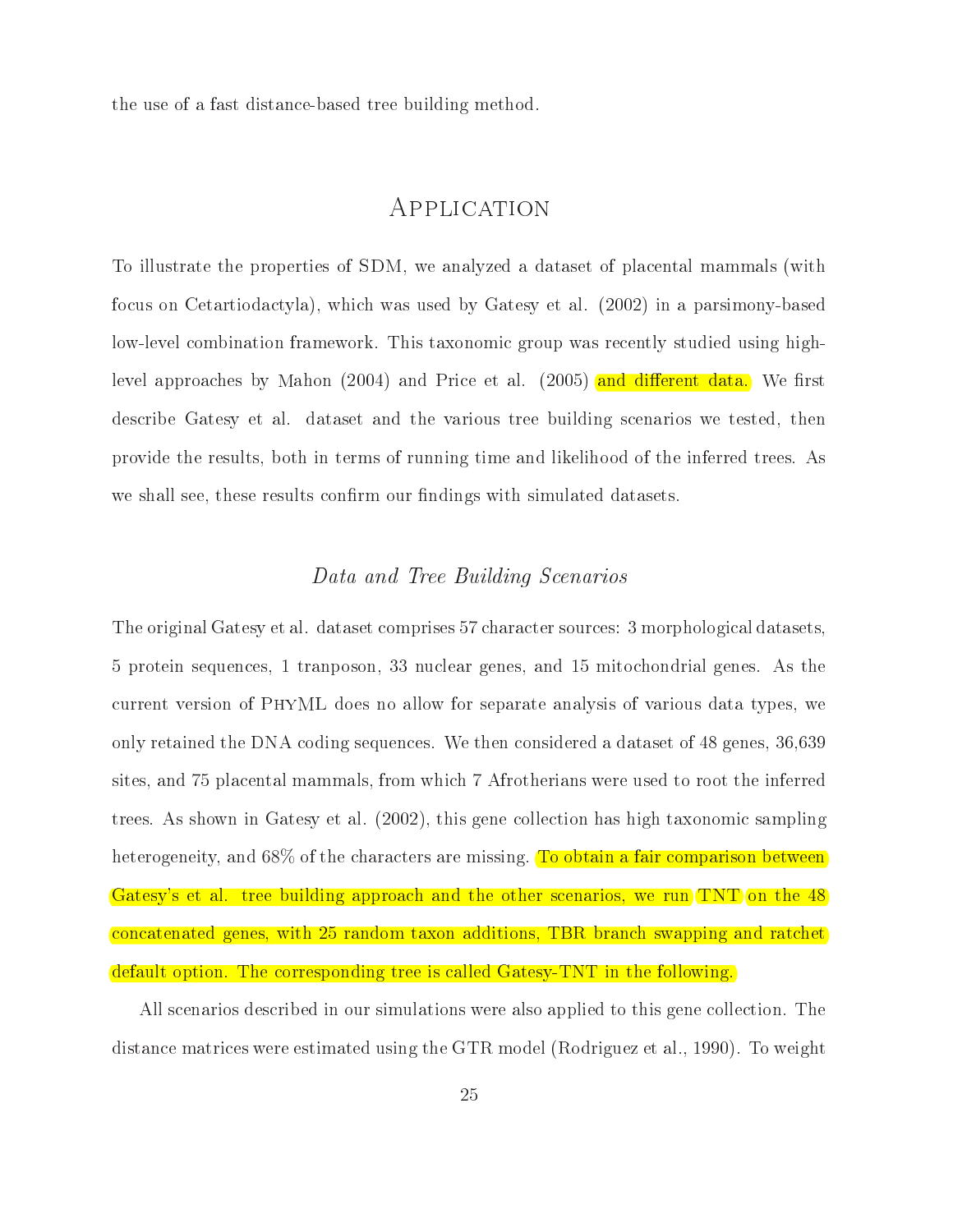source matrices in SDM, we used  $w_p = \ell_p/(\tilde{n}_p(\tilde{n}_p - 1))$  in equation (1), which compensates for taxon number heterogeneity among genes (e.g. 10 taxa for  $\alpha$ -lactalbumin and 75 for cytochrome b). As the cytochrome b gene is present for all of the 75 taxa, the SDM distance supermatrix does not contain any missing entry and we used FastME instead of Fitch. TNT was run with 500 random taxon additions, TBR branch swapping and ratchet default option. Likelihood computations were performed using PhyML with the GTR+Γ model; we used 8 rate categories and the gamma distribution parameter was estimated from the data. Invariant sites were not used as their proportion was estimated to be zero in preliminary studies. Moreover, to estimate the likelihood of all the topologies from the various scenarios, we tted branch lengths and parameters to the original supermatrix of characters, using PHYML with the same  $GTR+\Gamma_8$  substitution model.

#### Results

The most likely tree is built by SDM+FastME+PhyML. This phylogeny is shown in Figure 3 and its log-likelihood is equal to <sup>−</sup>330, 354. This tree is relatively close to Gatesy et al. original tree, which has a log-likelihood of <sup>−</sup>330, <sup>492</sup>. Quartet distance between both is of  $(0.028)$ . While Gatesy et al. found that  $Camelidae + Tayassuidae + Suidae were monophyletic, our tree displays a basal position$ of Camelidae among Cetartiodactyla and a sister group relationship between Suina and Hippopotamidae + Cetacea + Ruminantia. Such basal position of Camelidae has already been proposed and discussed by Madsen et al. (2001) and Waddell et al. (2003) in low-level combination studies, and by Price et al. (2005) in a high-level combination framework. We also found that the Pholidota  $+$  Carnivora is the nearest parent of Perissodactyla, which is another different branching relative to the topology found by Gatesy et al. As the corresponding branching has low bootstrap support in the tree of Gatesy et al., the tree in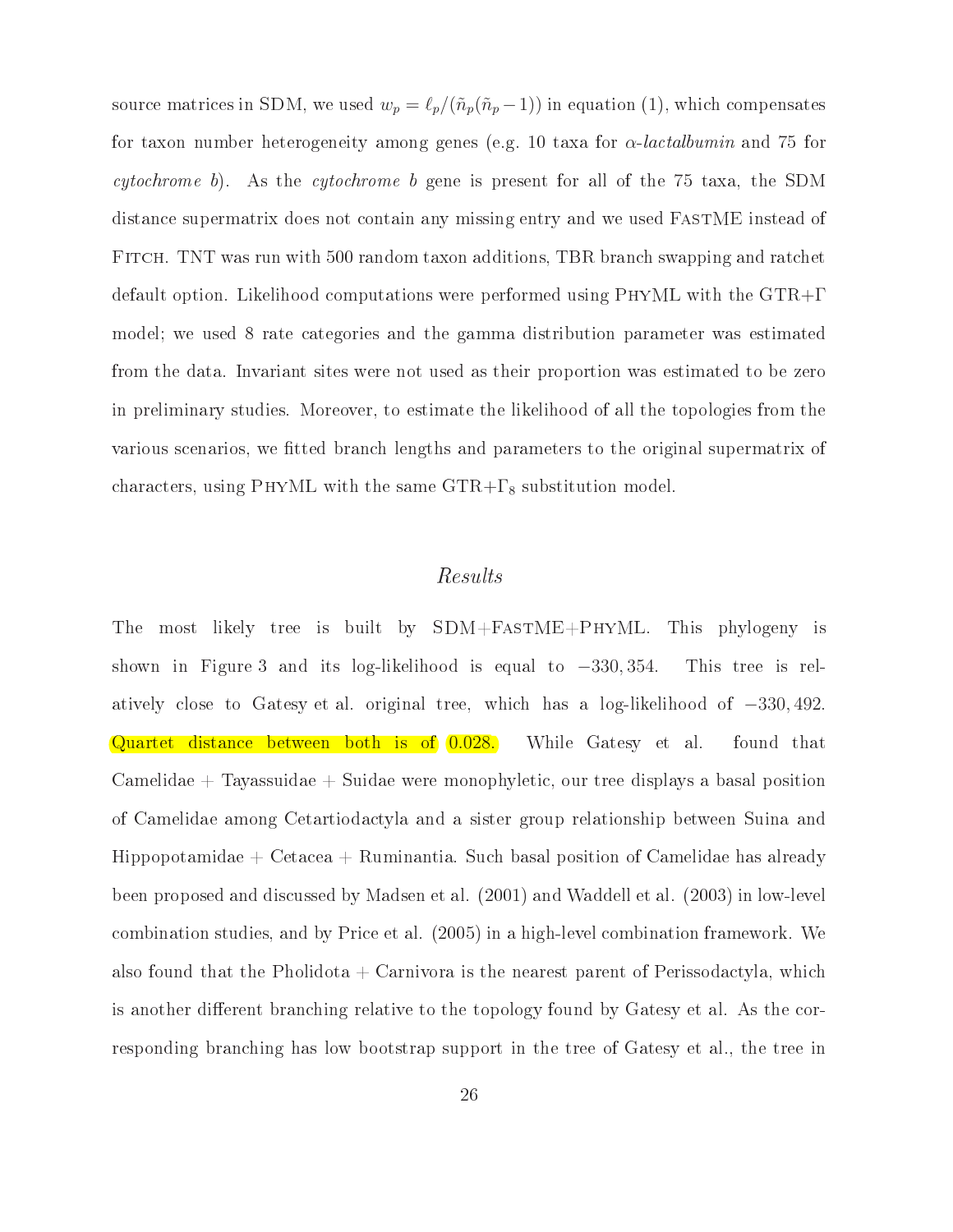Figure 3 represents a likely alternative (biblogically and mathematically). Gatesy-TNT tree is not much different from the original tree ; its log-likelihood is of −330,428 (instead

of −330, 492) and quartet distance between both is equal to 0.007.

Results of all the scenarios are summarized in Table 2. We measured: (1) the loglikelihood (as explained above), (2) the running time (using a 1.8 GHz Pentium IV PC with 1 Gb RAM), and (3) the topological distance between the corresponding tree and the best  $(SDM + FAST M E + PHYML)$  tree. As all trees are relatively close, we used the bipartition distance instead of the quartet distance to augment the contrast (see above comparison between both measures). This distance, also called Robinson and Foulds  $(d_{\mathtt{RF}})$  distance, was normalized; 0 corresponds to identical trees, while 1 means that both trees do not share any bipartition (clade). Finally  $(4)$ , we checked for the significance of our findings using Shimodaira asymptotically unbiased test (2002), as implemented in CONSEL software.

 $SDM+FASTMEF+PHYMLE$  tree is significantly better than the other trees  $(p = 0.986)$ . Overall the results are in good accordance with simulations, even though the ranking criteria are not the same (likelihood versus topological distance with the model tree). Low-level methods tend to be the best ones, including Gatesy-TNT parsimony-based approach (but excluding DTE). Moreover, using SDM+FastME (instead of DTE) to build a starting tree increases the likelihood of the resulting PHYML tree. Among high-level scenarios, PHYML+MRP performs best (∼ 70 log-likelihood units below the best tree), PHYML+SDM+FASTME is also efficient ( $\sim$ 220 log-likelihood units below the best tree), while PHYML+MSS and PHYML+ACS+MW<sup>\*</sup> are outperformed (~1, 900 log-likelihood units below the best tree). SDM+FASTME medium-level scenario (~1, 200 log-likelihood units below the best tree) is behind the best high-level methods, but performs better than  $PHYML+MSS$  and  $PHYML+ACS+MW^*$ . Finally, DTE is the worst of all methods, just as in simulations (∼3, <sup>000</sup> log-likelihood units below the best tree). Topological distances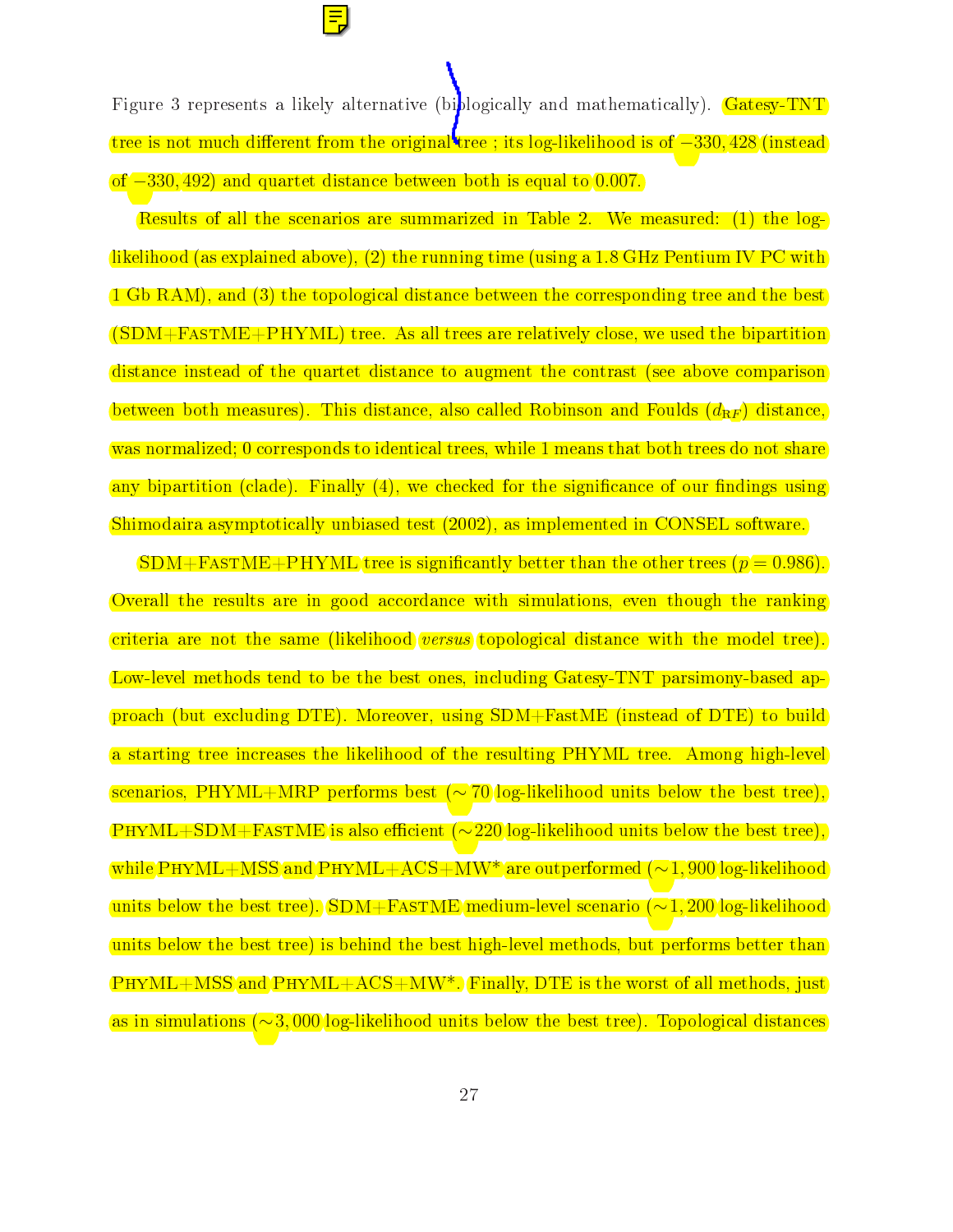(measured by  $d_{\texttt{RF}}$ ) between the best and the other trees are also significant; e.g. DTE and the best trees share only  $41\%$  of clades, while PHYML+MRP value is of  $84\%$ . Results with quartet distance are much less contrasted as those measures become 88.5% and 98.5%. respectively.

This ordering of the scenarios is very similar to that of Figure 2 with 25% taxon deletion and large number of genes. Even though the ratio of missing characters in Gatesy et al. dataset is closer to 75% than to 25%, the gene number in this data set is large (48) and some genes are sequenced for all taxa (e.g., *cytochrome b*); information is then abundant, which explains the closeness with  $25\%$  (rather than 75%) taxon deletion.

The SDM+FastME tree is inferred in a running time of approximately 30 seconds, considerably faster than any other scenario (except SDM<sup>\*</sup> and DTE). This confirms the benefits of this medium-level approach at an exploratory stage, or for building a starting tree. This speed should also be useful to perform bootstrap analysis, which is hardly achievable with other scenarios. The  $\alpha_p$  values estimated by SDM range from 0.26 to 2.80, with a median value of 1.17. As the  $\alpha_p$  parameters are inversely proportional to the evolutionary rates, these results show that the dataset of Gatesy et al. is composed of genes with quite heterogeneous rates. For example,  $1/\alpha_p = 0.356$  corresponds to the slowest gene, the nuclear ZFX, and  $1/\alpha_p = 3.755$  corresponds to the fastest one, the mitochondrial ATP8; the rate ratio between both is about 11.0. SDM medium-level based scenario can then be used to obtain the evolutionary rates of the studied genes in a quick way (i.e. much faster than any ML-based method). The advantage of such approach was already discussed by Bevan et al. (2005), who used it to account for gene rate heterogeneity with very low computational cost.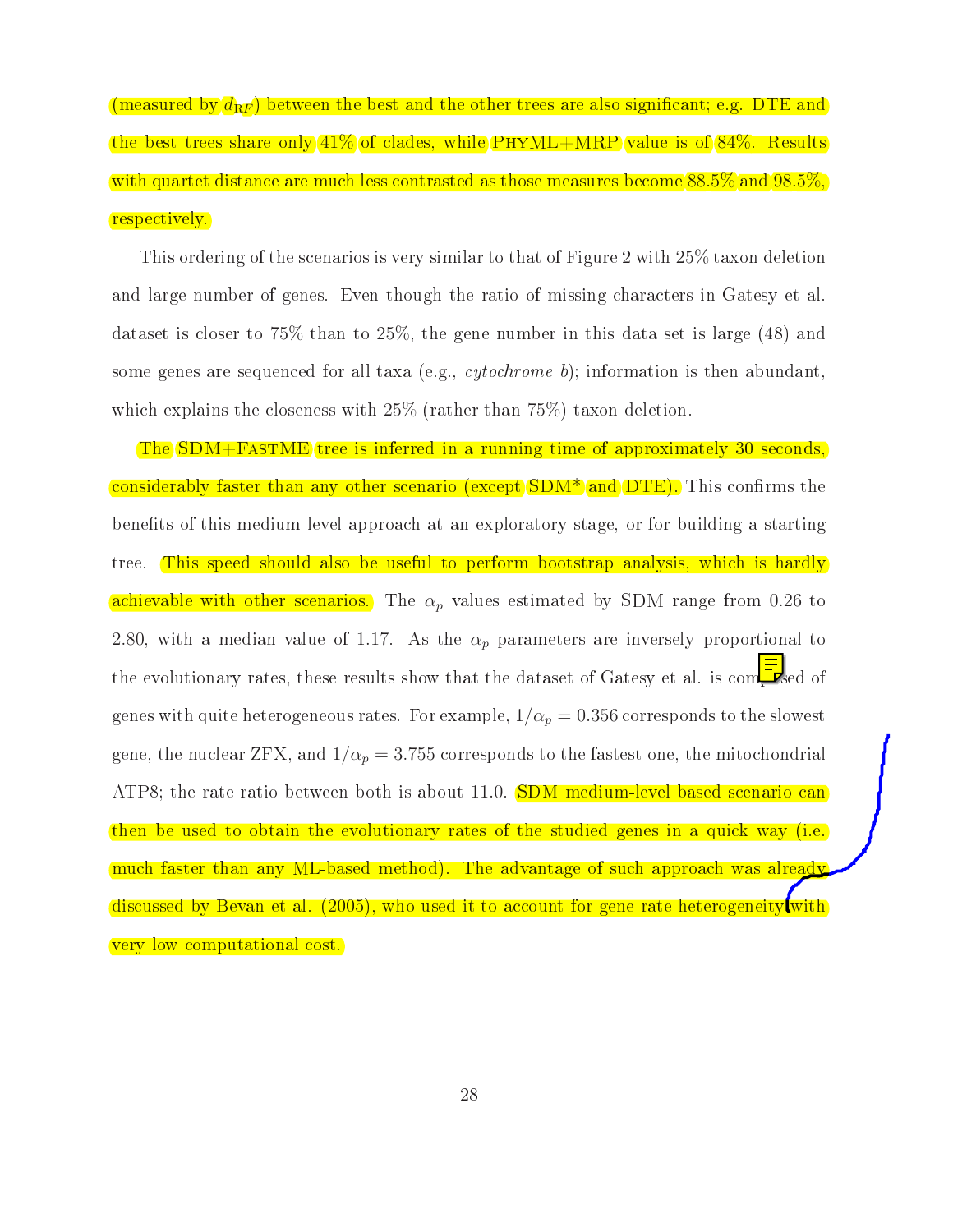## **CONCLUSION**

We have presented a novel method, named SDM, to combine a collection of source distance matrices into a single distance supermatrix. SDM can be used in tree building scenarios of various levels and computational costs. Using large-scale simulations and a real phylogenomics case study, we have shown that SDM, used together with FITCH or FastME tree building programs, has topological accuracy similar to that of the popular MRP method. With low taxon overlap, SDM tends to outperform MRP, notably when it is used in a high-level way to combine gene trees. Moreover, in a low-level context SDM can be used to quickly construct a starting tree to be refined by a maximum likelihood method. According to our simulations, this latter approach seems to be the most accurate gene combination method to date. This result could be affected by strong heterogeneity in the evolutionary modes of the studied genes, which was not incorporated in our simulations but may occur with real phylogenomic data. However, likelihood-based separate analysis (e.g. MrBayes, Huelsenbeck and Ronquist, 2001) provides a way to deal with such scheme in the low-level context, and SDM-based medium and high-level scenarios should not be affected as different models can be used to estimate their input (i.e. distances and trees, respectively).

The SDM algorithm is very fast. The computing time required by the SDM approach (i.e. first running SDM, then inferring the tree from the SDM supermatrix using a distance algorithm) greatly depends on the taxon overlap among genes. When the SDM supermatrix is complete (which occurs frequently, as some genes have been sequenced for a large number of species), the SDM approach is very efficient thanks to the use of fast algorithms such as NJ, BIONJ or FASTME; in this case, huge datasets can be dealt with in a few minutes on a standard computer. When the SDM supermatrix contains missing entries, as is the case for some recent very sparse datasets selected by computer programs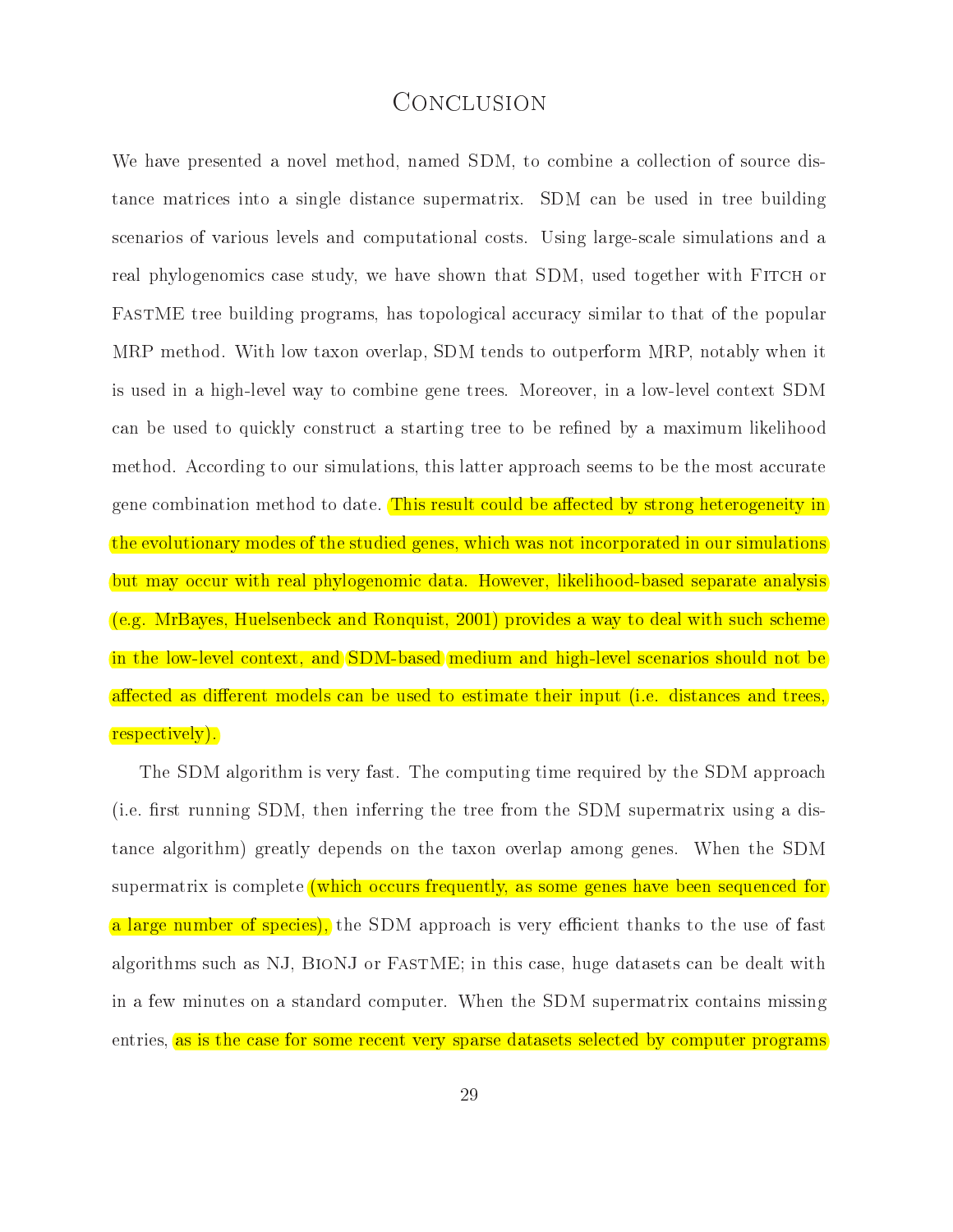(Driskell et al., 2004), slower algorithms such as FITCH or  $MW^*$  must be used; then, the SDM approach is not as efficient with running times similar to those of MRP.

A key direction for further research is to develop fast algorithms, as fast as NJ or FastME, to accurately reconstruct trees from distance matrices with missing entries. Other directions include exploring new weighting schemes within the SDM optimality criterion (1), or new linear constraints on the parameters.

Our implementation of the SDM method, in JAVA 1.4 for better portability, is available at http://www.lirmm.fr/~criscuol/soft/sdm . All simulated datasets can be downloaded from http://www.lirmm.fr/~criscuol/soft/sdm/datasets<mark>.</mark>

## Acknowledgements

We thank Nicolas Galtier, Fabienne Thomarat and Maria Anisimova for helpful comments and suggestions. This work has been supported by ACI Informatique, Mathématique et Physique en Biologie Moléculaire (ACI IMP-Bio), and by IFR119 Biodiversité Continentale Méditerranéenne et Tropicale (Montpellier) computing facilities. This publication is the contribution N◦ 2005-YYY of the Institut des Sciences de l'Evolution de Montpellier (UMR 5554 - CNRS).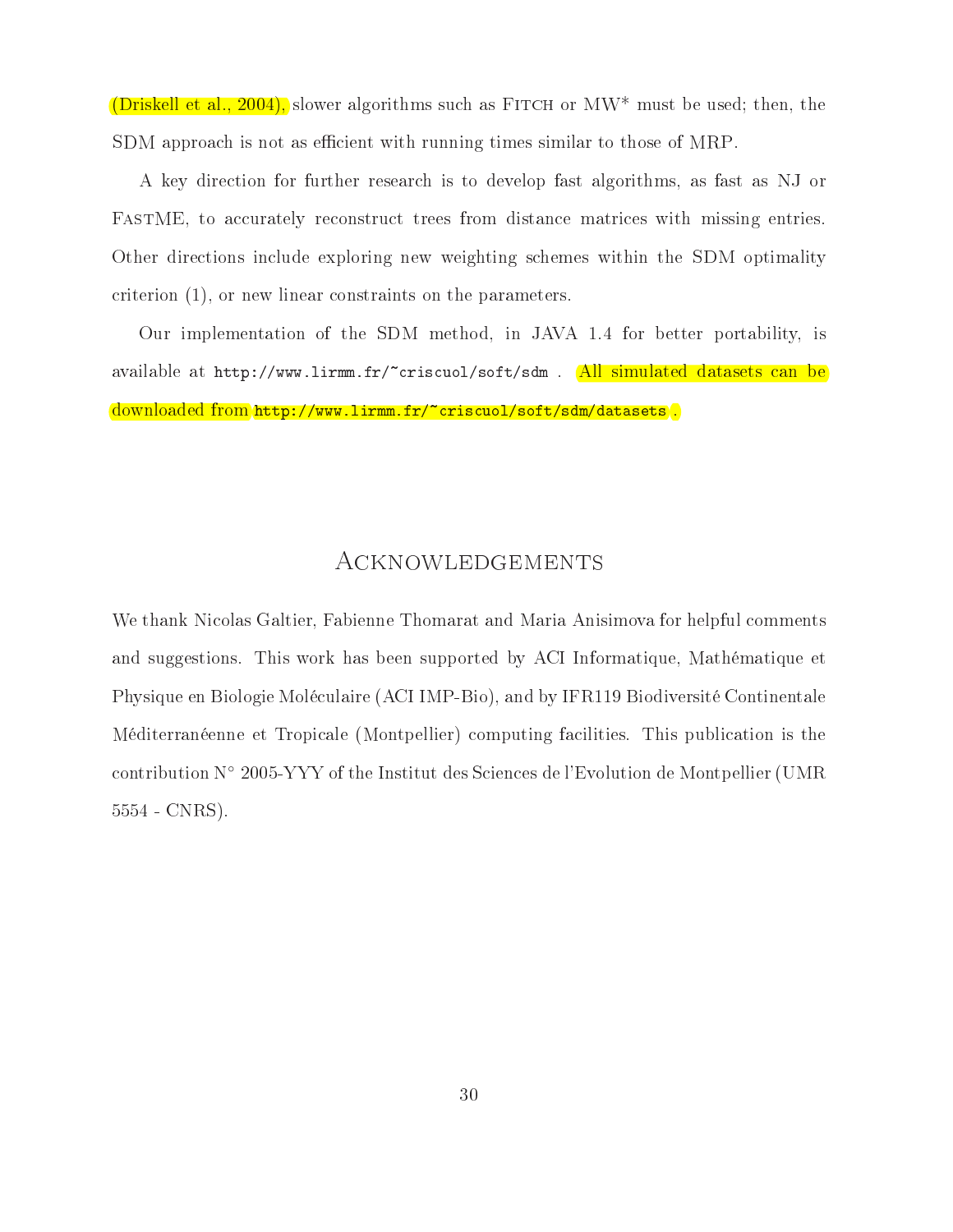## **REFERENCES**

- Anisimova, M. and O. Gascuel. 2006. Approximate likelihood ratio test for branches: a fast, accurate and powerful alternative. Syst. Biol., in press.
- Barthélemy, J. P. and A. Guénoche. 1991. Trees and proximity relations. Wiley-Interscience Series in Discrete Mathematics and Optimization. John Wiley & Sons, Ltd., Chichester.
- Baum, B. R. 1992. Combining trees as a way of combining data sets for phylogenetic inference, and the desirability of combining gene trees. Taxon,  $41:3-10$ .
- Berry, V. and O. Gascuel. 1996. Interpretation of bootstrap trees: threeshold of clade selection and induced gain. Mol. Biol. Evol.,  $13(7)$ :999-1011.
- Bevan, R. B., B. F. Lang and D. Bryant. 2005. Calculating the evolutionary rates of different genes: a fast, accurate estimator with applications to maximum likelihood phylogenetic analysis. Syst. Biol., 54:900-915.
- Bininda-Emonds, O. R. P., editor. 2004. Phylogenetic supertrees: Combining information to reveal the tree of life. Kluwer Academic Publishers, Dordrecht.
- Bininda-Emonds, O. R. P. and H. N. Bryant. 1998. Properties of matrix representation with parsimony analyses. Syst. Biol.,  $47:497-508$ .
- Bininda-Emonds, O. R. P. and M. J. Sanderson. 2001. Assessment of the accuracy of matrix representation with parsimony supertree construction. Syst. Biol., 50:565–579.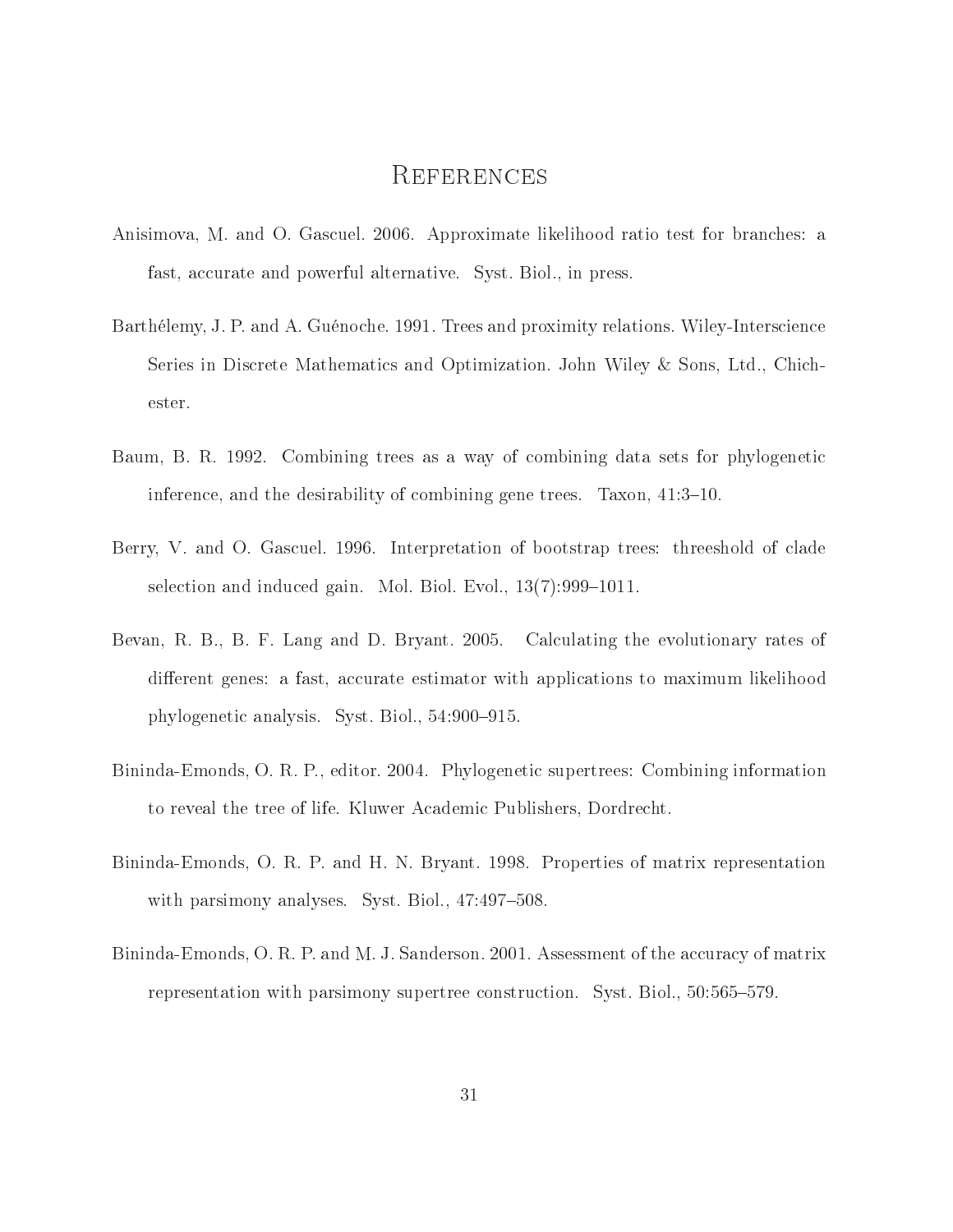- Bourque, M. 1978. Arbres de Steiner et réseaux dont varie l'emplagement de certains sommets. PhD thesis, Departement d'informatique et de recherche opérationnelle, Université de Montréal.
- Bryant, D. 2001. A classification of consensus methods for phylogenetics. Pages  $163-184$  in Bioconsensus, Janowitz, M., F.-J. Lapointe, F.R. McMorris, B. Mirkin, F.S. Roberts, DIMACS-AMS edition. Providence.
- Creevey, C. J. and J. O. McInerney. 2005. Clann: investigating phylogenetic information through supertree analyses. Bioinformatics,  $21:390-392$ .
- Daubin, V., M. Gouy, and G. Perrière. 2002. A phylogenomic approach to bacterial phylogeny: evidence of a core of genes sharing a common history. Genome Res.,  $12(7):1080-1090.$
- De Soete, G. 1984. Additive tree representations of incomplete dissimilarity data. Quality and Quantity,  $18:387-393$ .
- Desper, R. and O. Gascuel. 2002. Fast and accurate phylogeny reconstruction algorithms based on the minimum-evolution principle. J. Comp. Biol.,  $19(5):687-705$ .
- Devulder, G., M. Pérouse de Montclos, and J. P. Flandrois. 2005. A multigene approach to phylogenetic analysis using the genus Mycobacterium as a model. Int. J. Syst. Evol. Microbiol., 55:293-302.
- Driskell, A. C., C. Ané, J. G. Burleigh, M. M. McMahon, B. C. O'Meara and M. J. Sanderson. 2004. Pospects for building the tree of life from large sequence databases. Science, 306:1172-1174.
- Eisen, J. A. and C. M. Fraser. 2003. Phylogenomics: Intersection of evolution and genomics. Science, 300:1706-1707.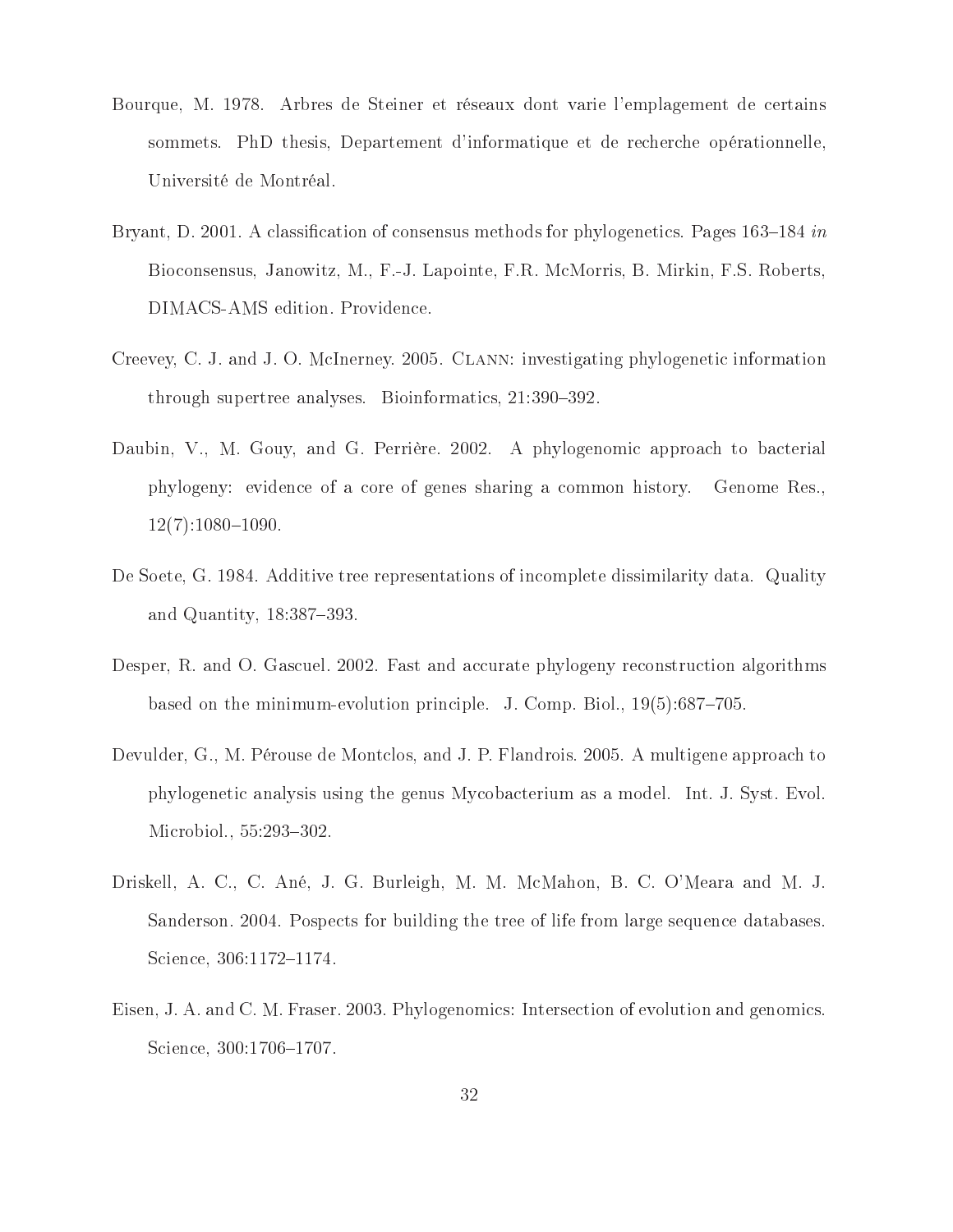- Estabrook, G. F., F. R. McMorris, and C. A. Meacham. 1985. Comparison of undirected phylogenetic trees based on subtrees of four evolutionary units. Syst. Zool., 34:193 200.
- Eulenstein, O., D. Chen, J. G. Burleigh, D. Fernandez-Baca, and M. J. Sanderson. 2004. Performance of flip supertree construction with a heuristic algorithm. Syst. Biol., 53:299-308.
- Farach, M., S. Kannan and T. Warnow. 1995. A robust model for finding optimal evolutionary trees. Algorithmica,  $13:155-179$ .
- Felsenstein, J. 1993. Phylip: Phylogeny inference package, version 3.6b. Distributed by the author. University of Washington, Seattle.
- Felsenstein, J. 1997. An alternating least-squares approach to inferring phylogenies. Syst. Biol.,  $46:101-111$ .
- Fitch, W. M. and E. Margoliash. 1967. Construction of phylogenetic trees. Science, 155:279-284.
- Gascuel, O. 1994. A note on Sattath and Tversky's, Saitou and Nei's and Studier and Keppler's algorithms for inferring phylogenies from evolutionary distances. Mol. Biol. Evol.,  $11(6):961-963$ .
- Gascuel, O. 1997. BioNJ: an improved version of the NJ algorithm based on a simple model of sequence data. Mol. Biol. Evol., 14:685-695.
- Gatesy, J., C. Matthee, R. DeSalle, and C. Hayashi. 2002. Resolution of a supertree/supermatrix paradox. Syst. Biol., 51:652-664.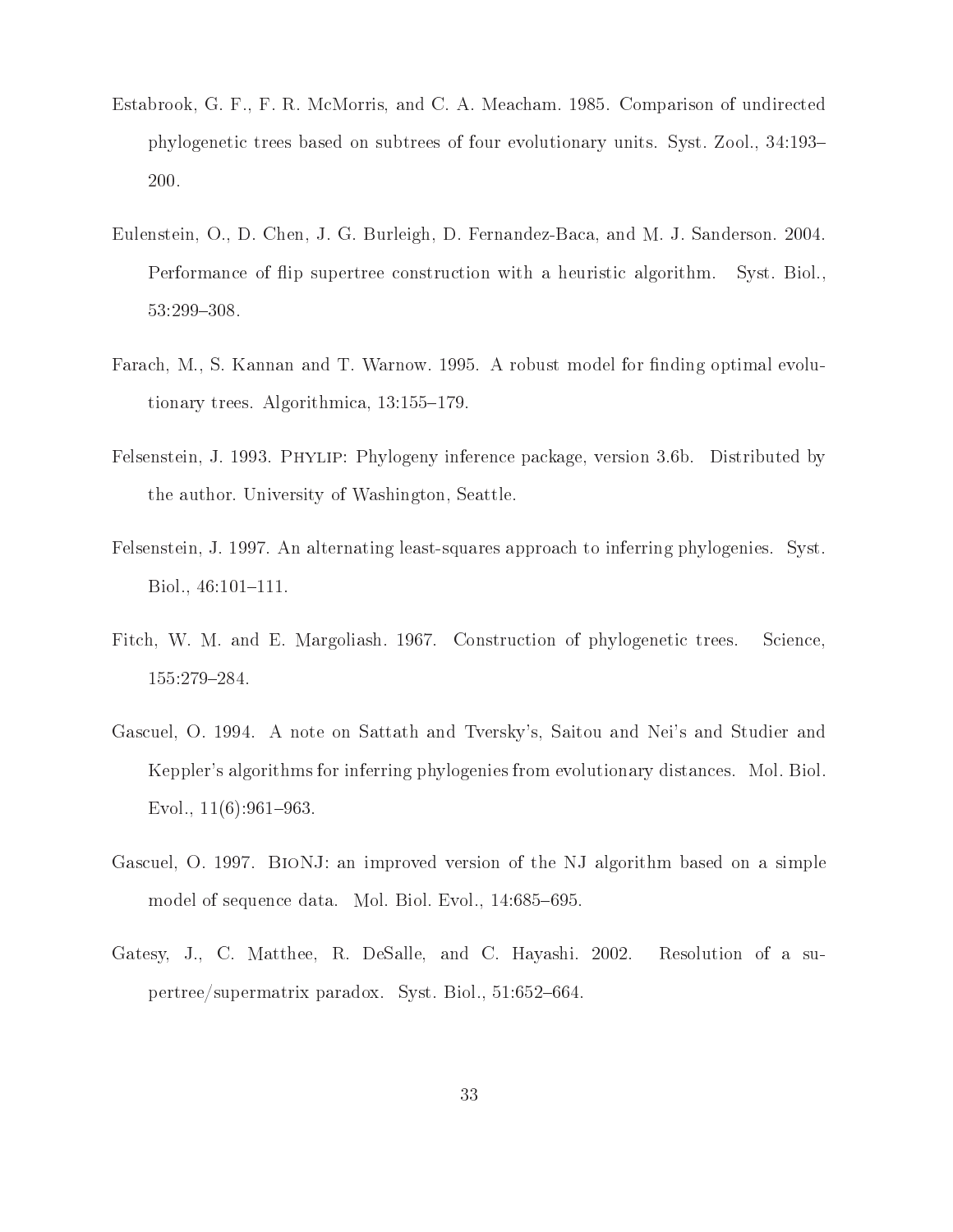- Goloboff, P., J. Farris, and K. Nixon. 2003. TNT: Tree analysis using new technology. Distributed by the authors.
- Guénoche, A. and S. Grandcolas. 1999. Approximations par arbre d'une distance partielle. Math. Inf. Sci. Humaines, 146:51-64.
- Guindon, S. and O. Gascuel. 2003. A simple, fast and accurate algorithm to estimate large phylogenies by maximum likelihood. Syst. Biol., 52:696–704.
- Huelsenbeck, J. P. 2001. When are fossils better than extant taxa in phylogenetic analysis? Syst. Zool.,  $40(4):458-469$ .
- Huelsenbeck, J. P. and F. Ronquist. 2001. MrBAYES: Bayesian inference of phylogenetic trees. Bioinformatics,  $17(8)$ : 754–755.
- Huson, D. H., S. M. Nettles and T. J. Warnow. 1999. Disk-covering, a fast-converging method for phylogenetic tree reconstruction. J. Comp. Biol.,  $6(3-4):369-386$ .
- Kearney, M. 2002. Fragmentary taxa, missing data, and ambiguity: mistaken assumptions and conclusions. Syst. Biol., 51:369-381.
- Kimura, M. 1980. A simple method for estimating evolutionary rate of base substitutions through comparative studies of nucleotide sequences. J. Mol. Evol.,  $16:111-120$ .
- Kishino, H., T. Miyata and M. Hasegawa. 1990. Maximum likelihood inference of protein phylogeny ans the origin of chloroplasts. J. Mol. Evol.,  $31:151-160$ .
- Landry, P.-A., F.-J. Lapointe and J. A. W. Kirsch. 1996. Estimating phylogenies from lacunose distance matrices: Additive is superior to ultrametric estimation. Mol. Biol. Evol.,  $13:818-823$ .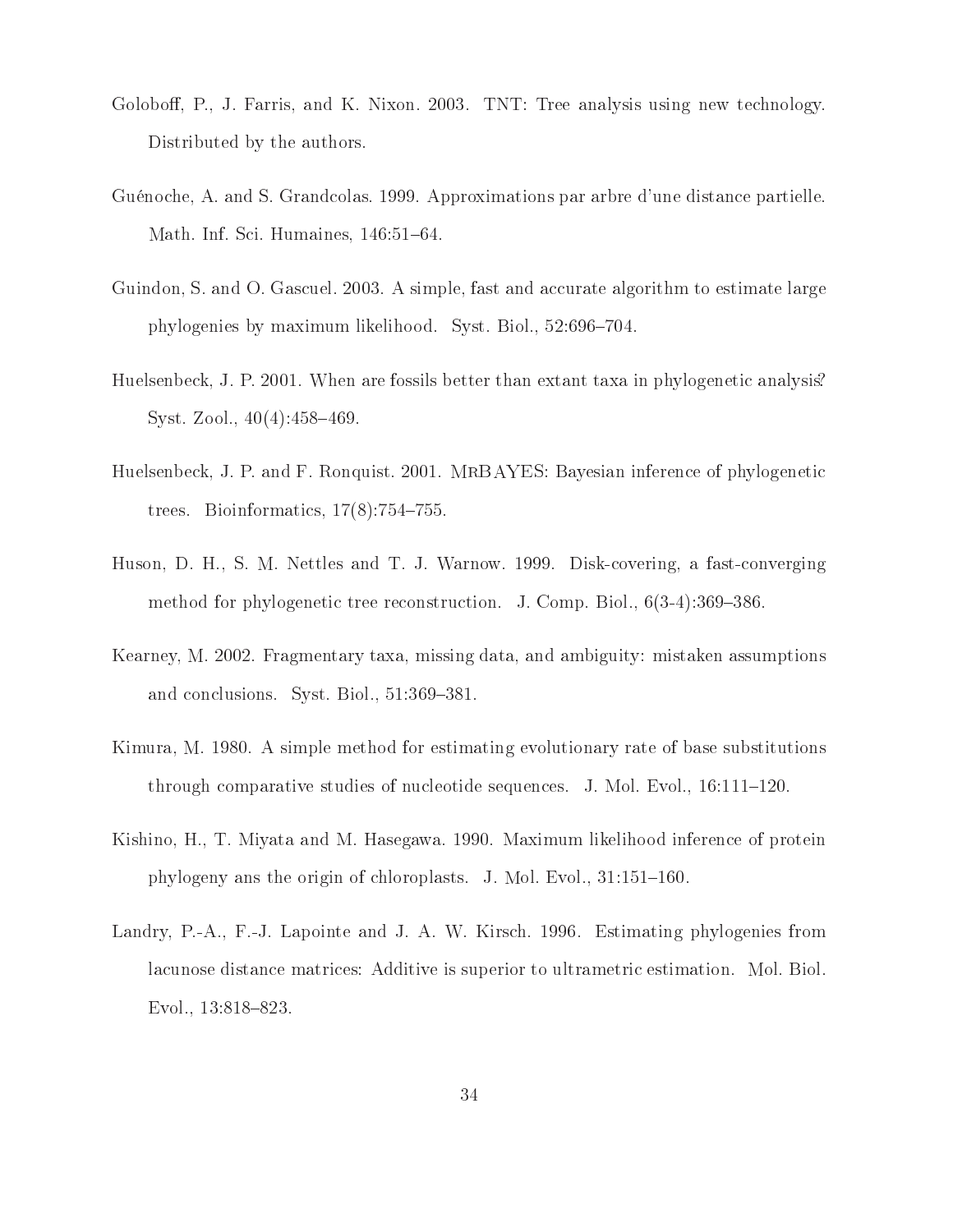- Lapointe, F.-J. and G. Cucumel. 1997. The average consensus procedure: combination of weighted trees containing identical or overlapping sets of taxa. Syst. Biol., 46:306-312.
- Lapointe, F.-J. and P.-A. Landry. 2001. A fast procedure for estimating missing distances in incomplete matrices prior to phylogenetic analysis. Pages  $189-190$  in N. El-Mabrouk, T. Lengauer, D. S., editor, Currents Computational Molecular Biology. Publications CRM, Montréal.
- Lapointe, F.-J., J. A. W. Kirsch and J. M. Hutcheon. 1999. Total evidence, consensus and bat phylogeny: A distance-based approach. Mol. Phylogenet. Evol., 11:55–66.
- Lapointe, F.-J. and C. Levasseur. 2004. Everything you always wanted to know about the average consensus, and more. Pages  $87-105$  in O.R.P. Bininda-Emonds, editor, Phylogenetic supertrees: Combining information to reveal the tree of life. Kluwer Academic, Dordrecht.
- Lapointe, F.-J., M. Wilkinson and D. Bryant . 2003. Matrix representation with parsimony or with distances: two sides of the same coin? Syst. Biol.,  $52:865-868$ .
- Levasseur, C. and F.-J. Lapointe. 2001. War and peace in phylogenetics: A rejoinder on total evidence and consensus. Syst. Biol., 50:881-891.
- Luenberger, D. G. 1984. Linear and Nonlinear programming. Addison-Wesley.
- Madsen, O., M. Scally, C. J. Douady, D. J. Kao, R. W. DeBry, R. Adkins, H. M. Amrine, M. J. Stanhope, W. W. de Jong, and M. S. Springer. 2001. Parallel adaptive radiations in two major clades of placental mammals. Nature,  $409(6820):610-614$ .
- Mahon, S. A. 2004. A molecular supertree of the Artiodactyla. Pages 411-437 in O.R.P. Bininda-Emonds, editor, Phylogenetic supertrees: Combining information to reveal the tree of life. Kluwer Academic, Dordrecht.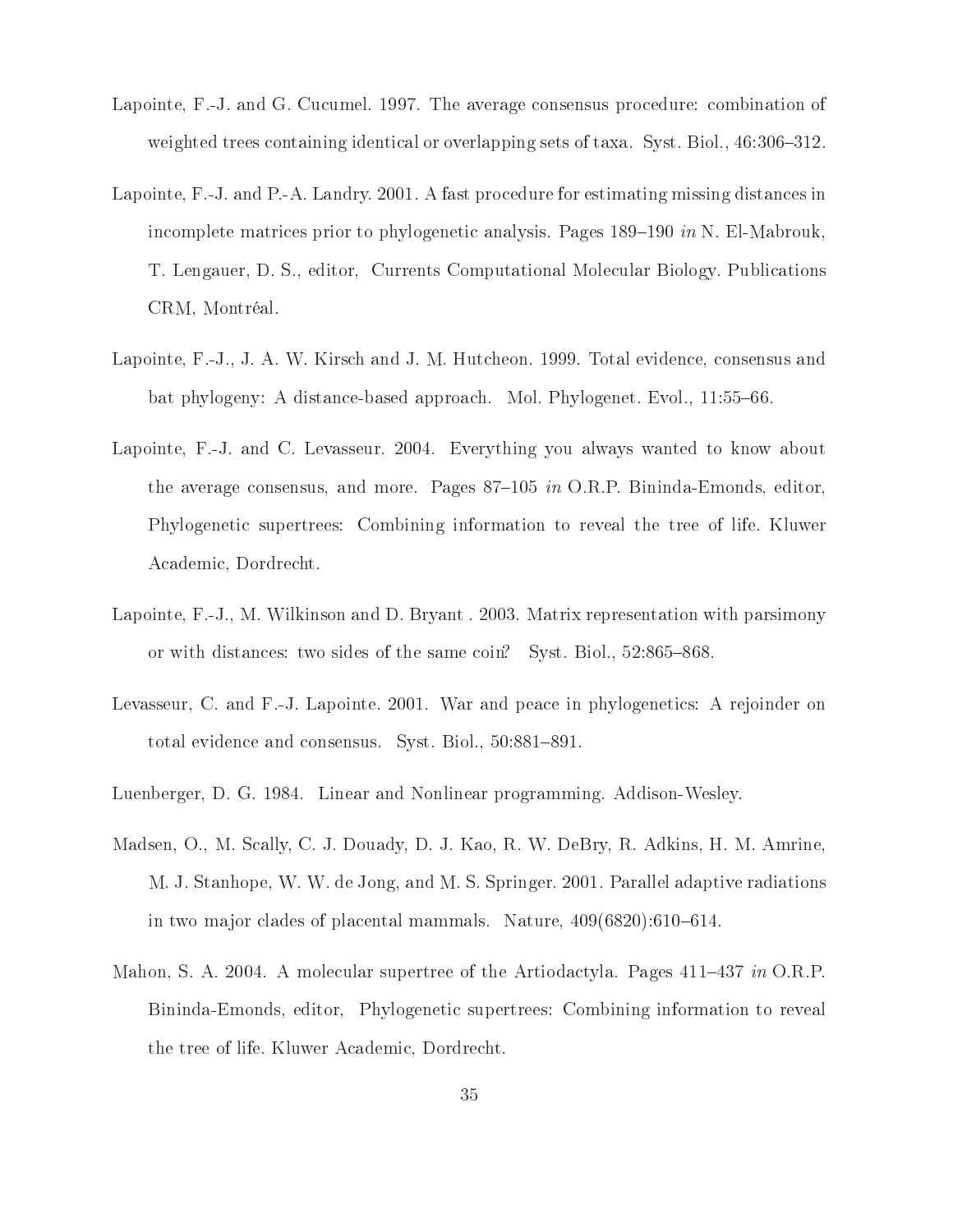- Makarenkov, V. 2001. TREX: reconstructing and visualizing phylogenetic trees and reticulation networks. Bioinformatics, 17:664-668.
- Makarenkov, V. and F.-J. Lapointe. 2004. A weighted least-squares approach for inferring phylogenies from incomplete distance matrices. Bioinformatics,  $20:2113-2121$ .
- Makarenkov, V. and B. Leclerc. 1999. An algorithm for the fitting of a phylogenetic tree according to a weighted least-squares criterion. J. classif.,  $16(1):3-26$ .
- Nei, M. and L. Jin. 1989. Variances of the average numbers of nucleotides substitutions within and between populations. Mol. Biol. Evol., 6:290-300.
- Page, R. 2002. Modified mincut supertrees. In Guigo, R. and Gusfield, D., editors, Vol. 2452 of Lecture Notes In Computer Science, 537–552.
- Philippe, H., E. A. Snell, E. Bapteste, P. Lopez, P. W. H. Holland, and D. Casane. 2004. Phylogenomics of eukaryotes: Impact of missing data on large alignments. Mol. Biol. Evol.,  $21(9):1740-1752$ .
- Philippe, H., N. Lartillot and H. Brinkmann. 2005. Multigene analyses of bilaterian animals corroborate the monophyly of ecdysozoa, lophotrochozoa, and protostomia. Mol. Biol. Evol.,  $22(5):1246-1253$ .
- Piaggio-Talice, R., G. Burleigh and O. Eulenstein. 2004. Quartet supertrees. Pages 173–191 in O.R.P. Bininda-Emonds, editor, Phylogenetic supertrees: Combining information to reveal the tree of life. Kluwer Academic, Dordrecht.
- Price, S. A., O. R. P. Bininda-Emonds and J. L. Gittleman. 2005. A complete phylogeny of the whales, dolphins and even-toed hoofed mammals (Cetartiodactyla). Biol. Rev. Comb. Philos. Soc.,  $80(3):445-473$ .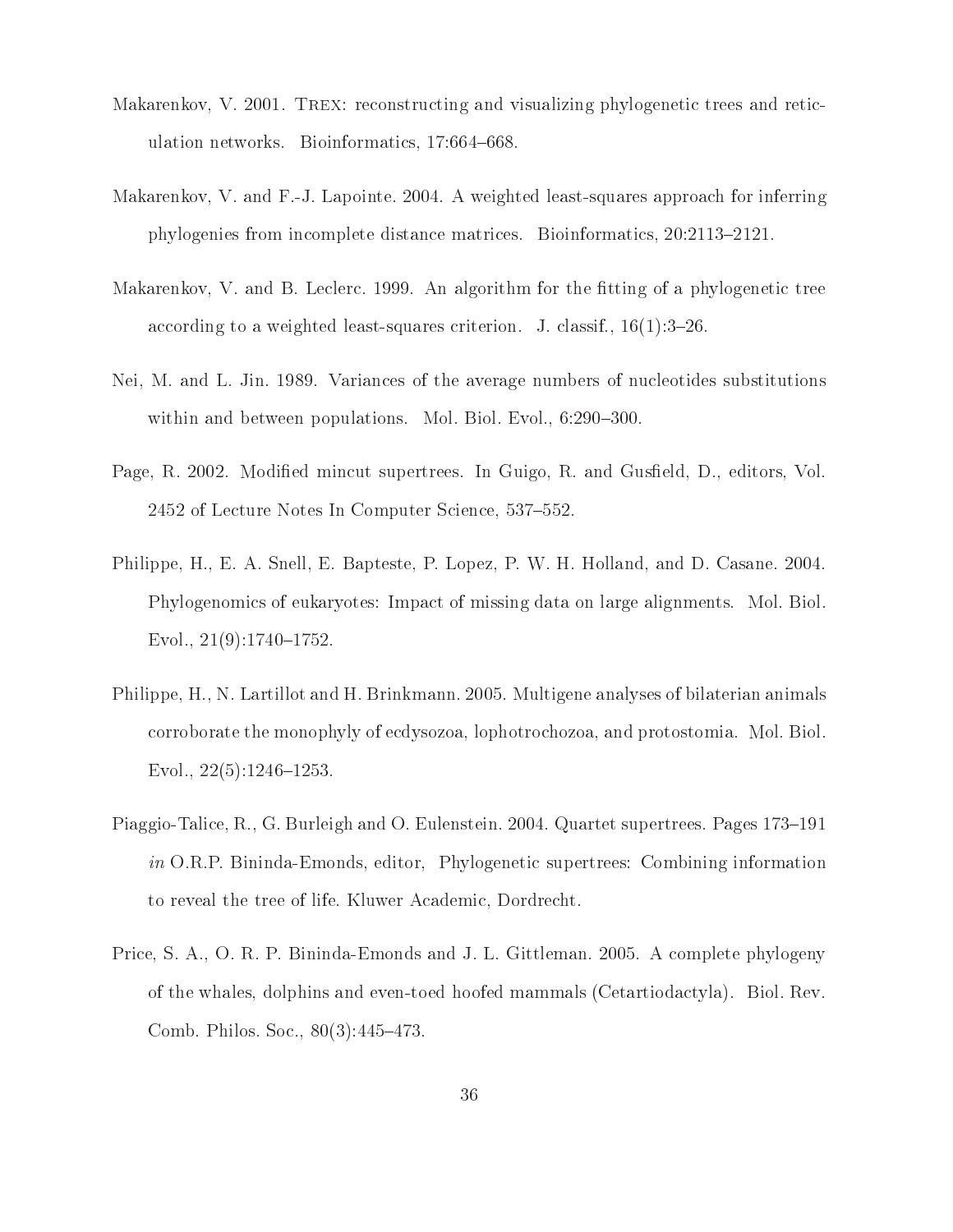- Pupko, T., D. Huchon, Y. Cao, N. Okada, and M. Hasegawa. 2002. Combining multiple data sets in a likelihood analysis: which models are the best? Mol. Biol. Evol.,  $19(12):2294-2307.$
- Ragan, M. A. 1992. Phylogenetic inference based on matrix representation of trees. Mol. Phylogenet. Evol., 1:53-58.
- Rambaut, A. and N. C. Grassly. 1997. Seq-Gen: an application for the Monte Carlo simulation of DNA sequence evolution along phylogenetic trees. Comp. Appl. Biosc., 13:235-238.
- Robinson, D. and L. Foulds. 1979. Comparison of weighted labeled trees. Lect. Notes Math., 748:119-126.
- Rodriguez, R., J. L. Oliver, A. Marin, and J. R. Medina. 1990. The general stochastic model of nucleotide substitution. J. Theo. Biol., 142:485-501.
- Ronquist, F. 1996. Matrix representation of trees, redundancy, and weighting. Syst. Biol., 45:247253.
- Saitou, N. and M. Nei. 1987. The neighbor-joining method: a new method for reconstructing phylogenetic trees. Mol. Biol. Evol.,  $4:406-425$ .
- Sanderson, M. J. 2003. Inferring absolute rates of molecular evolution and divergence times in the absence of molecular clock. Bioinformatics, 19:301-302.
- Schmidt, H. A. 2003. Phylogenetic Trees from Large Datasets. PhD thesis, Düsseldorf, Germany.
- Schmidt, H. A., K. Strimmer, M. Vingron, and A. von Haeseler. 2002. TREE-PUZZLE: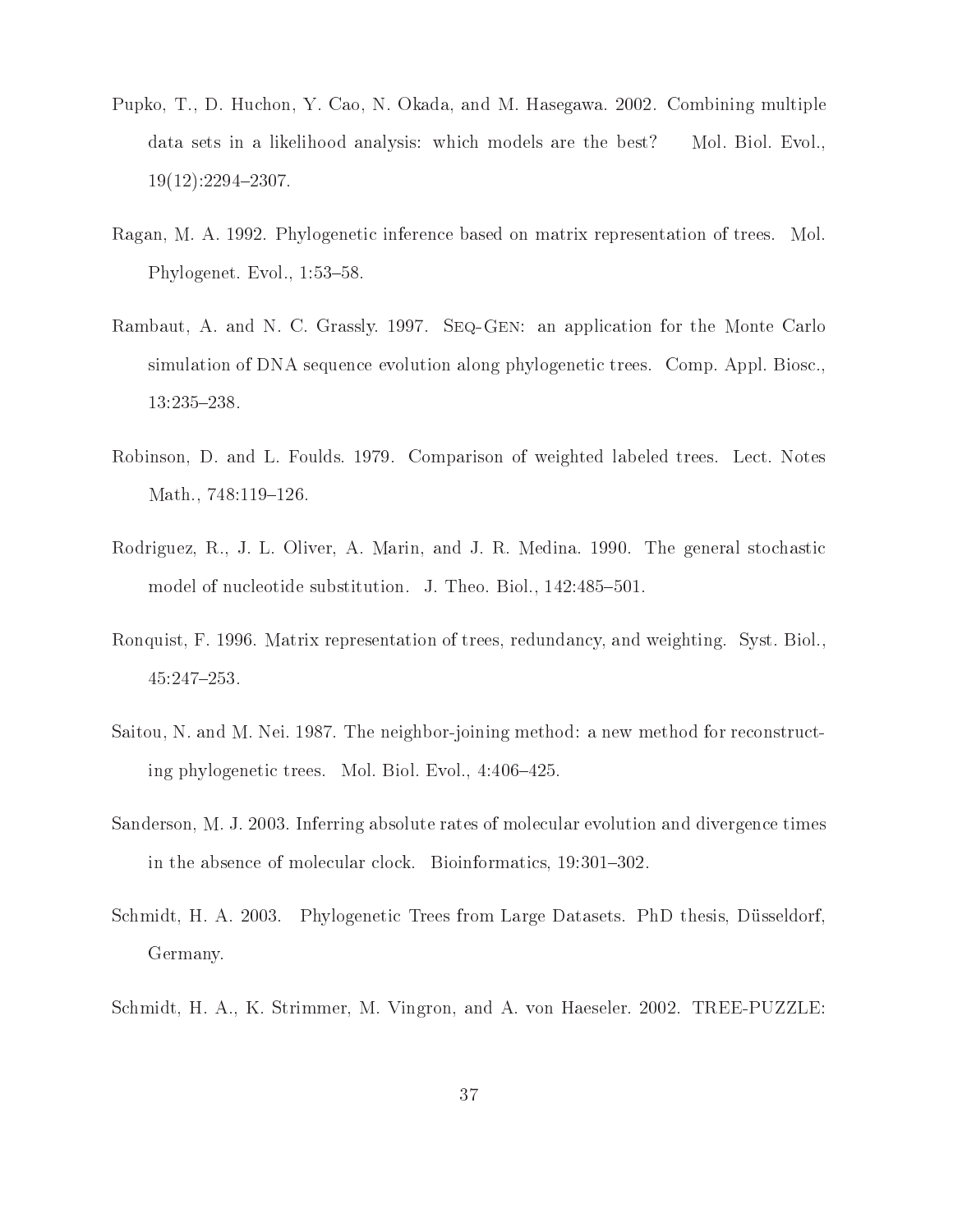Maximum likelihood phylogenetic analysis using quartets and parallel computing. Bioinformatics,  $18:502-504$ .

- Semple, C. and M. Steel. 2000. A supertree method for rooted trees. Disc. Appl. Math., 105:147-158.
- Shimodaira, H. 2002. An approximately unbiased test of phylogenetic tree selection. Syst. Biol., 51:492-508.
- Steel, M. A. and D. Penny. 1993. Distribution of tree comparison metrics Some new results. Syst. Biol.,  $42:126-141$ .
- Strimmer, K. and A. von Haeseler. 1996. Quartet puzzling: A quartet maximum likelihood method for reconstructing tree topologies. Mol. Biol. Evol., 13:964–969.
- Studier, J. A. and K. J. Keppler. 1988. A note on the neighbor-joining method of Saitou and Nei. Mol. Biol. Evol., 5:729–731.
- Swofford, D. L. 2002. PAUP<sup>\*</sup>: Phylogenetic Analysis using Parsimony (\*and other methods), version 10, Sinauer Associates, Sunderland, Massachussetts.
- Swofford, D. L., G. J. Olsen, P. J. Waddell, and D. M. Hillis. 1996. Phylogenetic inference. In D.M. Hillis, Moritz, C. and B.K. Mable, editors, Molecular Systematics. Sinauer, Sunderland, Massachussetts.
- Waddell, P. J., H. Kishino and R. Ota. 2002. Very fast algorithmes for evaluating the stability of ML and Bayesian phylogenetic trees from sequence data. In R. Lathrop, K. Nakai, S. Miyano, T. Takagi and M. Kanehisa, editor, Genome Informatics. Universal Academy Press, Tokyo.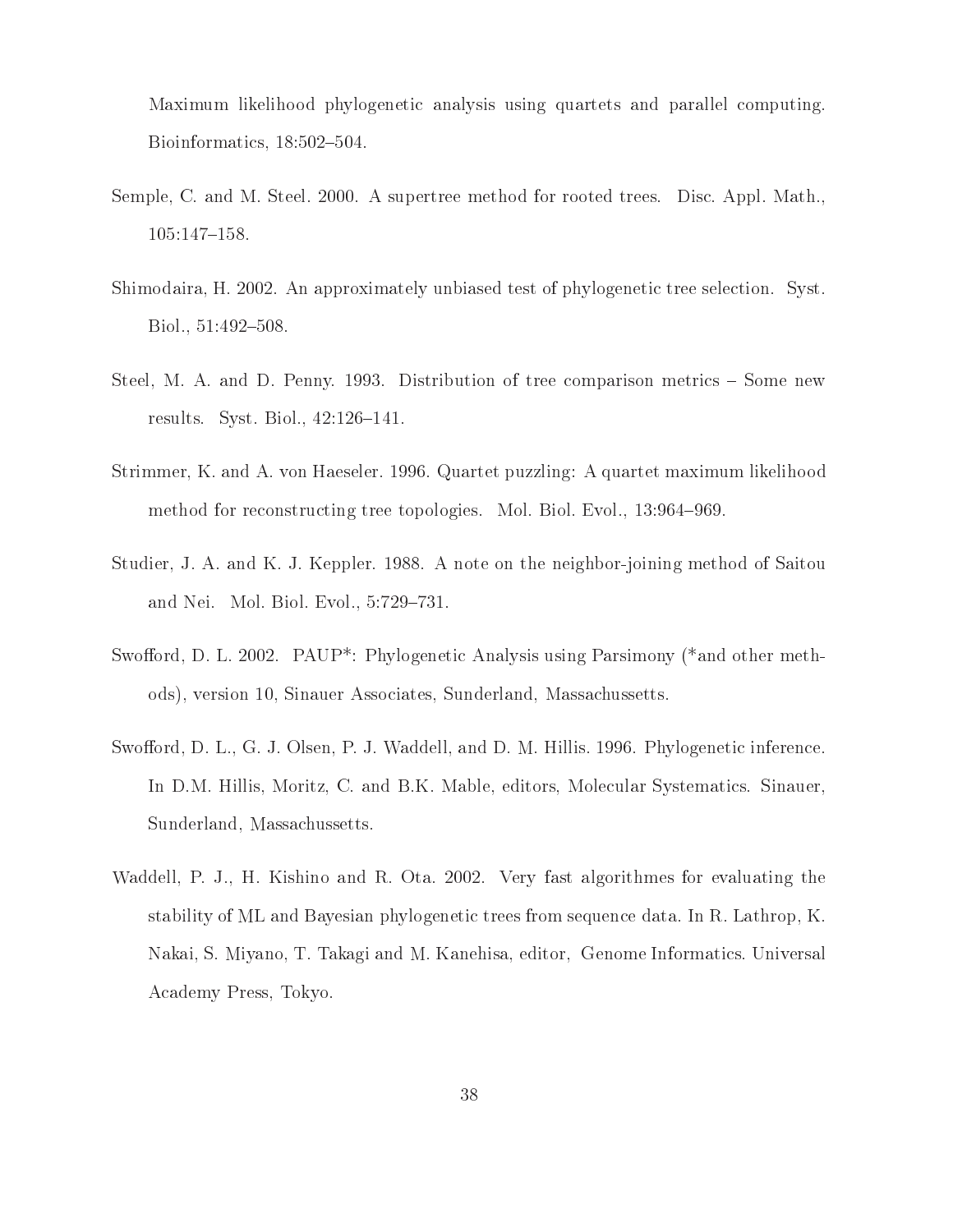- Waddell, P. J. and S. Shelley. 2003. Evaluating placental inter-ordinal phylogenies with novel sequences including RAG1,  $\gamma$ -fibriogen, ND6, and mt-tRNA, plus MCMC-driven nucleotide, amino acid, and codon models. Mol. Phylogenet. Evol., 28:197-224.
- Wiens, J. J. 1998. Does adding characters with missing data increase or decrease phylogenetic accuracy? Syst. Biol., 47:625-640.
- Wiens, J. J. and T. W. Reeder. 1995. Combining data sets with different numbers of taxa for phylogenetic analysis. Syst. Biol.,  $44:548-558$ .
- Yang, Z. 1996. Maximum-likelihood models for combined analysis of multiple sequence data. J. Mol. Evol., 42:587-596.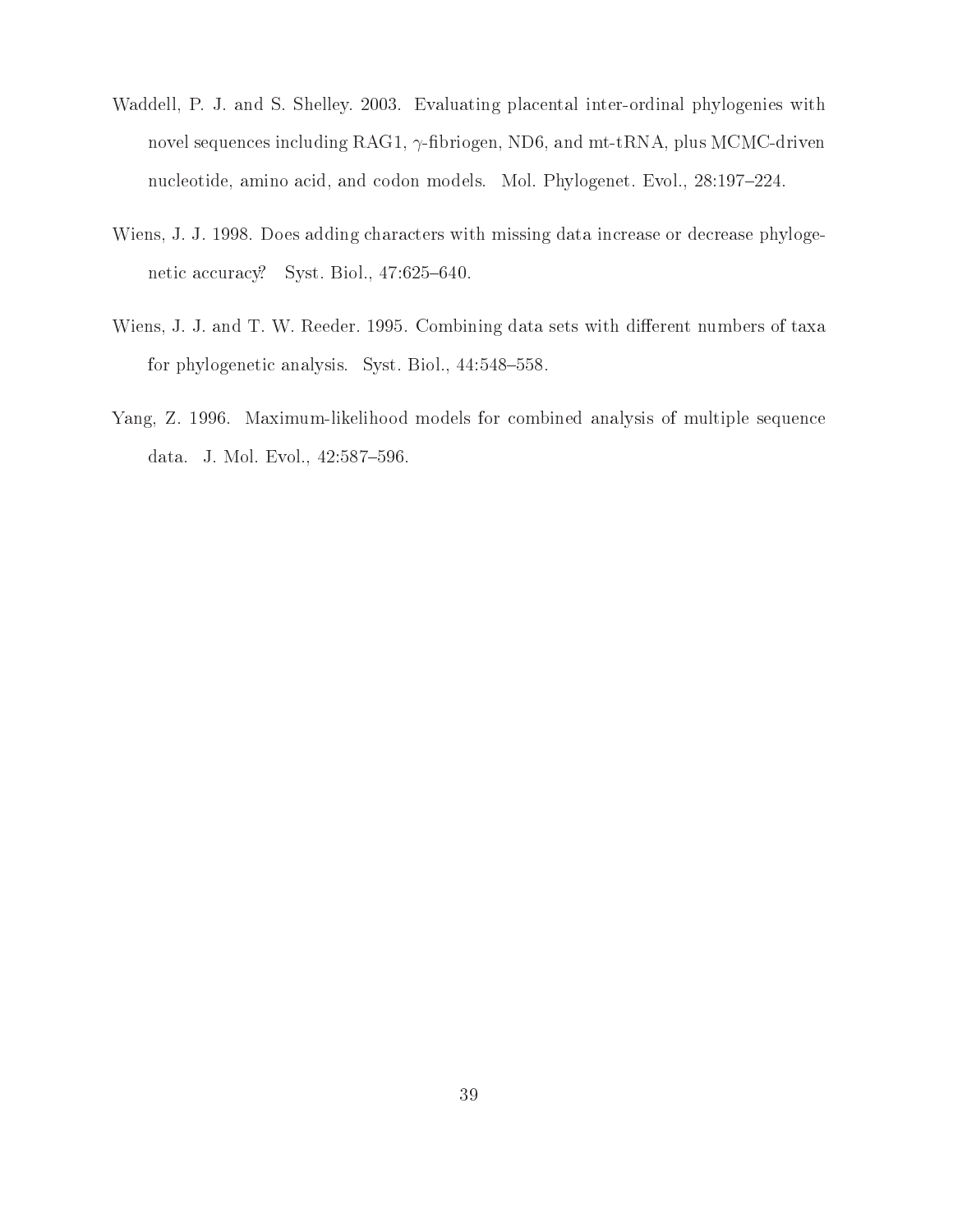## Appendix

The goal is to minimize criterion (3), which can be written as

$$
f(v) = \sum_{\substack{i,j:i \neq j \\ k_{ij} \geq 2}} \sum_{p:\{ij\} \subset \tilde{\mathcal{L}}_p} w_p(\alpha_p \Delta_{ij}^p + a_{ip} + a_{jp} - \overline{\Delta}_{ij})^2
$$

where  $v = (\alpha_1, \ldots, \alpha_p, \ldots, \alpha_k, \ldots, a_{ip}, \ldots)$  and

$$
\overline{\Delta}_{ij} = \frac{1}{W_{ij}} \sum_{p:\{ij\} \subset \tilde{\mathcal{L}}_p} w_p(\alpha_p \Delta_{ij}^p + a_{ip} + a_{jp}) \quad \text{with} \quad W_{ij} = \sum_{p:\{ij\} \subset \tilde{\mathcal{L}}_p} w_p,
$$

subject to linear constraints  $(4)$ ,  $(5)$  and  $(6)$ :

$$
h^{(1)}(v) = \sum_{p} \alpha_p = k, \qquad h^{(2)}(v) = \sum_{p:i \in \tilde{\mathcal{L}}_p} a_{ip} = 0, \forall i \in \tilde{\mathcal{L}}, \qquad h^{(3)}_p(v) = \sum_{i \in \tilde{\mathcal{L}}_p} a_{ip} = 0, \forall p \neq k.
$$

This is a quadratic programming problem with equality constraints. In principle, inequalities  $\alpha_p \geq 0$  should be added, but in practice we have never found negative  $\alpha_p$  values, neither with simulated sequences nor with biological datasets. The necessary first-order condition (equivalent to nullity of the first derivative in unconstrained mono-dimensional optimization) that any minimizer must satisfy is (Luenberger, 1984, p. 300):

$$
S\begin{cases}\n\frac{\partial}{\partial \alpha_m} f(v) + \lambda \frac{\partial}{\partial \alpha_m} h^{(1)}(v) = 0, & \forall m = 1, 2, ..., k, \\
\frac{\partial}{\partial a_{im}} f(v) + \mu_i \frac{\partial}{\partial a_{im}} h_i^{(2)}(v) + \eta_m \frac{\partial}{\partial a_{im}} h_m^{(3)}(v) = 0, & \forall m < k, \forall i \in \tilde{\mathcal{L}}_m, \\
\frac{\partial}{\partial a_{ik}} f(v) + \mu_i \frac{\partial}{\partial a_{ik}} h_i^{(2)}(v) = 0, & \forall i \in \tilde{\mathcal{L}}_k, \\
h_1^{(1)}(v) = k, & \forall i \in \tilde{\mathcal{L}}, \\
h_p^{(3)}(v) = 0, & \forall p \neq k.\n\end{cases}
$$

where  $\lambda$ ,  $\mu_i$  and  $\eta_p$  are the Lagrange multipliers induced by linear constraints  $h^{(1)}$ ,  $h^{(2)}_i$  and  $h_p^{(3)}$ , respectively.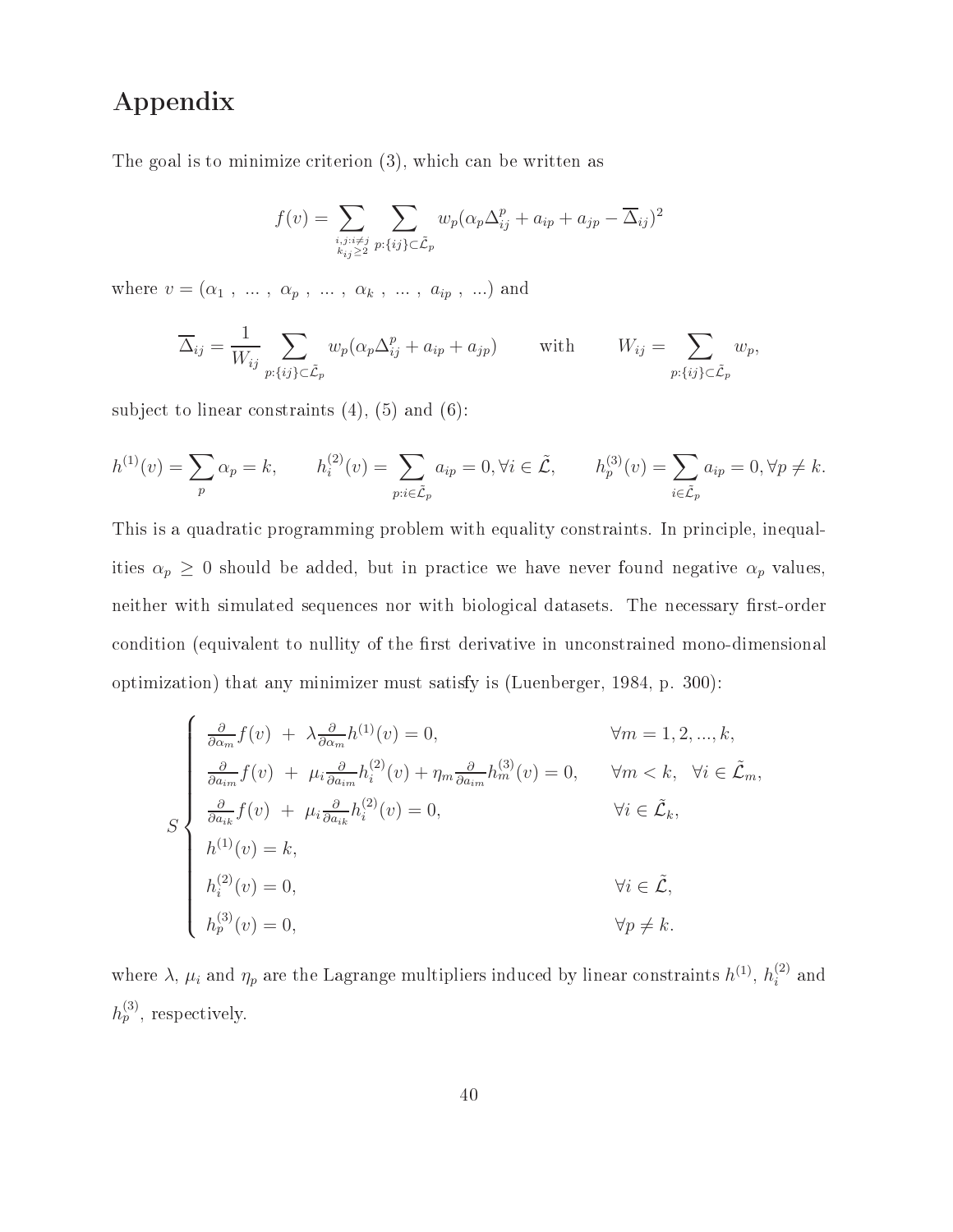We have:

$$
\frac{\partial}{\partial \alpha_m} f(v) = 2 \sum_{\substack{i,j:i \neq j \\ (ij) \in \mathcal{L}_m}} \left[ w_m \left( \Delta_{ij}^m - \frac{w_m}{W_{ij}} \Delta_{ij}^m \right) (\alpha_m \Delta_{ij}^m + a_{im} + a_{jm} - \overline{\Delta}_{ij}) + \sum_{\substack{p:(ij) \in \mathcal{L}_p \\ p \neq m}} w_p \left( -\frac{w_m}{W_{ij}} \Delta_{ij}^m \right) (\alpha_p \Delta_{ij}^p + a_{ip} + a_{jp} - \overline{\Delta}_{ij}) \right]
$$

$$
= 2w_m \sum_{\substack{i,j:i \neq j \\ (ij) \in \mathcal{L}_m}} \Delta_{ij}^m \left[ \alpha_m \Delta_{ij}^m + a_{im} + a_{jm} - \overline{\Delta}_{ij} - \frac{1}{W_{ij}} \sum_{\substack{p:(ij) \in \mathcal{L}_p \\ p:\{ij\} \in \mathcal{L}_p}} w_p (\alpha_p \Delta_{ij}^p + a_{ip} + a_{jp} - \overline{\Delta}_{ij}) \right]
$$

$$
= 2w_m \sum_{\substack{i,j:i \neq j \\ (ij) \in \mathcal{L}_m}} \Delta_{ij}^m (\alpha_m \Delta_{ij}^m + a_{im} + a_{jm} - \overline{\Delta}_{ij})
$$

and, with similar arithmetic,

$$
\frac{\partial}{\partial a_{im}} f(v) = 4w_m \sum_{j \in \tilde{\mathcal{L}}_m - \{i\}} \left( \alpha_m \Delta_{ij}^m + a_{im} + a_{jm} - \overline{\Delta}_{ij} \right).
$$

Linear system  $S$  can then be written as:

$$
\begin{cases}\n\sum_{\substack{i,j:i\neq j \\ (ij)\in\mathcal{L}_p}} \Delta_{ij}^p \left( \alpha_p \Delta_{ij}^p + a_{ip} + a_{jp} - \overline{\Delta}_{ij} \right) + \lambda = 0, & \forall p = 1, 2, ..., k, \\
\sum_{\substack{i,j\in\mathcal{L}_p \\ j\in\mathcal{L}_p - \{i\}}} \left( \alpha_p \Delta_{ij}^p + a_{ip} + a_{jp} - \overline{\Delta}_{ij} \right) + \mu_i + \eta_p = 0, & \forall p < k, \forall i \in \mathcal{L}_p, \\
\sum_{\substack{j\in\mathcal{L}_k - \{i\}}} \left( \alpha_k \Delta_{ij}^k + a_{ik} + a_{jk} - \overline{\Delta}_{ij} \right) + \mu_i = 0, & \forall i \in \mathcal{L}_k, \\
\sum_p \alpha_p = k, & \\
\sum_{p:i\in\mathcal{L}_p} a_{ip} = 0, & \forall i \in \mathcal{L}, \\
\sum_{i\in\mathcal{L}_p} a_{ip} = 0, & \forall p \neq k.\n\end{cases}
$$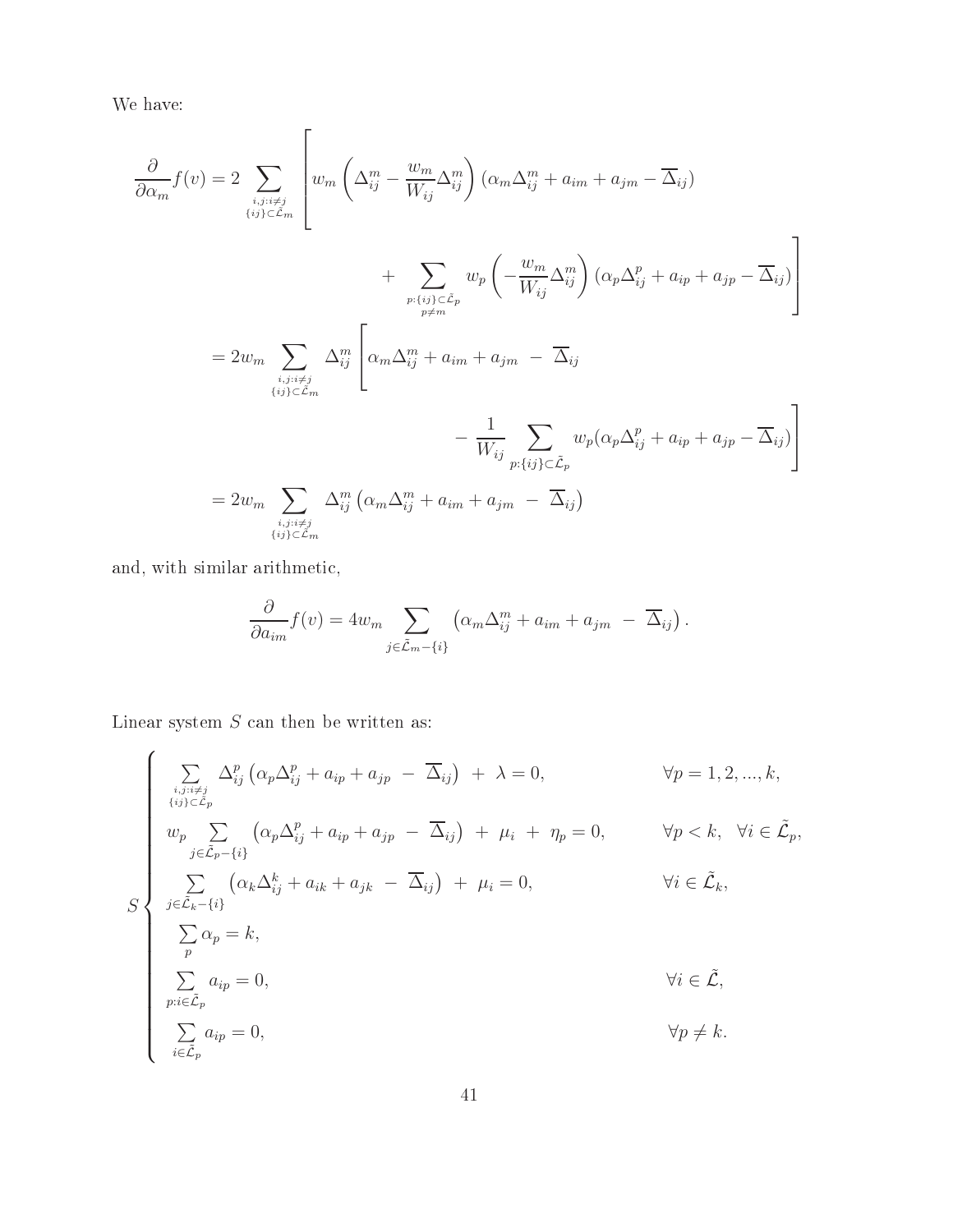S is a square linear system, with  $\tilde{n} + 2k + \sum_{p} \tilde{n}_p$  equations and parameters (including Lagrange multipliers), and S has at least one solution. For S to define the unique global optimum of  $f(v)$  subject to the constraints, the second-order necessary condition (Luenberger, 1984, p. 306) must be fullled (equivalent to positivity of the second derivative in unconstrained mono-dimensional minimization). In our quadratic programming problem, where  $f(v)$  is non-negative, this condition becomes:

$$
f(v) = 0
$$
  
\n
$$
h^{(1)}(v) = 0
$$
  
\n
$$
h^{(2)}_i(v) = 0, \forall i \in \tilde{\mathcal{L}}
$$
  
\n
$$
h^{(3)}_p(v) = 0, \forall p \neq k
$$
  
\n
$$
\downarrow
$$
  
\n
$$
h^{(3)}_p(v) = 0, \forall p \neq k
$$

 $f(v)$  is a sum of squares.  $f(v)=0$  implies that all the squares are null, which means that for any *i*, *j* pair  $(k_{ij} \ge 2)$  we have  $\alpha_p \Delta_{ij}^p + a_{ip} + a_{jp} = \alpha_{p'} \Delta_{ij}^{p'} + a_{ip'} + a_{jp'}, \forall p, p' : \{i, j\} \subset \tilde{L}_p, \tilde{L}_{p'}.$  $f(v) = 0$  then induces  $\sum_{i,j:i < j,k_{ij} \geq 2}(k_{ij} - 1)$  independent linear equations. Combining these equations with the  $k + \tilde{n}$  constraints, we obtain a linear system with  $k + \sum_{p} \tilde{n}_p$  parameters (i.e. the size of  $v$ ). The second-order sufficiency condition is then equivalent to testing the linear independence of the set of column vectors dening this linear system. This can easily be achieved numerically. However, except in very special cases (corresponding to equalities or redundancies, see example below), this vector set is linearly independent as soon as the number of vectors is less than, or equal to, the vector dimension, that is:

$$
k+\sum_{p}\tilde{n}_p \leq k+\tilde{n}+\sum_{i,j:i
$$

which simplifies into:

$$
\sum_{\substack{i,j:i
$$

When  $(7)$  is fulfilled, the linear system S should then define the unique global optimum of our constrained optimization problem. The only exception we were able to find in all our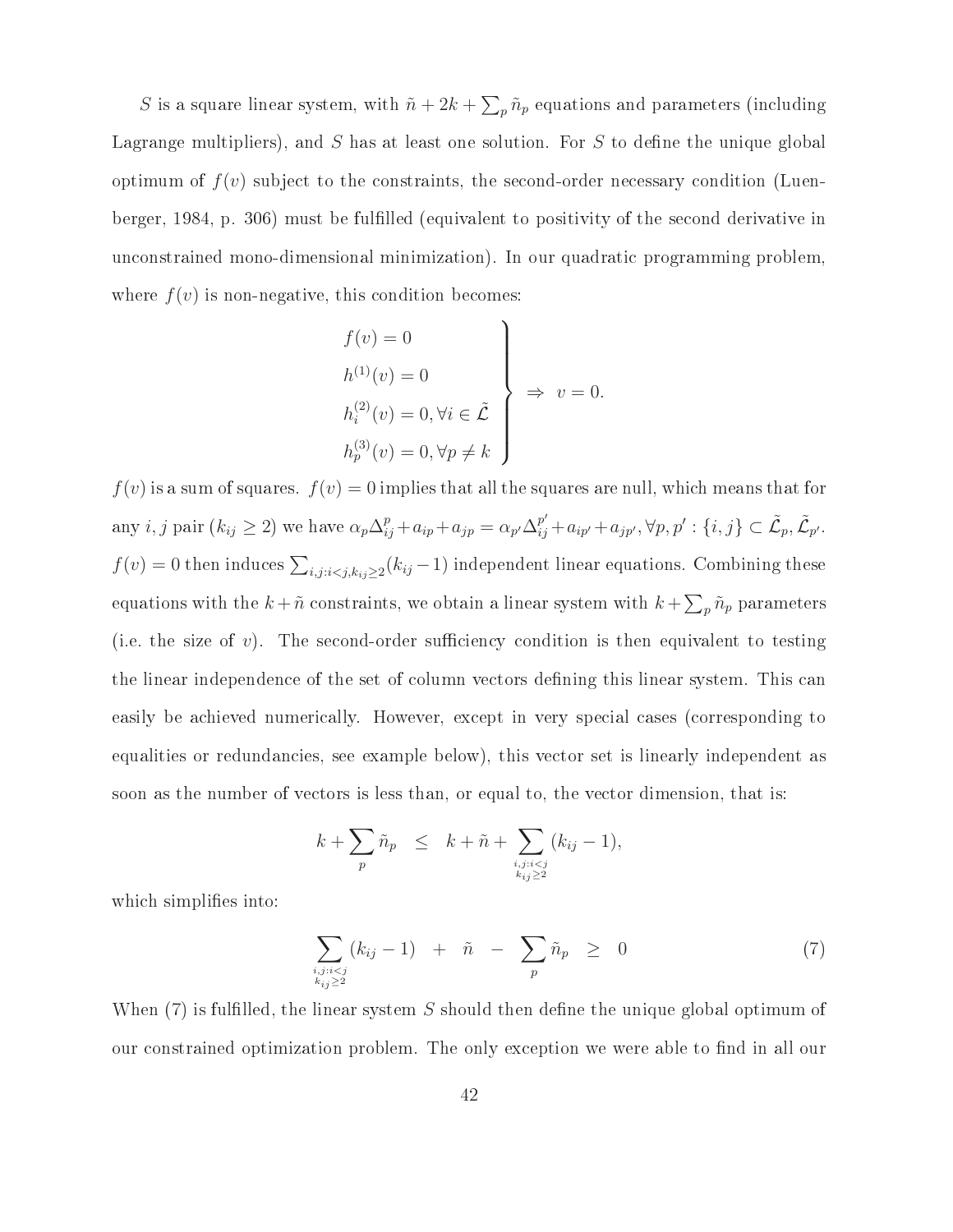simulations and experiments involved flawed datasets, where one of the source matrices was duplicated.

The left hand-side term in (7) measures the matrix overlap. For example, in the extreme case where we only have two source matrices that only share two taxa, the three components in this term equal 1, 2, and <sup>−</sup>4, respectively, and (7) is violated; in other words, a single (1) distance comparison plus  $4 (=2+k)$  constraints is not enough to estimate  $6 (=4+k)$ parameters. Assuming now that the two matrices share 3 taxa, the sum in (7) becomes  $3+3-6=0$ , i.e. 3 comparisons are enough to estimate 8 parameters subject to 5 constraints, and S defines a unique global optimum.

Unicity of the global optimum yields the consistency of the SDM approach in estimating the relative rates of the genes. Assume that all source matrices are issued from a single  $(\Delta_{ij})$ matrix through multiplication by  $\theta_p$  factors, each representing the evolutionary rate of gene p. We have  $(\Delta_{ij}^p) = (\theta_p \Delta_{ij})$ , just as in the proportional model of Yang (1996). Moreover, without loss of generality, assume that the  $\theta_p$ s are rescaled to obtain  $\sum_p 1/\theta_p = k$ . SDM then consistently estimates the  $\theta_p$  values, as soon as condition (7) is fulfilled. Let  $v^*$  be defined by  $\alpha_p^* = 1/\theta_p$  and  $a_{ip} = 0, \forall i, p$ . It is easily seen that  $f(v^*) = 0$  and that all the constraints are satisfied by  $v^*$ . As (7) is fulfilled,  $v^*$  is the unique solution of S, and  $\widehat{\theta}_p = 1/\alpha_p^*$  is a consistent estimator of  $\theta_p$ , which finishes the consistency proof.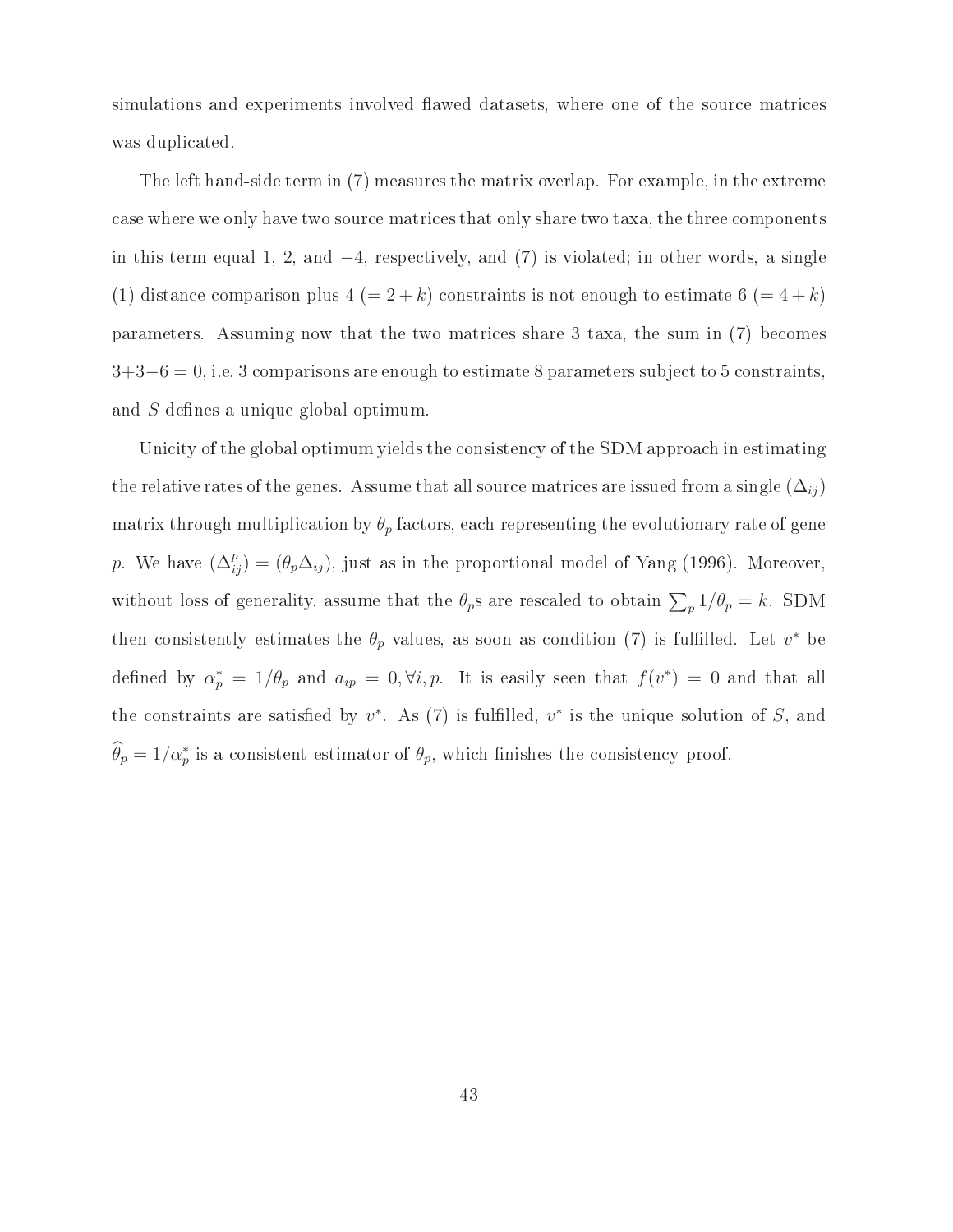#### Figure 1: Flowchart of the reconstruction scenarios.

Starting from the data comprising a collection of  $k$  genes, the various scenarios combine several methods, as indicated by the successive arrows. Triangles represent distance matrices, and hatched areas indicate missing data (characters or distances).

# Figure 2: Accuracy of the eight reconstruction scenarios for **<sup>25</sup>**% and **<sup>75</sup>**% taxon deletion rates.

k: number of genes used in the reconstruction.  $d_q$ : quartet distance between the correct tree and the inferred tree. Triangles: medium-level, distance-based methods; circles and diamonds: high-level scenarios; squares: low-level scenarios. DTE does not appear in the graphics due to its poor accuracy ( $d_q > 0.06$  and  $> 0.3$  with 25% and 75% deletion rates, respectively). Note the difference between the two  $d_q$  scales in the two graphics.

# Figure 3: Phylogeny inferred by the SDM+FastME+PhyML scenario on the 48-gene dataset of Gatesy et al. (2002).

This dataset comprises 75 taxa and 36,639 sites. The tree log-likelihood is -330,354. The Afrotheria root the topology. Suina  $=$  Tayassuidae  $+$  Suidae. Cetartiodactyla  $=$  Camelidae  $+$  Tayassuidae + Suidae + Hippopotamidae + Cetacea + Ruminantia.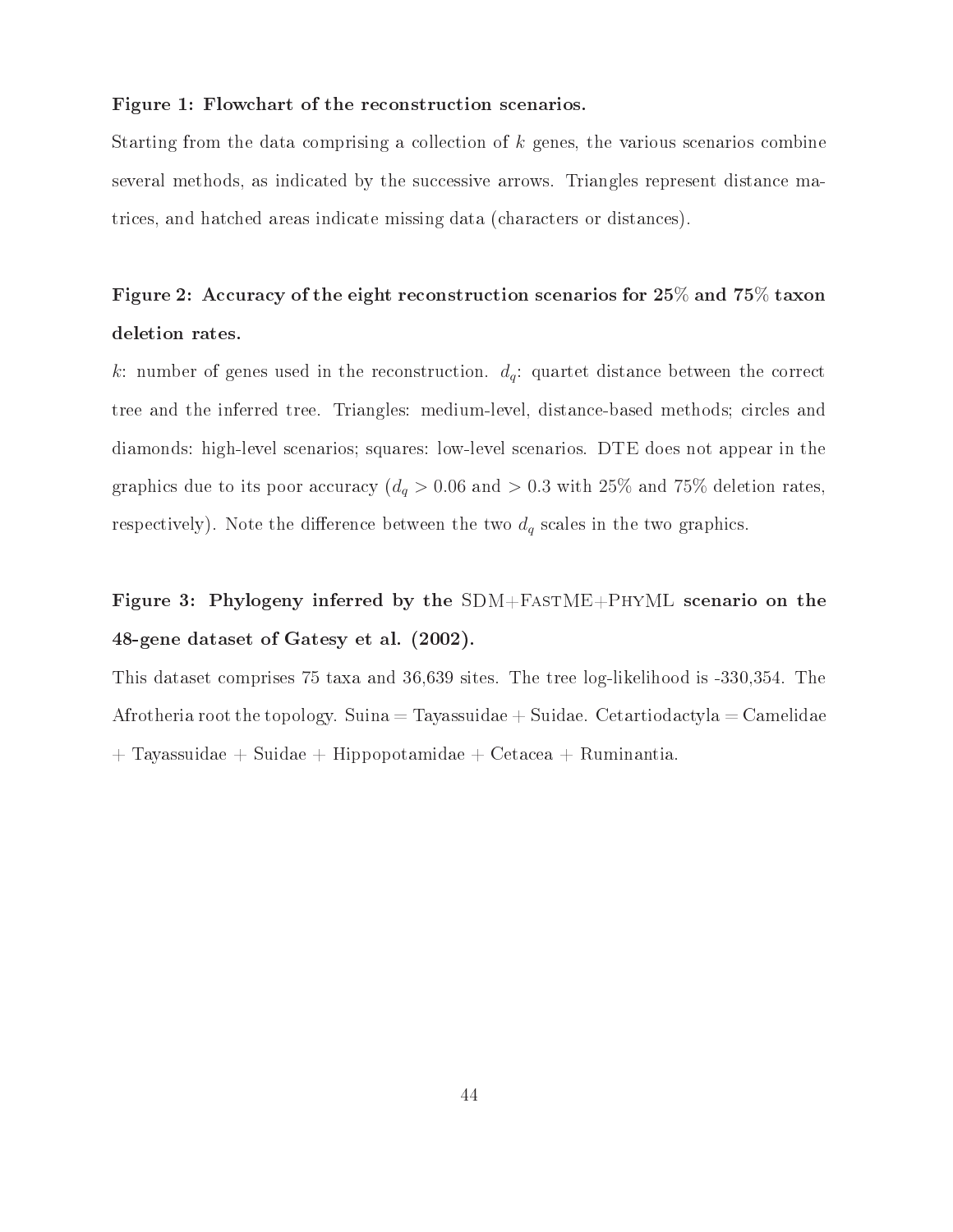

Figure 1: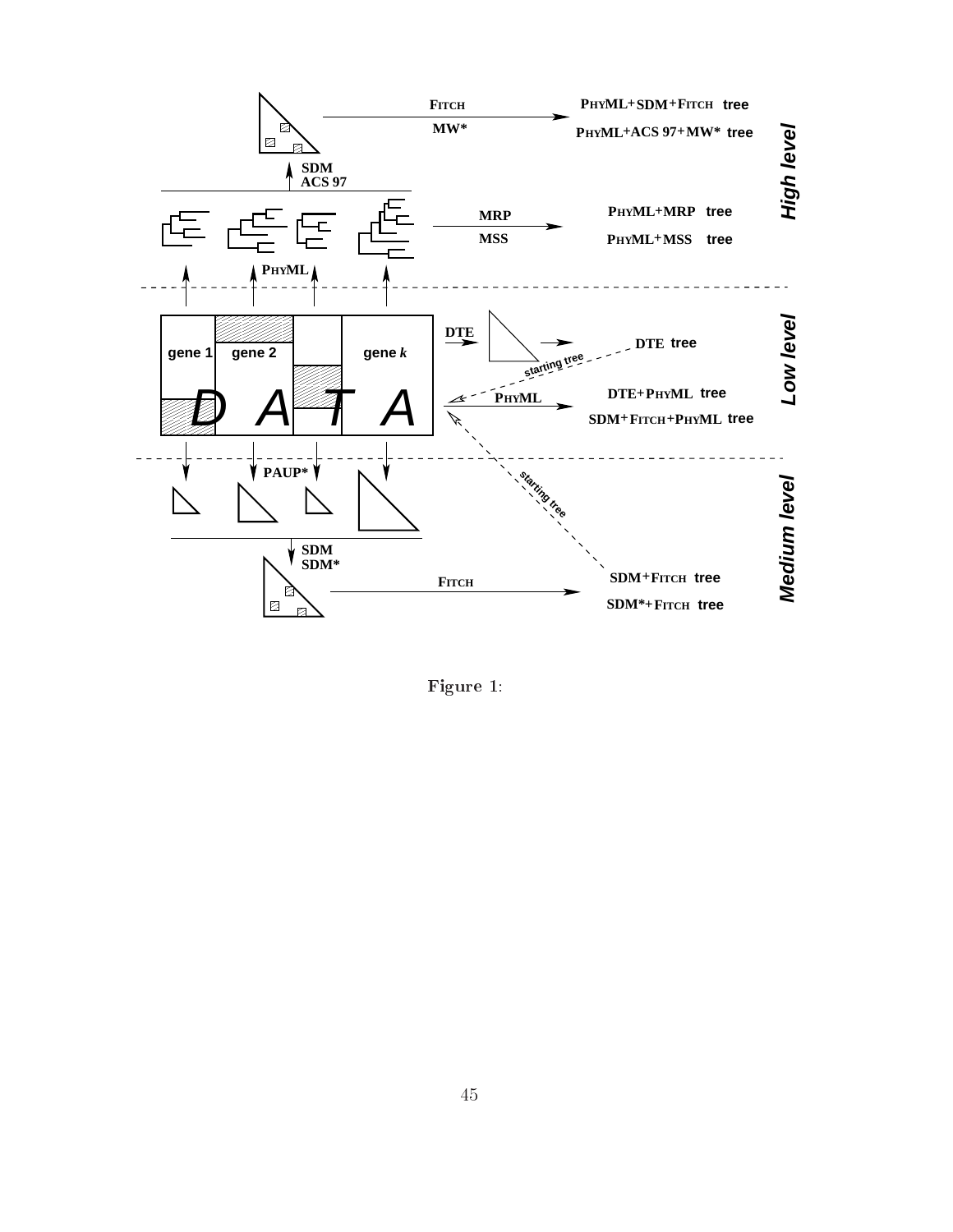

Figure 2 :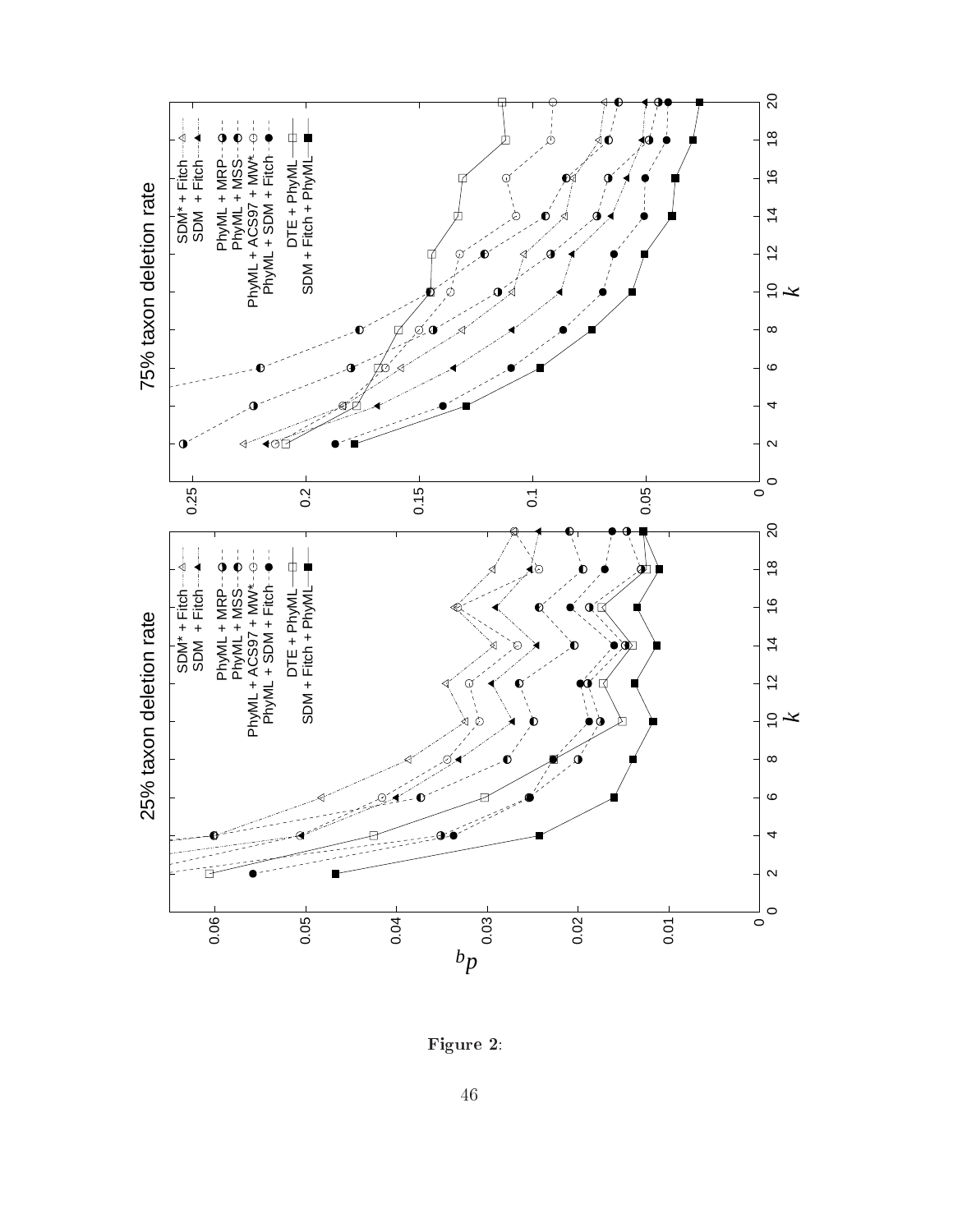

Figure 3: